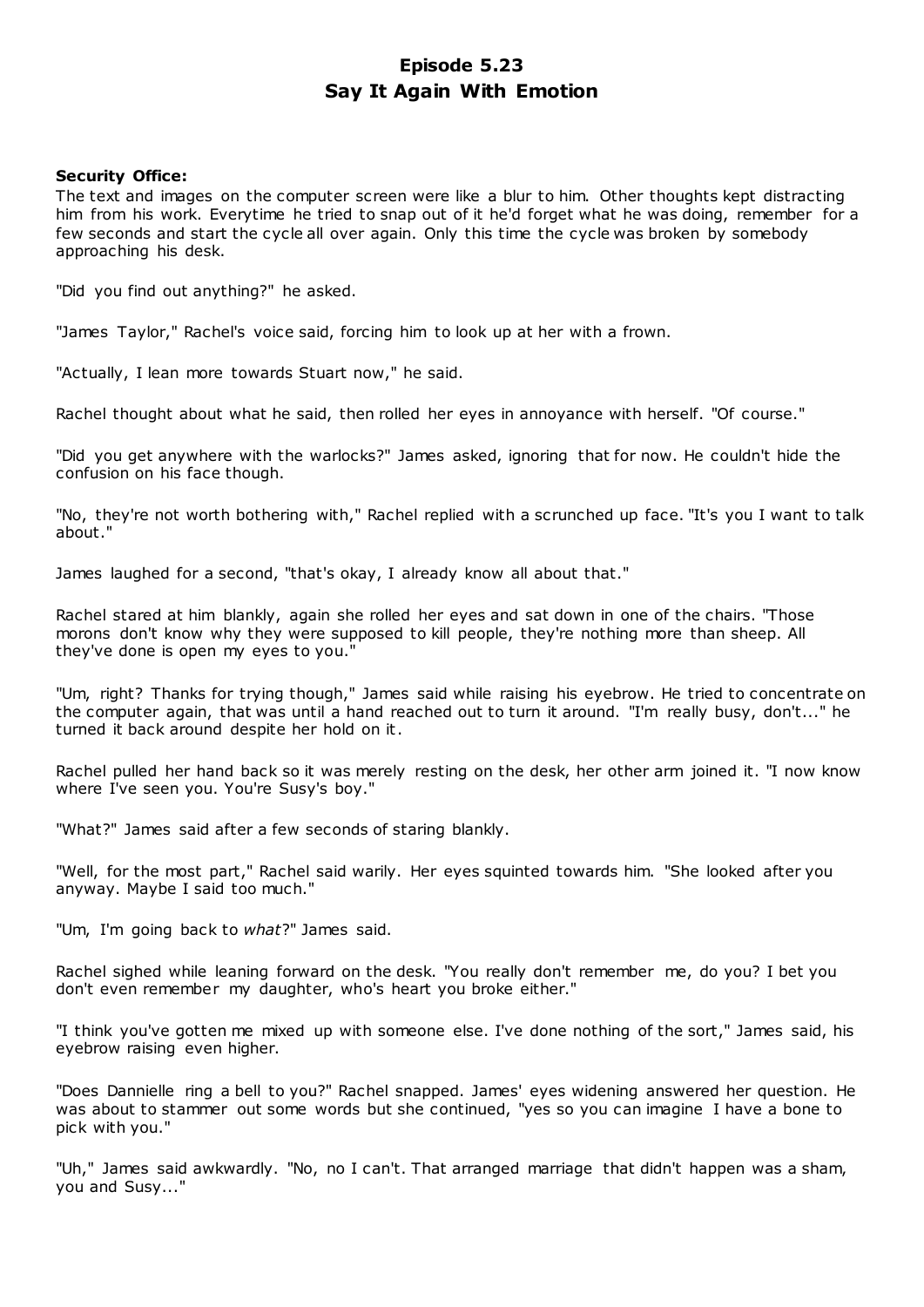"Yes I know, it was initially a little scare tactic to get you two to start dating others. However my girl was interested in you and you were nothing but cruel to her," Rachel grumbled.

James sighed, his shoulders slumped. "I don't remember doing anything cruel to her. I did overreact to the whole thing during the introduction, nothing was directed at her, it wasn't personal. I agreed to meet with her so we could figure out a way out of this, but she..." He hesitated, Rachel's eyes stared almost piercingly towards him. "I thought she would hate the idea as much as me, but she didn't. I was freaked out that she only came over to plan the wedding. I wasn't cruel about it, I just..."

"Rejected her, yes I know," Rachel said.

James frowned, "what was I supposed to do? Go along with it. That would be cruel."

"It wasn't what you did, it was how you did it," Rachel hissed.

"I... I didn't believe she actually liked me. I'm still in denial. We had met for five seconds before that. I actually thought at first she was playing around with me," James said nervously. Rachel's stare got even more intense, it was starting to remind him of someone. "I didn't want to hurt her. The worst I said was that the whole thing was weird and I refused to take part in it. I never thought for a minute that she wanted to go through with it. We had only known each other for ten minutes by this point."

"Well she did," Rachel said.

"I didn't. I'm sorry she was hurt by it, I really am, but I was a teenager dumped into a weird situation. I had no experience in anything like this. I handled it the best I could. I can't say anymore than sorry, can I?" James said.

"You said you didn't know her. It wouldn't have hurt to give her a chance. No, just outright rejection," Rachel muttered. "Dannielle was a wonderful girl who could have easily done better. I suppose I should be grateful you didn't give her a chance, she dodged a phaser beam I think."

"You're making it personal. If Susy had set me up with a different girl and she did the same thing, how I would have reacted would have been the same. The arranged marriage was weird, I wanted no part in that. It wasn't her that I was talking about," James said.

"Then why wouldn't you give her a chance?" Rachel asked.

James sighed impatiently, although it didn't show as he was still very worried about who he was talking to. "Because I wasn't looking for a girlfriend. That was why Susy tried to scare me in the first place. She thought I needed to get out more and socialise, she knew I'd resist everything she told me to do and go out of my way to get out of it. I still think she took it way too far."

"Yes you were a pain in the arse, I remember her telling me all the time. I was a little relieved that you didn't want my daughter," Rachel said. James groaned and covered his face, anything to cover the *this is awkward* look on his face. "She could do better than a loud mouthed fight starter." She noticed what he was doing and frowned. "Yes I know, teenaged boys will be teenaged boys... "

"Yeah sure, so when you say the warlocks are worthless," James said quickly.

Rachel narrowed her eyes. "I wasn't done."

James figured he looked a little nervous, so he cleared his throat and tried to at the very least keep his face blank. "I need to know what they said. People could still be at risk."

As Rachel scowled a small amount of hair fell in her face, she angrily tried to blow it to one side. Her eyes rolled impatiently. "If they had any kind of magical talent they'd be out of that brig by now, but they're not. *She's a big threat to us*, is the only meaningful thing I got out of them. I'm not surprised that little boys like them are so threatened by a strong woman like my Jessica."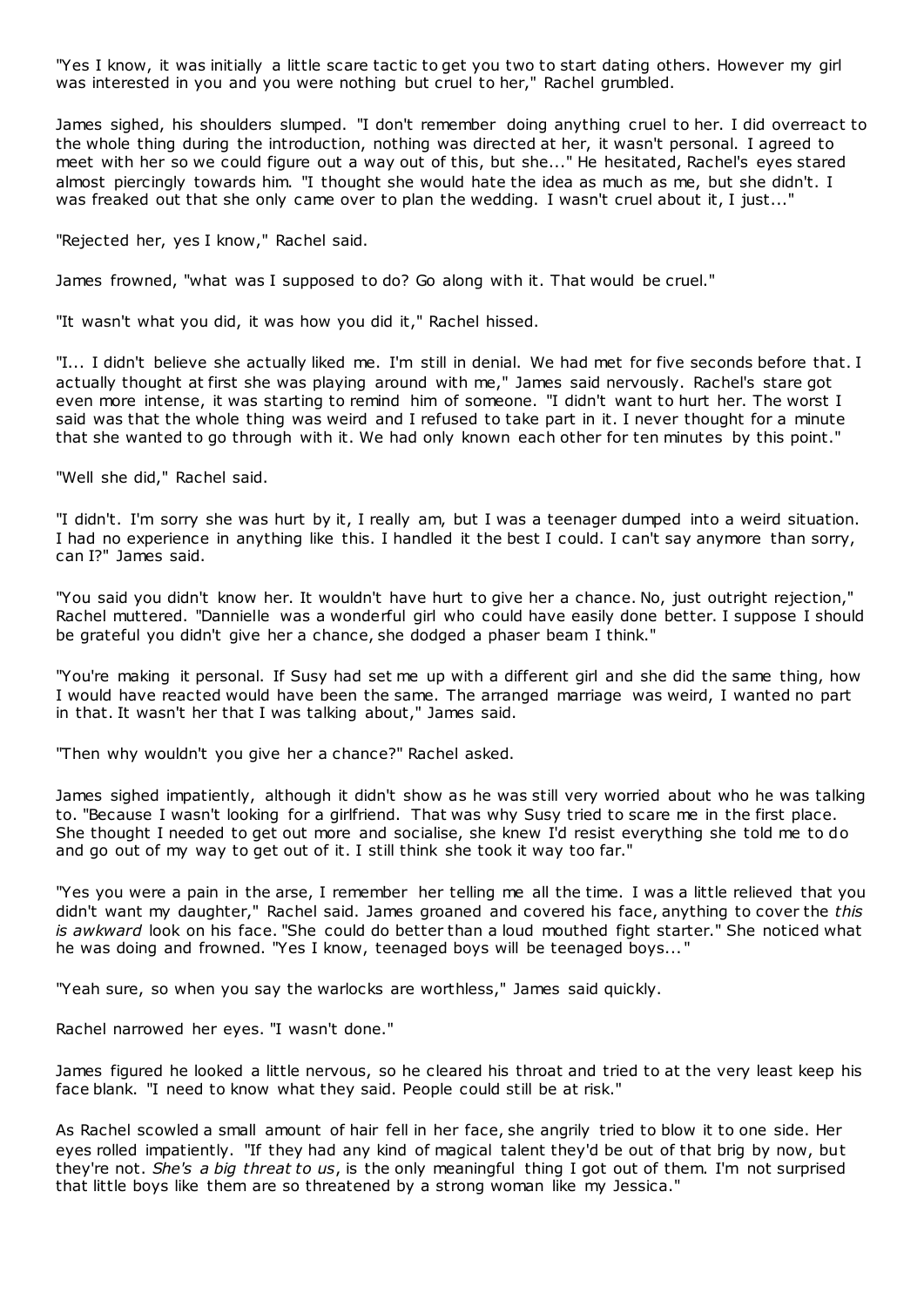The name made James lose any colour he had left in his face, and his chest felt like something was on fire in there. Rachel was too busy fixing her hair to notice this, so he quickly tried to compose himself. He waited for her to stop, hoping that he looked relatively the same as before when she did.

"Jessica?"

Rachel smiled at him a little maliciously, at least that's what it felt like to him. "Oh, I thought you wanted to move on to more important things."

"I'm... not sure what you mean by that," James said. Internally he cringed at the hesitation he displayed at the beginning.

"Yes you do. You weren't interested in having a girlfriend, but you were more than happy to play around with my other daughter behind Dannielle's back. Did you think I didn't know about that? It was the reason Susy called the whole thing off," Rachel muttered.

James closed his eyes and shook his head. "That's not what happened. I dunno why you're changing the subject back."

"We're still talking about Jessica, unless there was another girl," Rachel said coldly.

"I didn't play around with anyone. I fooled my mum... I mean Susy, into thinking that's what was happening. So she'd call off the wedding," James said.

Rachel obviously didn't believe him, her eyes were firing daggers. "So you're avoiding the subject of Jessica because?"

"Jessie. Her name is Jessie," James didn't answer, which annoyed Rachel further.

"What is it with that awful name? She's a lovely girl, that name is suited to men and tomboys," she snapped.

James pulled a half annoyed and half puzzled face. "Uh, that's what she prefers to be called so I wouldn't say that to her face. Show her some respect."

Rachel laughed mockingly, "oh now the claws come out. Why were you hiding her from me, hmm? You knew she was the victim those idiots went for, but you didn't think to tell me that."

"I didn't know who you were," James answered. "It doesn't matter, I still wouldn't cos she's had no desire to ever reunite with you. You abandoned her and she hates you for it. Why would I blab that she was on Voyager to you?"

Rachel's eyebrow twitched slightly like it did when someone called her ma'am. She shot to her feet, with her hands still pressed firmly on the table. "Don't you dare! You have no idea what you're talking about."

Her outburst unsettled the sleeping baby enough to wake her up, cries starting emanating from the baby seat. James stared at Rachel with an annoyed stare before he reached over to pick the baby up and give her a cuddle to calm her down. Not long after she was settled in his arms she went back to sleep.

Rachel sighed to compose herself. "I'm sorry, that was... I shouldn't have done that."

"No," James said. He thought about saying she shouldn't have done a lot of things, but thought it was best to keep that to himself for now.

"You're still friends with my daughter, that much is obvious. Maybe you can tell her that I didn't want to leave her, I..." Rachel said quietly.

"I'm not telling her anything like that. I'm on her side," James interrupted.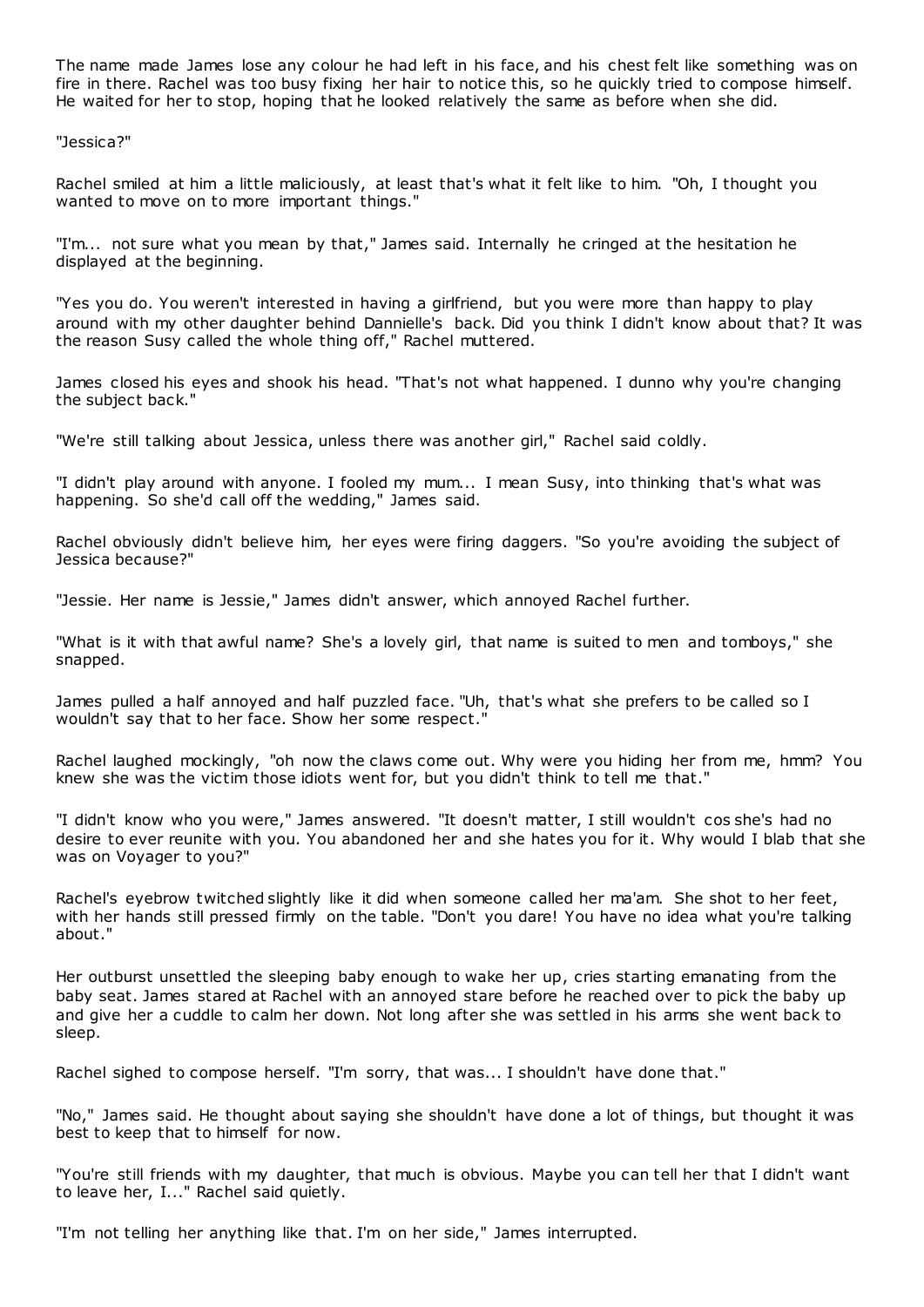Rachel could feel the anger building up again. "Who are you to decide whether or not she makes up with her mother?"

"I won't guilt trip her or meddle with her relationship with you. I won't upset her by bringing you up either," James said.

"You think I'd come to you first and not her? She knows I'm here," Rachel muttered.

James winced internally, his shoulders fell a little. "Great," he sighed. "I'm guessing cos you asked me that, that she told you to leave her alone. I think if you cared about her you'd respect her wishes."

"She doesn't know the truth. I'm not as bad as she makes out," Rachel protested.

James shook his head. "Then maybe you should have left a note explaining this truth, then she wouldn't have to make something up. I am curious as to how you can explain putting one twin up for adoption that makes you look *not as bad*."

"That would defeat the point of what I wanted to do. It's only in recent years that I've wanted to break that and see her. I don't have to explain myself to you," Rachel said.

"I never asked you to," James groaned.

Rachel armed another scowl, this one reminded him too much of one of Jessie's. It was unnerving in more ways than one. "You're judging me though. You. The little brat who showed nothing but contempt for the woman who raised you, who wasn't even your real mother and she knew that. You..."

"Yeah, teenagers can be selfish sometimes. Some people though grow out of it and feel a little guilt, try to redeem themselves," James said.

Rachel bit her lip. "You're comparing mouthing off at your not mum, worrying her with suicide attempts, sneaking out of the house at night, and getting into fights to what I went through?"

"Yeah, what was I thinking? Abandoning your daughter while keeping the other is a whole different ball park," James said.

Rachel stared at the tiny baby sleeping snugly in James' right arm. Something inside her clicked, her features darkened. "You're not wrong. You got to be a teenager, I didn't. I won't be judged by someone who doesn't know what that's like. How terrifying it is. You're in your thirties, I was fourteen when I had mine. Think about that."

James stared at her blankly. "You make it sound like you were forced into having kids then. Were you?"

"That's not the point," Rachel snapped.

"Actually it is. You had plenty of opportunities to not have to be a teen mum. Chucking one of your kids away wasn't one of them," James said.

"Am I hitting a sour point here? Susy did say your real mother was a teenager," Rachel said to avoid snapping again.

Both of James' eyebrows raised, he felt his eyes widen and his jaw threatened to drop. "Wow. For all you knew I was a disrespectful asshole who calls my mum by her first name, you think that anyway. What if I didn't know about my real mother?"

Rachel casually shrugged, he assumed that meant she didn't care one way or the other. "I don't care." His assumption was right, it made him roll his eyes. "Don't take your mother issues out on me."

"I have no mother issues anymore. I forgave her a long time ago and unlike you she deserved to be forgiven," James said irritably. He felt some movement in his arms, he glanced down to still find his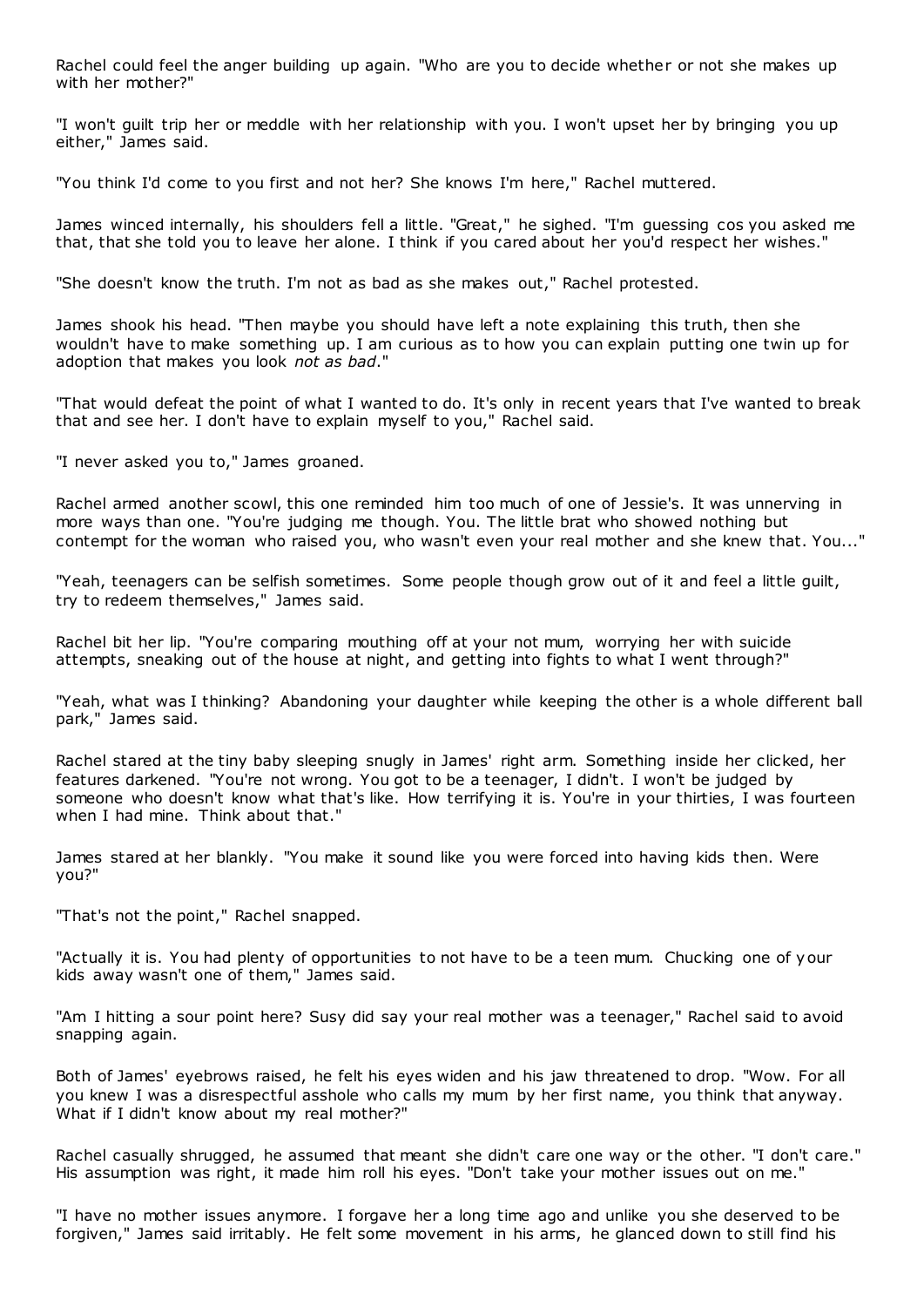daughter asleep but fidgeting. That was hint enough so he climbed out of his seat. "I don't want to help you and Jessie isn't interested..."

"Jessica," Rachel tried to correct him sternly.

"Jessie isn't interested in giving you the time of day. You're wasting your time, so just go," James said while walking around his desk.

Once he walked by Rachel, she gave his back a cold stare over her shoulder. He reached a different door to the one everyone used, then stopped and turned around. His eyes rolled as he realised Rachel had barely moved, the most she had done was turn her head.

"I don't get it, why are you waiting?" he asked.

"I'm not giving up that easily," Rachel replied bitterly.

James quietly groaned. The door nearby opened so he could step inside. Once he did he whispered to the bundle in his arms, "looks like we're going for a walk after this."

When he returned a few minutes later James found Rachel not only still in the office, but standing behind his desk with her back to him. He hurried over to her. When he was half way there he noticed she was holding something she couldn't stop staring at. It looked like a PADD.

First he had to worry about his daughter. Rachel seemed too engrossed in whatever she was looking at to notice or care about him seeing her. With the baby seat moved to the sofa he carefully placed the baby down into it before going back to his desk.

The first thing he noticed once he approached Rachel was the arrangement of photos he had on the shelf behind his desk had been changed. One of them was missing. He figured that was what she was looking at.

"What are you doing? You can't go through people's personal things," he snapped, hoping that would make her put it down and leave. He didn't want to have to pull her away.

Rachel barely reacted to it. "My little girl. She looks so happy here."

James sighed to try and calm himself, it worked only a little. His hand reached out to take the offending picture from her hands. Only then she turned her head to stare coldly at him. The picture she seemed so invested in was a recent family one taken before Sasha's third birthday party. Jessie was in the centre with Sasha sitting happily on her lap. Duncan and Amy sat on either side of her. He noted that it was one of the many he wasn't in as he was taking the picture.

"Didn't you hear me?" James said.

Rachel scoffed lightly. "First you hide my daughter, then you pretend you're just her friend. You're not getting any apologies from me."

James looked towards the other pictures, the ones drastically moved out of place were all ones with him in them. "Jessie wouldn't want you learning about her life. I know that. I was trying to look out for her."

"Hmph, I asked my partner to transfer to the Enterprise so I could do just that. Only I never found her. Then that battle happened," Rachel said bitterly. Her eyes shut tightly. "After all the horror and all that hardship, I think finding out if my daughter is married with children is a small reward at best."

"I'm sorry but you weren't looking hard enough. For a time we were posted to the Enterprise after its return to Earth, I was doing this job..." James said.

Rachel swung around, her eyes fiery. "I didn't know she had adopted this ridiculous nickname. I didn't know if her adoptive parents, if any, had changed her surname cos I couldn't find any Annet in the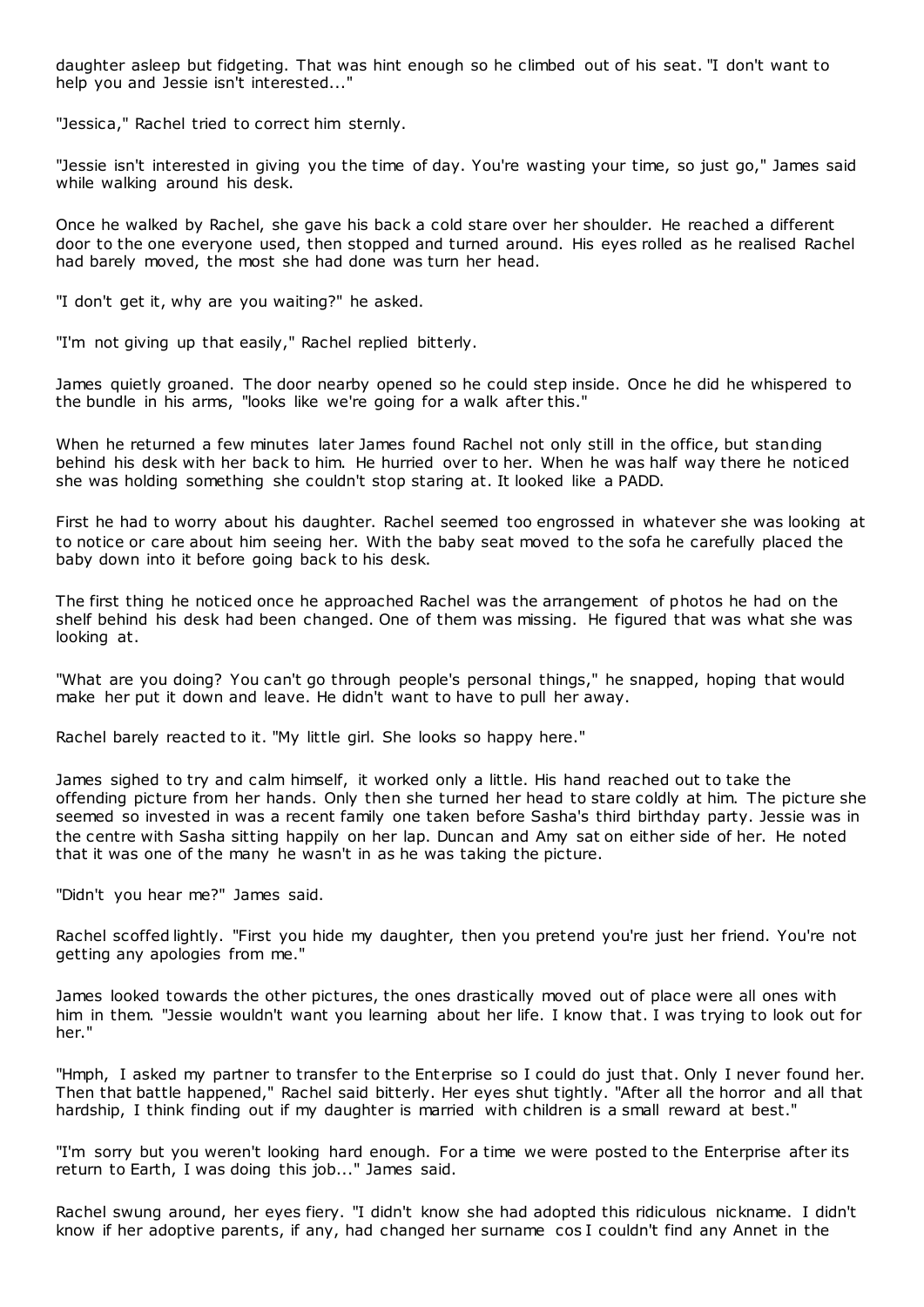crew manifest, let alone a Jessica Annet. I didn't know if she'd be married or not, and if so had she changed her name." James sighed uncomfortably, he turned his head away to hide the regret showing on it for saying that. "Also four months is how long the Enterprise was home. Was I supposed to keep checking every day?"

"You said to me that she was relatively famous. I assume that's when you figured out who I was talking about," James said.

"Relatively yes, by reputation only. I knew she was on Voyager and I had heard tales from it. They don't mention her by name," Rachel spat back at him.

James shook his head as he reached to put the picture into an empty spot on the shelf. Rachel side stepped slightly so she didn't have to be so close to him.

"I dunno why I'm arguing here," he said. "If you'd found her back then you would have gotten the same response. You can't put your kid up for adoption, ignore her when you accidentally see her as a teen, then decide to meet with her when she's in her thirties. What did you expect?"

"I'm not as naive as you think. I knew she'd be upset, but I hoped she would hear me out. It doesn't justify your rotten attitude or you hiding important details. I deserve to know if I have a son in law and grandchildren," Rachel said. Her head turned to look at the photos again.

"I actually could be worse, and secondly yes it does. For all I knew Jessie didn't know you were here. Even if she did, I know she'd rightly be pissed at me if I shared her life story or any other information. It's not my place to do it and I hope you know this," James said.

Rachel looked to the side without moving her head, barely making eye contact with him. "I know now, so tell me. Which of these are mine?"

James wasn't quite sure what she meant, the first thing that came to mind were the photos themselves. "Uh none. They're mine."

"Hardly," Rachel scoffed at him, while pointing her finger at one particular picture. James looked to see which one she was gesturing towards. He was a little annoyed as that one was one of his favourites; Sasha grinning with her strawberry birthday cake after the candles were blown out.

"I don't think so..." he muttered.

"She's the spitting image of my two girls. That's one at least," Rachel interrupted him. Then she pointed towards a picture of younger Duncan sitting with his unopened Christmas presents. "That one, he looks like you."

James was even more confused than before. She didn't want the photos themselves, but he still didn't know what she was getting at. He was frowning more than usual. "I wish people would stop saying that. He's..." he ended up saying, even if it was the last thing on his mind.

Rachel hadn't finished though. She picked up one of the pictures of Amy from her first Christmas, with a piece of tinsel displayed proudly on her head. "Cute, but..."

"But?" that alone offended James, he didn't really want to hear the rest. "I think you should go."

"Blonde, I don't see any of Jessica in there," Rachel continued anyway with an indifferent look on her face. She handed it over to James without looking, he caught it before it fell on the floor. "Newborn, so that makes two."

"Two what? No, I don't care. You don't..." James grumbled while carefully putting the picture of Amy back.

Looking at it reminded him of how adorable Amy was when she put the tinsel on her head, her first word that came right after it, and how it actually made him like Christmas for once. Then he thought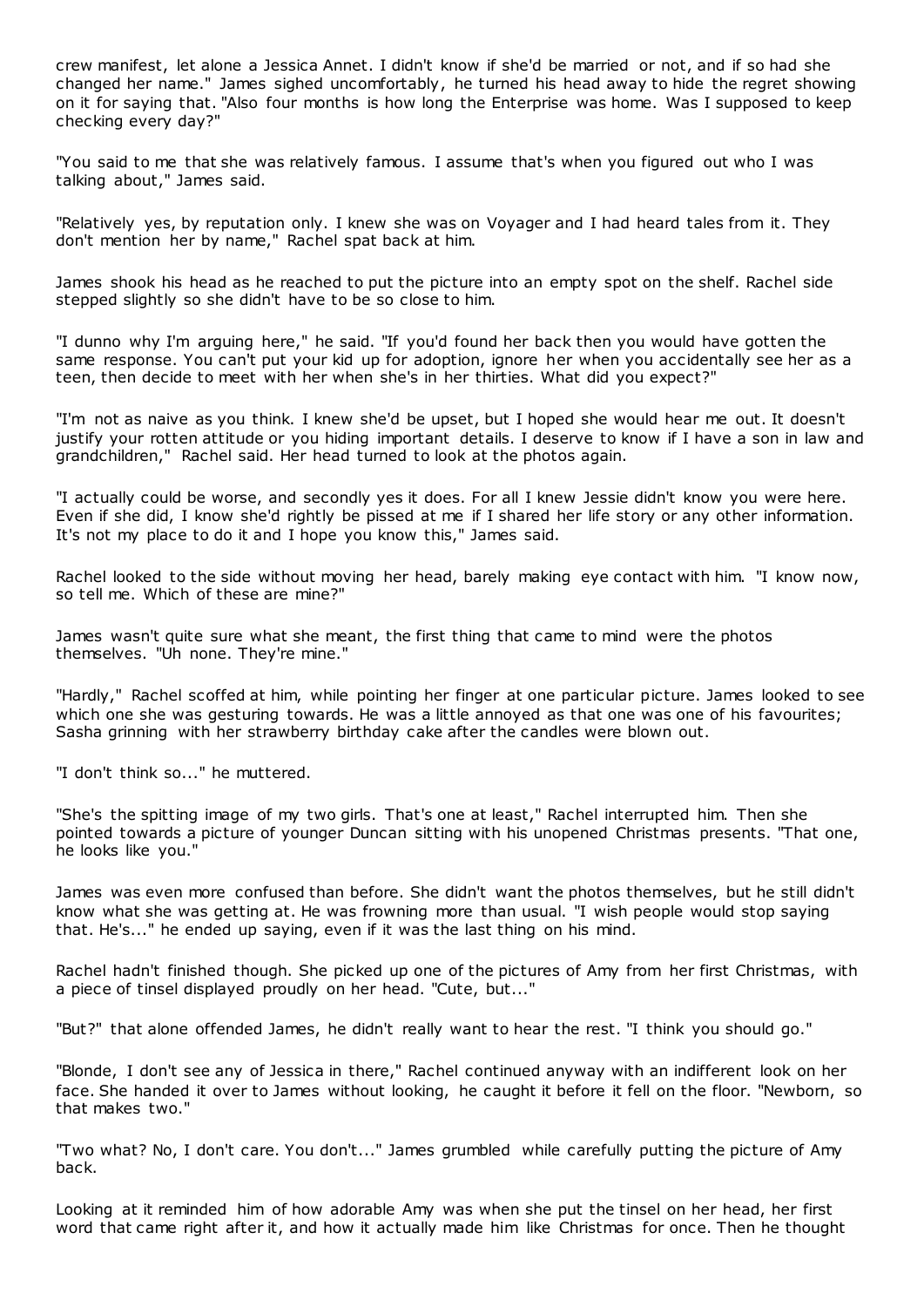about the awful attitude Rachel had while looking at it and it made him furious. Rachel was still looking around the pictures, seemingly unaware of it. She was about to take the newest one Jessie had asked for after the new baby was born, when James had enough. He took a hold of her arm as gently as he could, despite how he felt. The look she gave him was very similar to the one Jessie would use before a groin kicking.

"Get out. I'm not asking anymore," he said, his voice colder than he intended.

Rachel tried to pull her arm away to no avail, it only made her eyes even deadlier. "Get your hand off me."

James was more than used to seeing that similar threatening stare, so it had less effect on him. He only pulled her away from his desk, making sure not to actually hurt her while doing it. He let her go as soon as he did.

"Look, you may not give a crap about your kids, but I do," James snapped.

Rachel butted in, "how dare you, you don't..."

James in turn cut her off, "how dare I? You're the one shrugging off your own grandkids cos you don't like how they look. Honestly, I'm starting to think Jessie was lucky not to be raised by you."

Rachel's eyes widened. Her face started to turn red. "I didn't do that, they're not my grandkids."

"Oh my god, yes they bloody well are!" James snapped. He regretted it immediately, only for the volume, he glanced at his daughter on the sofa. She luckily seemed fast asleep still.

Rachel was taken aback for a moment. She laughed bitterly. "You're trying to tell me I have four grandkids, four, from one daughter. You're ridiculous."

James had clenched his fists to try and calm down, it worked a little. "That's okay. Jessie's not going to like this anymore than me. If there was any chance of making up with her, this will ruin it. You won't need to worry about too many grandkids. Everyone wins."

"You're a piece of work," Rachel muttered.

James rolled his eyes, "yeah, so I'm told. But you're no better. You can't pick and choose your grandkids, just like you can't pick one of your twins to keep."

"I didn't think they were, I still don't," Rachel protested. "In this day and age, how on earth does one woman get pregnant four times?"

James thought that was a tad too hypocritical from the woman who was only a kid when she had Jessie. He then thought pointing that out was too rude even for him. "No, I'm not going to say that. Too easy."

Rachel glowered at him, "oh I suppose that was going to be a fourteen year old mum comeback. Be more original."

"Now we're understanding each other," James said.

"You're a pig, as evidenced by the four children," Rachel hissed. "Which by the way all look different."

James groaned, he was more tired mentally than annoyed. "And? They're not identical twins."

"Ah, now we're understanding each other," Rachel said mockingly.

"So?" James said, his eyebrow shooting up.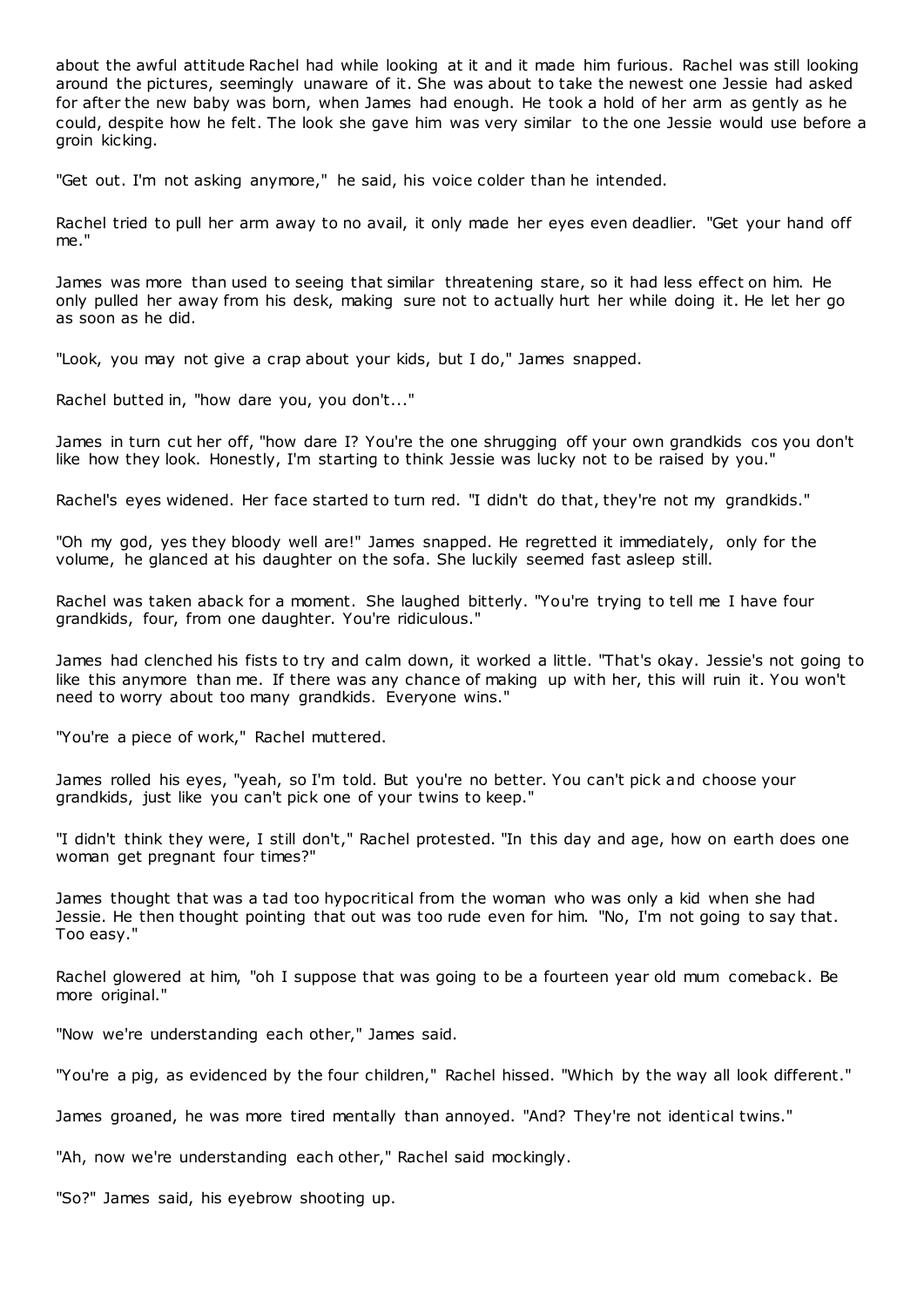"So? I don't expect you to understand. I suppose you didn't notice that Dannielle and Jessica are identical twins," Rachel said.

"That doesn't mean Jessie is destined to have some of her own. I mean we thought it was something that could run in her family until we looked it up. It's not. Identical twins happen by random chance. If they were not identical twins then yeah, it's a possibility," James said.

Rachel casually shrugged before folding her arms. "Actually it does run in the family. I just got lucky with Jess and Danni." James stared at her blankly, his eyes drifted to one side. "I am a twin, my sister is a natural red head with similar eyes to me. Not identical. My mother and aunt look similar but not identical, born on the same day. My grandmother..."

"I get the picture. I don't understand why it's such a big deal though," James interrupted.

"Of course you wouldn't. You're a bastard one off child that broke up a marriage and killed their daughter," Rachel snapped. "What would you know about family tradition?"

James stared at her with his eyes wider than usual, they glistened with anger, his jaw clenched tightly. His clenched fists were starting to tremble a little. He had enough. "Get out or I'll throw you out."

Rachel cringed a little to his surprise but it did nothing to calm him down. "Okay, that was a little too harsh."

James' wide eyes looked to the left and back again. "You think?"

Rachel sighed, she headed for the exit. As the door opened she turned back around to look at him. "This never would have happened if I... it's my fault. It's not yours." James walked over to her to gently push her the rest of the way outside. She looked shocked as the doors shut in her face.

"Oh my god," he groaned. His head was buzzing, he had no idea what to make of any of that. His head turned slightly to look towards his daughter. He thought there was no way he should be anywhere near her until he calmed down. As if on cue she woke up whimpering.

# **The Enterprise:**

Chakotay sat at the only standing command chair on the bridge, quietly tapping the panel on the arm rest. It had a large crack through the middle of it, it still worked despite that. Everyone else but Harry were keeping to themselves at their stations. He was busy bothering the two Engineering crewmembers attempting to fix the Captain's chair to the floor.

"Can you make it recline?" he asked.

He got another groan from the two Engineers. They shared a disgruntled look. "No," one answered.

"The Leda's did," Harry said. Chakotay shook his head.

"That was a newer ship," an Engineer pointed out.

"It wasn't the flagship," Harry said.

Chakotay rolled his eyes this time, he couldn't keep out of it this time. "Harry, you're not the Enterprise's Captain. You are its babysitter. So just pick up one of the chairs lying around and sit your bony ass down, or I'll make you."

Harry stared at him with his eyes wide. "The Enterprise is just another ship. What's the big deal?"

"It's not a replacement for the Leda. It's a descendant of the most influential ship in Starfleet. You really think you're worthy enough to fit in with greats like Kirk and Picard?" Chakotay sniggered. "No, we just don't have much choice out here. It's either you, Tom or me."

"For an influential ship its chair leaves a lot to be desired," Harry said lightly.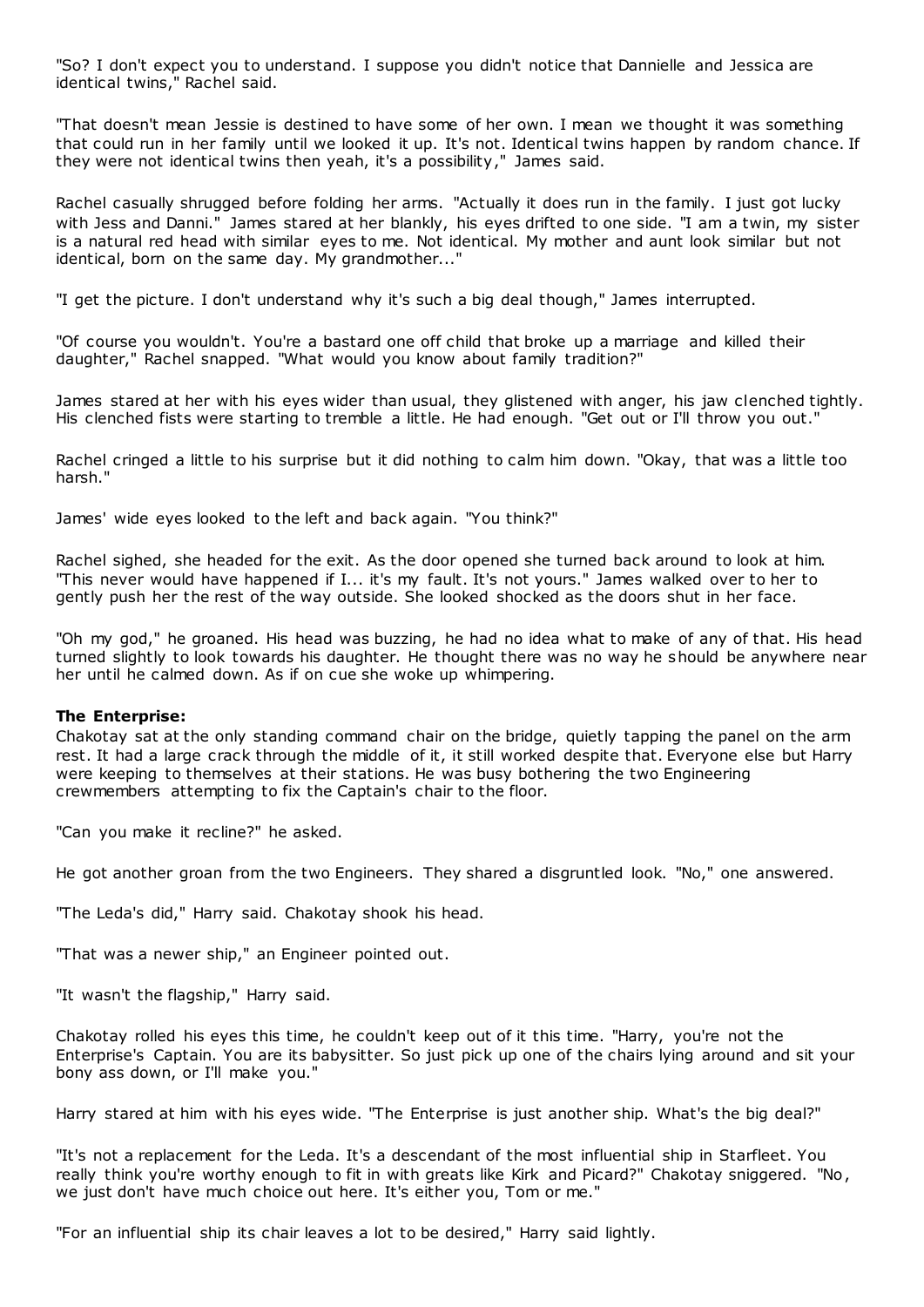Most of the bridge were giggling quietly to themselves at this point. A lot of them figured or at least hoped Harry was just messing with him, but Chakotay reacted like he was serious enough.

"It has seatbelts," one of the Engineers laughed.

"Shuttles should have them too, they crash just as often," Faye sniggered.

"What, twice? We wish," Chakotay groaned.

"Three, maybe four actually," Triah pointed out.

"Hmm yeah. Two before we got it, once on a moon, the Equinox battle. Four, that we know of," Faye said.

"I'm surprised Jessie didn't crash it on that planet a few weeks back," Bryan laughed. "You know while hallucinating that it was a giant clothes shop. Oh my god, I must fly into that."

"Yes cos fly a shuttle through buildings Jessie needs an excuse to fly badly," Chakotay muttered.

Harry sighed loudly enough to interrupt them. "And I thought the new chair installation wouldn't distract me enough. Thanks guys," he smiled.

Chakotay stared at him blankly, then his eyes rolled. "Don't pretend you were being picky for laughs. You've always been obsessed with the big chair."

"Yes, at least this one is bigger than the first officer's chair," Harry teased him, which didn't go down well. He decided to push his luck, "which that isn't. That's the counsellor's."

"Good, cos then I don't have to hold back. You're the most inconsistent person I've ever met. One minute you're a grouchy teenager, the next a smug know it all, or like you are now, a spoilt brat who tries to hide that with his *charm*. I honestly think you suffer from multiple personalities and you should get it checked out. Right away," Chakotay said.

"Well, you're the expert so you'd know all about that," Harry said with a smirk directed at him.

The turbolift doors opened for another gold shirt crewmember. "Commander Chakotay?"

"What?" Chakotay tried hard not to snap at him.

"You have a visitor," the crewmember said.

Chakotay stared at the messenger with a bemused look. "I do, who?"

"She is waiting in Ten Forward. She didn't want to come up here for some reason," he said.

His curiosity was piqued and it was definitely better than putting up with Harry's chair comments. Chakotay got up to head for the same turbolift.

# **The Stuart's Quarters:**

No more toys were hiding in the main living area, or in her and James' room. The bed's had been made, again. Toys were put away even though Jessie originally thought the kids who left them should have done it. She had even wiped the windows down despite them not being dirty. There wasn't anything left to do. All of her thoughts from her earlier visit came rushing back, with no distractions to stop it.

Luckily though all the chores she had made herself do, to do just that had wiped her out. Having a daytime nap was better than thinking about her mother, so she headed off for her room.

As soon as her head hit the pillow she already started to drift off.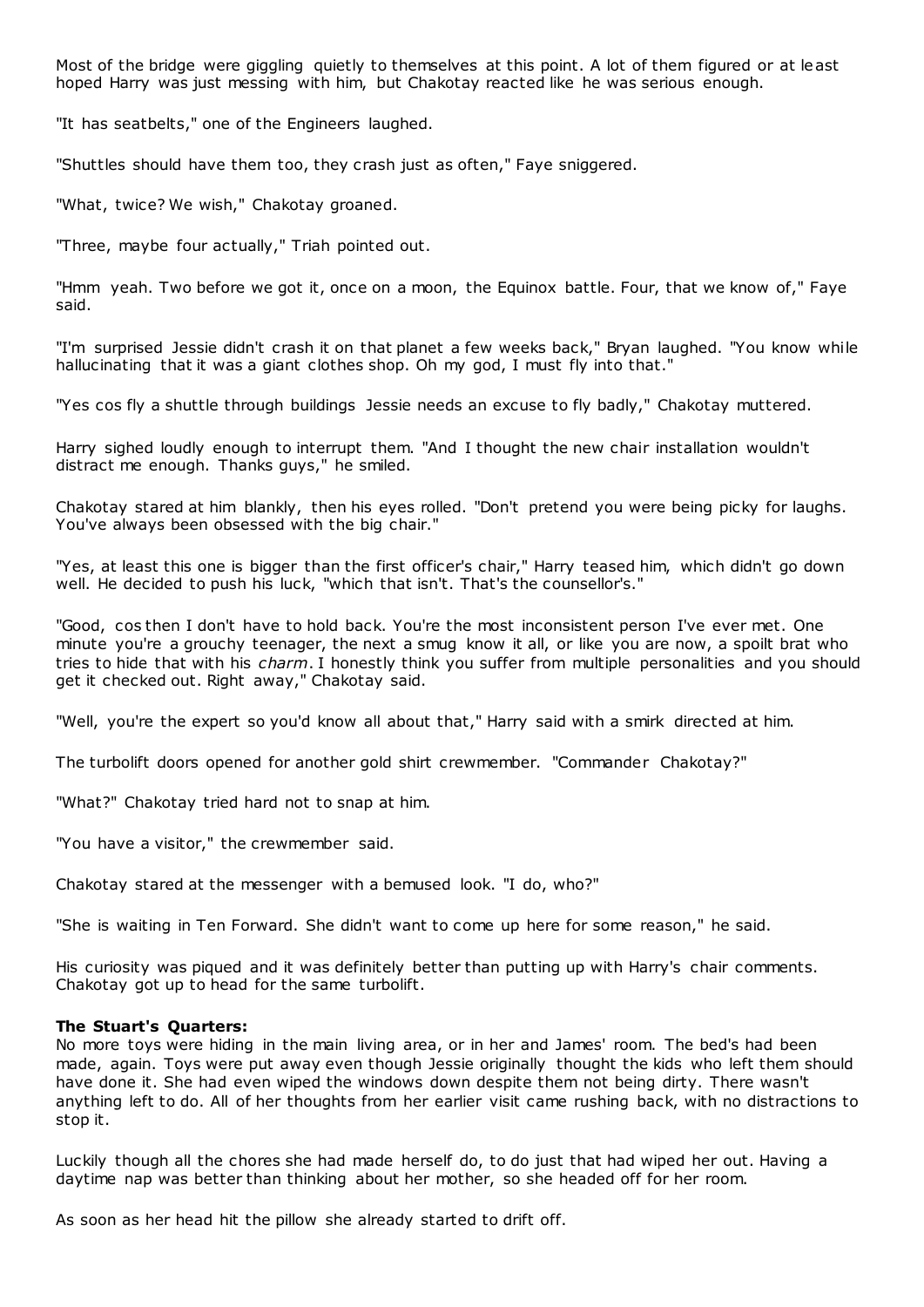The sound of the living room doors opening got her full attention. Her eyes were wide open, for some reason her heart was thumping fast. The door to her room opened, she gasped at who stood there, smiling at her. The warlock known only as Matteo stared directly at her as he approached, his face mostly red. She soon realised the top half of his clothes were slowly soaking in blood.

She tried to sit up but none of her limbs would move. Her yelling out was silent. He leaned forward to grab her.

Her eyes shot wide open once again. He was gone, the door was shut. Jessie's heart was still beating way too fast, her forehead was dripping with sweat it even infiltrated her hair, making it uncomfortably wet. She took in some deep breaths to calm herself down, then she realised she wasn't alone in her room. Somebody stood near the wardrobe, a hand hovering over the handle.

It took her a few more seconds to really react to it, and she sat up quickly. "Hey!"

The figure jumped and turned her way. Now she could see who it was. "Oh, sorry sweetheart. I was just..." Rachel's startled voice said.

"How did you get in here? Our door is far more secure than any others," Jessie stuttered angrily.

Rachel nodded timidly. "Yes I know. I used a teleportation spell. Took me a few tries."

"Why? Why are you here? You can't just burst in uninvited," Jessie snapped.

"You didn't respond, I thought you were in trouble again," Rachel stuttered. "Then I noticed you were only sleeping. I didn't want to wake you and I'm still a bit shaky on this spell. It's been a while since I've seen the book it was in."

"I told you to leave me alone," Jessie said quietly while climbing out of her bed.

"Yes I know but a cult of warlocks tried to kill you. I need to know why," Rachel said.

Jessie sighed impatiently, "it's not the first time someone's tried to kill me. I don't see you figuring those other times out too."

"This is different I presume. Witches are a threat to many, not their own though. I want to know what you've done to upset this particular cult," Rachel said.

"I'd hardly call them a cult. It was one guy blaming me for something I haven't done. Done, now go," Jessie said.

"A cult is generally one person tricking gullible people. They're generally betrayed or ripped off. That's what happened here," Rachel said.

Jessie rolled her eyes and walked out of her room, leaving Rachel behind. Her jaw dropped briefly. The older woman hurried after her.

"I understand that you hate me right now, however we need to find out why this happened. Warlocks and witches don't fight each other," Rachel said quickly.

"I'm quite tempted to break that rule now," Jessie muttered.

"I just want to know, if anything, what you did that could possibly anger them. I'll sort the rest out on my own," Rachel said stubbornly.

Jessie wandered over to the replicator to order something. She made sure to take her time too just to keep Rachel waiting. Once a bowl appeared she scooped it up to take a long first bite of it, in full view of her as well. Rachel sighed patiently.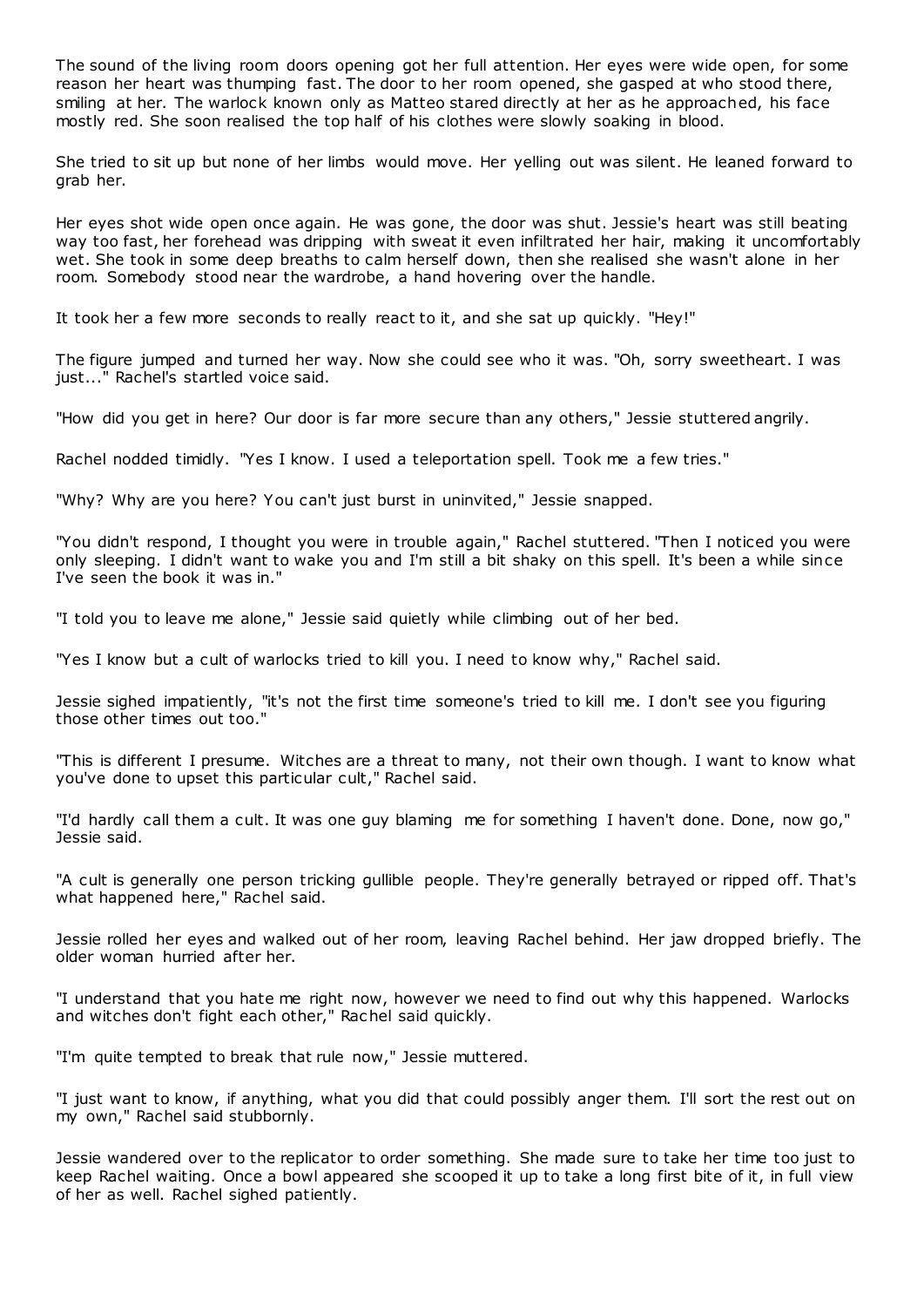"He said I was filth. Nothing more. That should keep you busy for a while, hmm?" Jessie said, taking another bite afterwards. "Look, the lead warlock is dead. His remaining minions are locked up and haven't figured out a spell to escape. There's nothing to do. You're just trying to stick around longer."

"Jessica," Rachel groaned. Jessie cleared her throat. "No. There must be something, even small."

"I was pregnant, and lord knows I can't have a normal pregnancy without violence and death," Jessie said.

Rachel nodded knowingly, though it made Jessie a little bit more wary of her. "That explains a lot," her voice filled with sadness.

Jessie flinched slightly. "What does?"

"Why none of your children are like you and I," Rachel said.

"I beg your pardon?" Jessie snarled, her eyes turned cold.

Rachel either hadn't noticed or was naive about how dangerous that was. "It has become a tradition. Every generation we are blessed with at least one pair of girls, each with the gift of magic . Your grandmother was a twin, as was I, and now you and Dannielle."

Jessie stared at her while blinking rapidly, her face was a little whiter than normal.

"I was raised to believe that each twin covers for the other's weaknesses. My sister for example was an excellent healer, she specialised in creating shields and other protective spells. I on the other hand was more likely to slap a bully around without even touching them. Hmm," Rachel said, ending with a wary smile. "Unfortunately without my sister I've had to learn her spells, it hasn't been easy."

"Your sister..." Jessie mumbled.

"We were estranged. I only heard from an announcement that she was gone," Rachel said, her head bowed briefly. "With Dannielle gone and now this. Our family will never recover."

Jessie looked away, her arms folded. "What is *this*?"

Rachel frowned in confusion. "I studied the pictures. Unless you went out of your way to keep your twins separated..." Jessie's head shot back, her eyes wide. "And your husband can't count, or he was lying about all of them being related to me then..."

"You brought James into this, *and* you snooped around our photos?" Jessie stammered, her anger building up again.

"He keeps them behind his desk, hardly snooping," Rachel protested.

Jessie scoffed, "you're unbelievable. You have no right to be butting into my life, and you certainly don't have a right to be judging it."

"I wasn't judging. If I was, I'd have brought up that dreadful man sooner," Rachel said.

"So you were judging, you just wanted to get onto my good side before saying it out loud," Jessie muttered. "Nice. Look, I don't give a crap that none of my girls are twins or witches. They're happy and healthy, that's all I care about."

Rachel stared at her sorrowfully. "Well you must have cared when one of them used to be a twin. It's no good trying to bury something like that. That daughter will need to be taught to endure without her sister, she's lost a valuable teammate."

Jessie felt both her throat and chest throb, luckily the anger was more than a distraction at this point. "You don't know anything about my girls, I bet James didn't say anything either. So stop assuming..."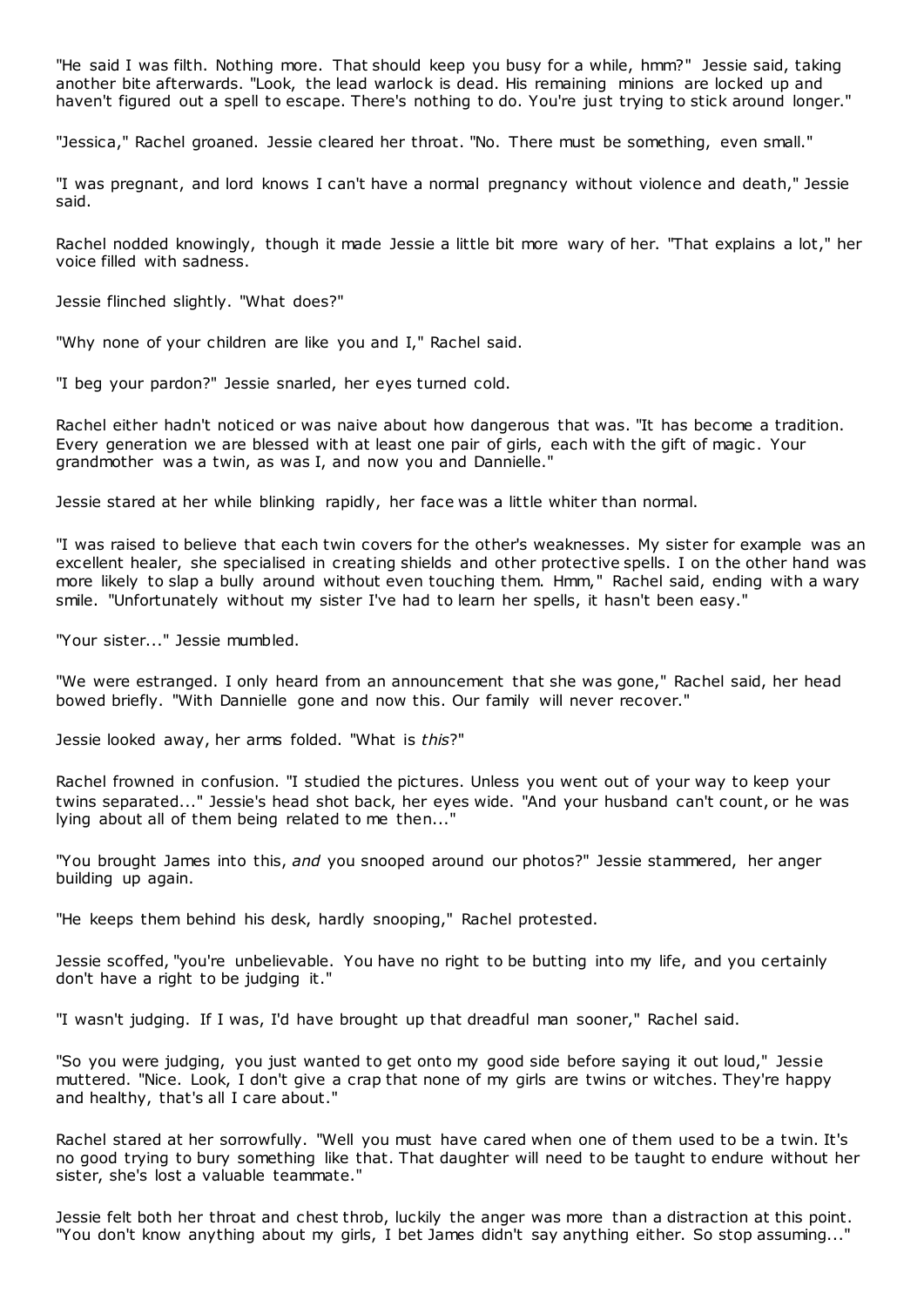"I'm not assuming. It's in our genes, Jessic ... Jess. There's a high chance of non identical twins and they're always girls who use magic . The one who was a twin will still be a witch, and you need..." Rachel said.

Jessie stomped over to her, "I don't need to do anything. I don't care about your traditions based on a random chance, also I managed just fine without my so called partner. You know the one you separated me from."

"It wasn't Dannielle's fault that I left you. Calling her so called and crazy isn't fair when she isn't here to defend herself," Rachel said in a low voice.

Jessie smiled, finally there was some hope. It pained her to say it but it was the only way to end this conversation for good. "You know why that is, why she isn't here? I killed her." She expected Rachel to be shocked or disgusted, even angry but her face didn't change. "Didn't you know that? We had a fight and I got rid of her."

"It was an accident, I know," Rachel said softly and sadly.

"No it wasn't. We wanted to kill each other, I won," Jessie snapped.

Finally a reaction, Rachel's face twitched slightly. "I was told there was a fight, she fell during the scuffle. Accident. There would be no reason for you to want to kill her, I told you, it's not her fault."

Jessie groaned, "no, nothing is."

Rachel shook her head, Jessie saw some anger in her eyes and was hopeful she would leave now. "Of course, it makes sense. Her death was accidental and I can see why you blame yourself after everything you did." Her eyes tried to soften as they looked towards her. "It's okay, I forgave you long ago. If I were to blame anyone, it would be that Taylor kid."

"What?" Jessie's resulting snap sounded high pitched. Her throat cleared she tried again, "What? James tried to stop us. He did nothing wrong."

Rachel walked over to her, a frown formed on her face. "You knew that Dannielle loved him and you not only took him from her, you married him, had kids with him."

Jessie's jaw was hanging more than she would have liked. She shut it and tried to shake off her shock, it only made her mad. "Loved him? She saw him for a few minutes. How much Disney crap did she watch as a kid to think that was love, huh?"

"You can't..." Rachel butted in.

Jessie wasn't even close to being done, "I took him from her? James is a Human being for god's sake, he's not some toy I snatched from my poor iddle sister's hand. I also didn't decide to date him because I thought *that'll show that spoilt Dannielle*, cue evil laugh. Good god!"

"You didn't grow up with a sister so I'll let that one go. It's an unwritten rule that you don't date anyone your sister is interested in. She wouldn't have done that to you," Rachel snapped back.

Jessie stared at her blankly for a few seconds before bursting into hysterical laughter. Rachel watched her, growing angrier by the second. Jessie tried to calm down with some deep breaths. Once she was relatively calm she tried to keep a straight face, that only made her laugh again.

"What's so funny? Don't you have any morals?" Rachel asked.

That was enough to not only make Jessie stop laughing but make her use one of her deadly glares. "Do you know why she and I got into that fight? She kidnapped me the night before my wedding, put some binding spell on me, chucked me under her bed... Oh by the way that bed was in James' grandparents house, cos she tricked them. She also imprisoned them too. Then she tried to take my place. Once she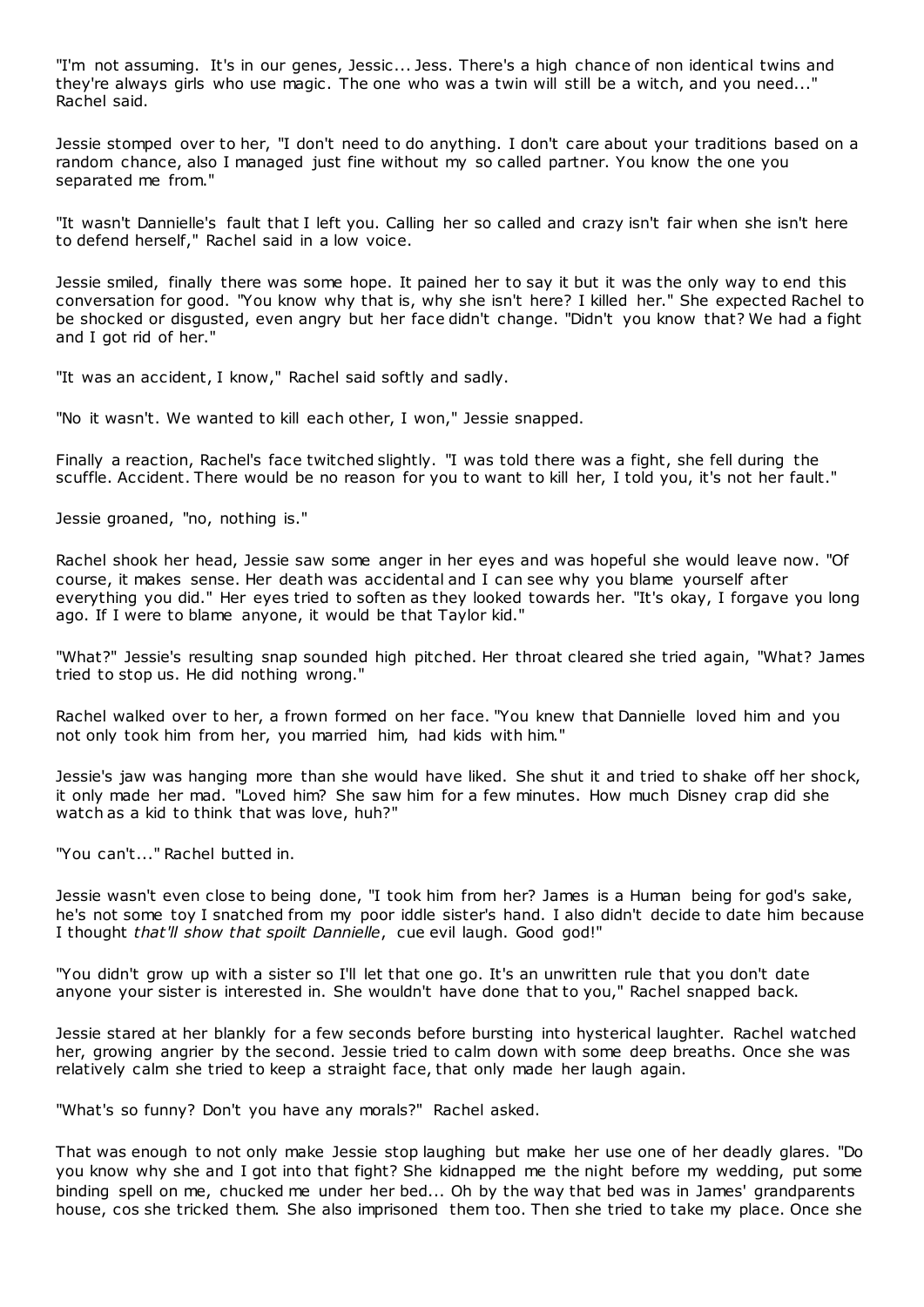was caught out, my lovely innocent sister tried to get me back by kidnapping my kids and holding them to ransom."

"What?" Rachel could only mutter.

Jessie nodded, "uh huh. Once that didn't work she challenged me to a fight to the death. A fight James tried to stop and I told him to butt out of. As for that unwritten rule of yours. I have been in love with him since I was thirteen. So by your rule, she was in the wrong but I suppose you won't see it as that. No. I foresaw their meeting and schemed for years before and after to stop this match made in heaven. Dannielle was a perfect little angel after all."

"This wedding drama sounds a bit made up, and was obviously after the engagement between her and him. I'm not saying you deserved that or that it is even true..." Rachel said.

Jessie felt everything this woman said strike at her, it was starting to wear her down. Her shoulders had sunk, her head lowered so much she was looking at the floor. She even felt a few inches smaller.

"Fine. I don't know why I care about what you think," she said quietly. It took quite a bit of force to lift her head and look at the other woman directly in the eye. Once she did Rachel noticed they were beginning to tear up. "I don't know why you're even here if you think of me this way. No, I do... Dannielle is dead and I'm all that's left. I don't want to be your backup daughter," her voice rose, it trembled with anger.

"That's not true," Rachel tried to say reassuringly.

"Isn't it? Nothing's changed. She's all you give a damn about. What did I do that made you hate me so much, huh?" Jessie asked through a throbbing throat. "Did I cry once, did I need to be fed while you cooed over Dannielle? Did I bond with dad better? What?"

"I don't hate you," Rachel stuttered.

Jessie stared at her defiantly, any tears in her eyes froze in place. "Then why is it after all this time you seek me out? Why is it when you finally do find me all you can talk about is Dannielle and how much I screwed her over? That girl hated me so much and you wanna know why? She had everything. She was raised by a mother who loved her, dotted on her. She talked like she was used to getting anything she wanted."

"Then James came along, someone or in her view something she wanted that I had that she could not. I remember that meeting between her and him like it was yesterday. No interest whatsoever until she saw I was there. Suddenly she was in love and wanted to marry him. Why? In her eyes I had something she couldn't have and she couldn't stand it. She couldn't let me, the abandoned twin, be happy. I imagine if I grew up with her she'd have stolen my toys and you would have scolded me for having them first. That's exactly what happened there."

"That's..." Rachel argued.

"That's the truth. I grew up with the knowledge that both my parents didn't want me. Then I found out that not only did my mother not want me, but she wanted my sister. I met someone that actually cared about me and Dannielle went out of her way to steal that away. Didn't she have enough? If she was as sweet and perfect as you envision her, surely she would have just been happy for me and went to the wedding. Of course not. In the end she died because she either wanted me to die, or for me to live with the guilt of killing her," Jessie said. "I did nothing to her and that's what I got. All I did was exist."

Rachel swallowed a lump in her throat. "Jess. He wasn't worth either of you fighting over."

"Maybe you should have told her that. In the end I fought her not to kill her, but to give her a smack or ten for kidnapping me and my kids. Don't put me on her level. I only said all that before to get you to leave me alone. James is worth fighting for but if that was all that was, I wouldn't have. I didn't need to," Jessie said bitterly. "He chose me and that was a huge injustice for her."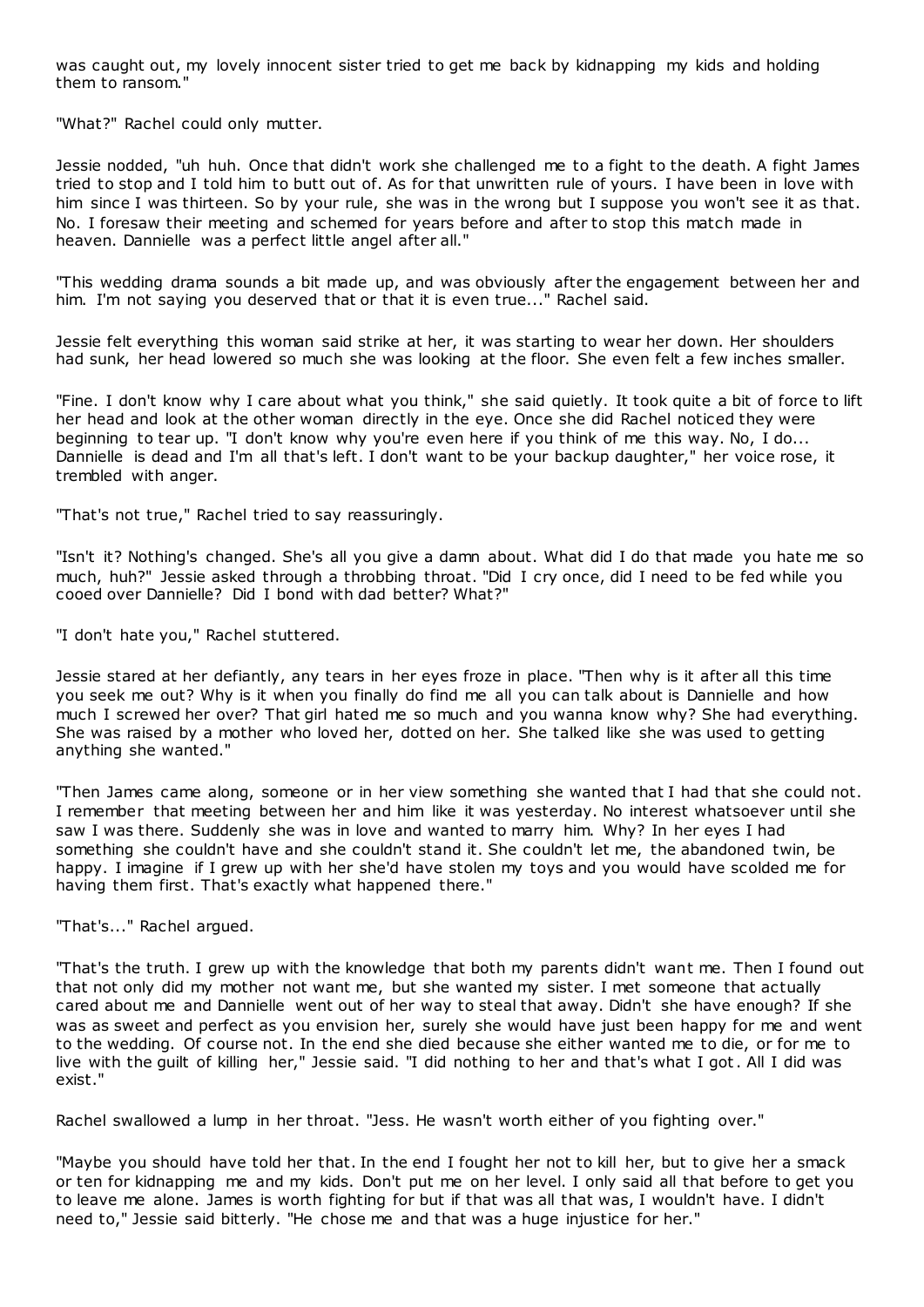"She thought they were engaged before you took him. Try to see it from her perspective," Rachel said.

"I can't, I'm not that nuts. Did you not tell her it was a sham to scare the two of them into the dating world?" Jessie groaned. "Don't pin this on me."

"I shouldn't have brought this up..." Rachel stammered. Jessie shook her head rapidly. "I just wish it ended up differently. You both should be here, and at least one of you should be a mother to twins. Something's gone wrong horribly, I... I take full responsibility for it. I failed both of you and our family."

The mention of twins again left a sharp twinge in Jessie's stomach, an old pain that haunted her long ago. Her hand went to cover it. "I am," she found herself saying. She didn't want to, but Rachel w asn't going to shut up about it anytime soon and she couldn't bare that pain everytime.

"What?" Rachel was just confused.

"I did have twins," Jessie said, the memories of that made her whole body tremble. "One, she died."

Rachel gasped, her face turned a ghostly white. "I..."

"Didn't know. You don't know anything, that's the problem. Maybe you should think before you judge anyone ever again," Jessie said in a harsh tone.

"How? Which one?" Rachel asked quietly.

Jessie rolled her eyes, hoping that it would mask the pain she was in. "I only told you that because I was tired of you saying my daughters aren't good enough for your precious family. A family I don't want to be a part of. Both questions are none of your business."

"But... it's not possible. She should have been protected. How could this happen?" Rachel stuttered.

"Oh right, ignore the part where you ranted about your grandkids not being suitable for your family tradition, bringing up some very painful memories for your long lost daughter who hates you. Is saying sorry really that hard for you?" Jessie said.

Rachel sighed, "no. I am very sorry. I wish I could take it back."

"Well it's a start," Jessie said.

"Does that mean...?" Rachel said hopefully.

Jessie scoffed, "not even close. I let dad into my life because he apologised, even if it wasn't his fault. You have done nothing but find fault in my life and make excuses. Why should I give you a chance? Admit it, you're only here cos the spoilt little angel Dannielle isn't around. Admit it or I'll never respect you."

"I didn't choose to keep Dannielle because I preferred her!" Rachel blurted out. As she expected she got a bemused look of disbelief from Jessie. "I was a fourteen year old girl with twin babies. My family had cast me aside because of it. I couldn't cope on my own. I decided to put you both up for adoption, but I was too weak to go through with it."

"Right, in that case you wouldn't have..." Jessie said.

"I couldn't part with either of you, but I couldn't take care of you both either. I was trying to do the right thing. You're right to think I was selfish, but not with you," Rachel said. "Dannielle was the one who suffered from my selfishness. I gave you a better start, or so I thought. I chose you, as you accused me before, because I had bonded with Dannielle more. I thought you would be happier without me." She gave her a weak smile, "I was right in the end, wasn't I?"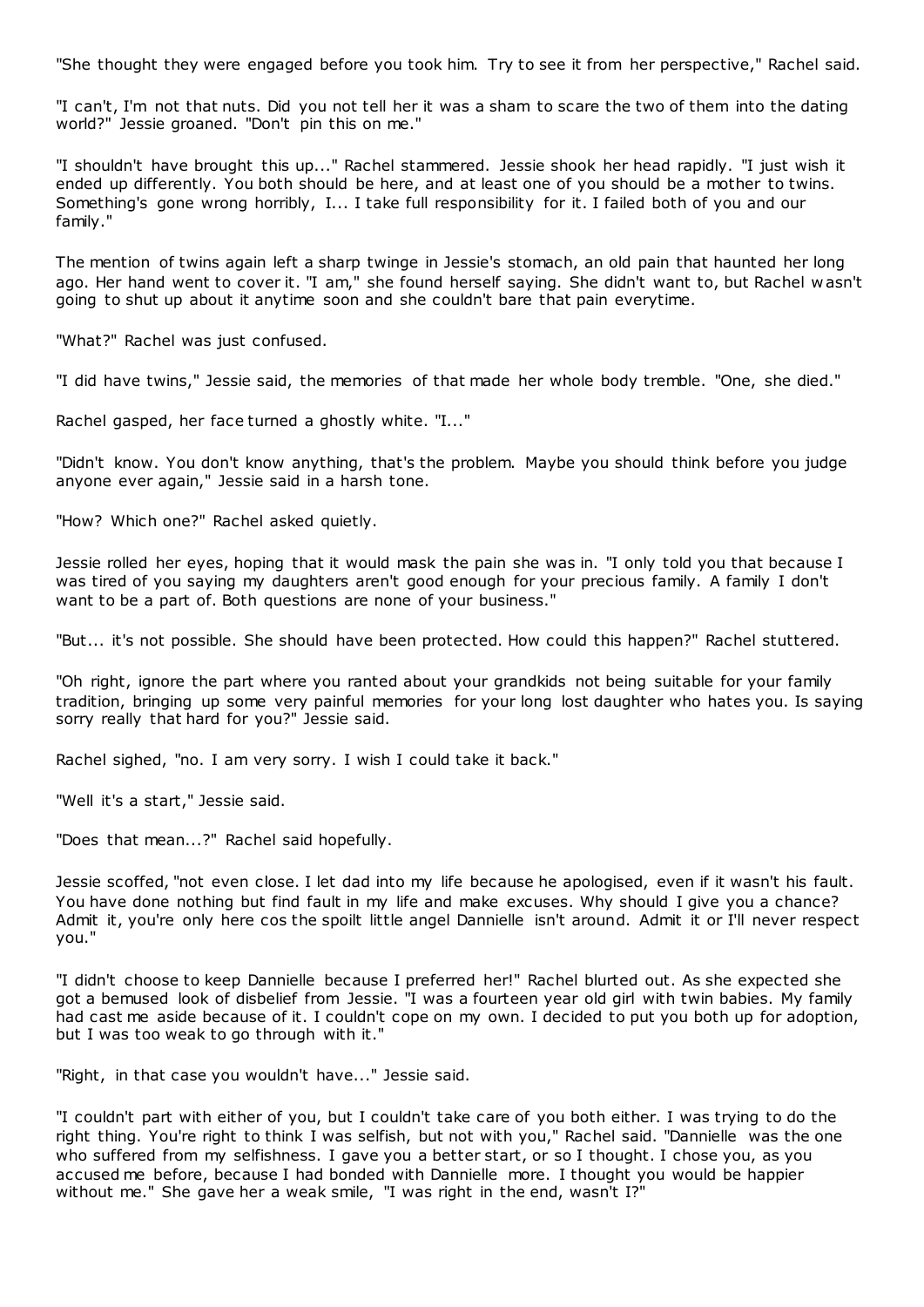Jessie's arms folded firmly, her eyes seemed to glaze over as she thought about it. "How can I belie ve that? You being here goes against what you say."

"I suppose it's my selfish side striking twice," Rachel said honestly.

Jessie sighed as she looked down at the floor, her arms tightened their grip on each other. "See it from my side. You reappear after so many years, bring up some awful memories, slag me and my family off..."

"I do, I'm sorry," Rachel nodded quickly. "I knew something was wrong when I didn't see a twin, I was right but I handled it terribly out of fear. As for Dannielle, I guess I only heard her side of it and made the rest up. Something I did a lot. I was out of line."

"Nice recover, how do I know you mean it?" Jessie asked, bringing her head back up.

Rachel gave her a small strained smile. "I guess you don't. Maybe if you give me a chance I can prove it."

Jessie bit her bottom lip while laughing slightly, her head shook. "Why should I?"

"I was never expecting you to accept me as your mum, at least not right away. I could teach you about your roots and your power. Or I could just tell you stories of how awful of a mother I was, so you don't feel so bad about me not being there," Rachel said, ending with a little mirth in her voice.

"Sounds like fun," Jessie said in deadpan.

Rachel's smile grew, it was a lot warmer than her last few. "How much magic do you use?"

"I don't, not much," Jessie replied with little interest.

Rachel looked downcast. "That's not what I heard. You've unlocked your whole strength, you've had trouble in the past but you're still clear minded. That's nothing to be scoffed at."

"That's because I don't use it," Jessie said quickly. "The last time I tried, it didn't go entirely well. There's stuff I can't do in case it sets me off."

"You not using it all the time is a good thing. Power is always tempting, you must have resisted to have lasted so long," Rachel said.

Jessie felt a little uncomfortable, she fidgeted slightly so she allowed her arms to fall by her sides. "You misunderstand. I have turned a few times. I've killed people."

"I know," Rachel said softly. "That was in the early days, right? You've had years of this power easy to reach in you, yet you haven't. Give yourself better credit."

"But..." Jessie mumbled.

"You won't turn evil from doing harder spells. That's not how it works. It only gets the better of you if you keep abusing it," Rachel explained. "You're holding yourself back by not doing anything. Haven't you ever been in a situation where you know you can help, but the fear of turning has held you back?"

Jessie didn't answer her, not aloud. So many examples filled her head, some as simple as just not understanding the spell books in her possession. She saw Rachel nodding like she understood anyway.

"Don't think of me as your mother. Think of me as a teacher. I can help you and once I have, you can cast me aside and forget about me," Rachel said. Jessie frowned her way. "Use me. It's the least I can do."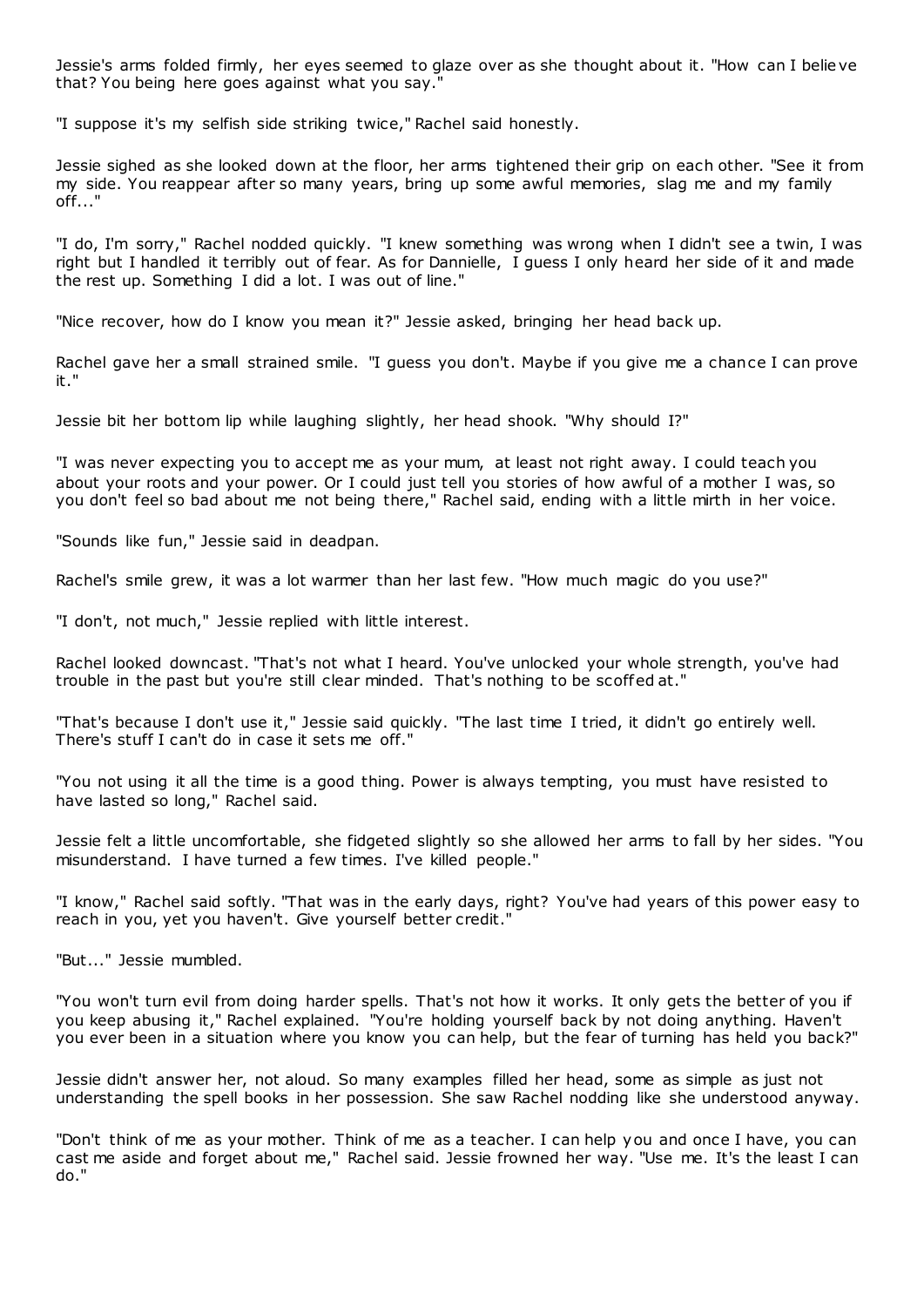# **The Security Office:**

James stared at his latest guest with so little interest on his face, he thought that he had either misheard or wasn't even listening. The Doctor waited a few seconds before he decided to try again.

"I didn't lose you after Daniel has woken up, did I?"

After a few seconds James only blinked, he showed no sign that what he had said registered. When he finally said something his voice sounded tired. "Of course we are."

"That's, not what I was expecting," the Doctor said with hesitation.

Nathan, who sat on the opposite side of the desk, shifted around so he was sitting sideways. His head constantly kept looking between them. "Okay, I'll ask. How?"

"He's not sure," the Doctor answered, which made James scoff and roll his eyes. "None of the vision images are consistent, they never are."

"Yeah but the us dying must have been consistent enough," Nathan said.

The Doctor sighed, "Voyager is destroyed. There's no way to be vague about that."

"What about the Enterprise?" Nathan suggested hopefully. "Maybe we evacuate to it before that happens."

"It's not a lot to go on," James said.

"The man has just woken up from a coma, that you put him in," the Doctor snapped.

Nathan winced loud enough for them both to hear the air rushing through his teeth. He looked to James to see the response. His face was still the same as before.

"Ylara died horribly because of him, three more on the Leda died when it imploded. He also killed my step mother in cold blood. I'm not losing sleep over it," he muttered. Nathan gave him a bemused look. "I just think we need more than Voyager's going to blow up someday. You said there were images, they may be more useful than you think."

"I worry sometimes that you really don't care about the people you've hurt or killed, especially when it's because the person's accused of the same thing. It makes it difficult to work with you," the Doctor said.

James' eyes shifted to one side, Nathan noticed the flinch he did when that happened. He turned the chair to one side so it was facing the wall. "You shouldn't have come to me then."

"Daniel believed you or Lena should know first," the Doctor said uncomfortably. James' head turned in his direction slightly. "You are second in command again as well."

"Crap," James groaned as he looked briefly at the back wall. Nathan sniggered in response. "Fine, let me put it this way. Voyager could randomly explode tomorrow, while retaking the Krralef world or in twenty years time in a battle. You or he haven't given us anything that can tell us which. What can I do with this?"

"He wasn't confident in the images he saw. He wanted to warn one of you and think them through," the Doctor answered.

"Did he tell you any of them?" Nathan questioned.

"A mixture of blue and red reflections on the hull as it buckled. A tower coming down. A black wave. Fire burning. That last one seemed to put him off," the Doctor replied.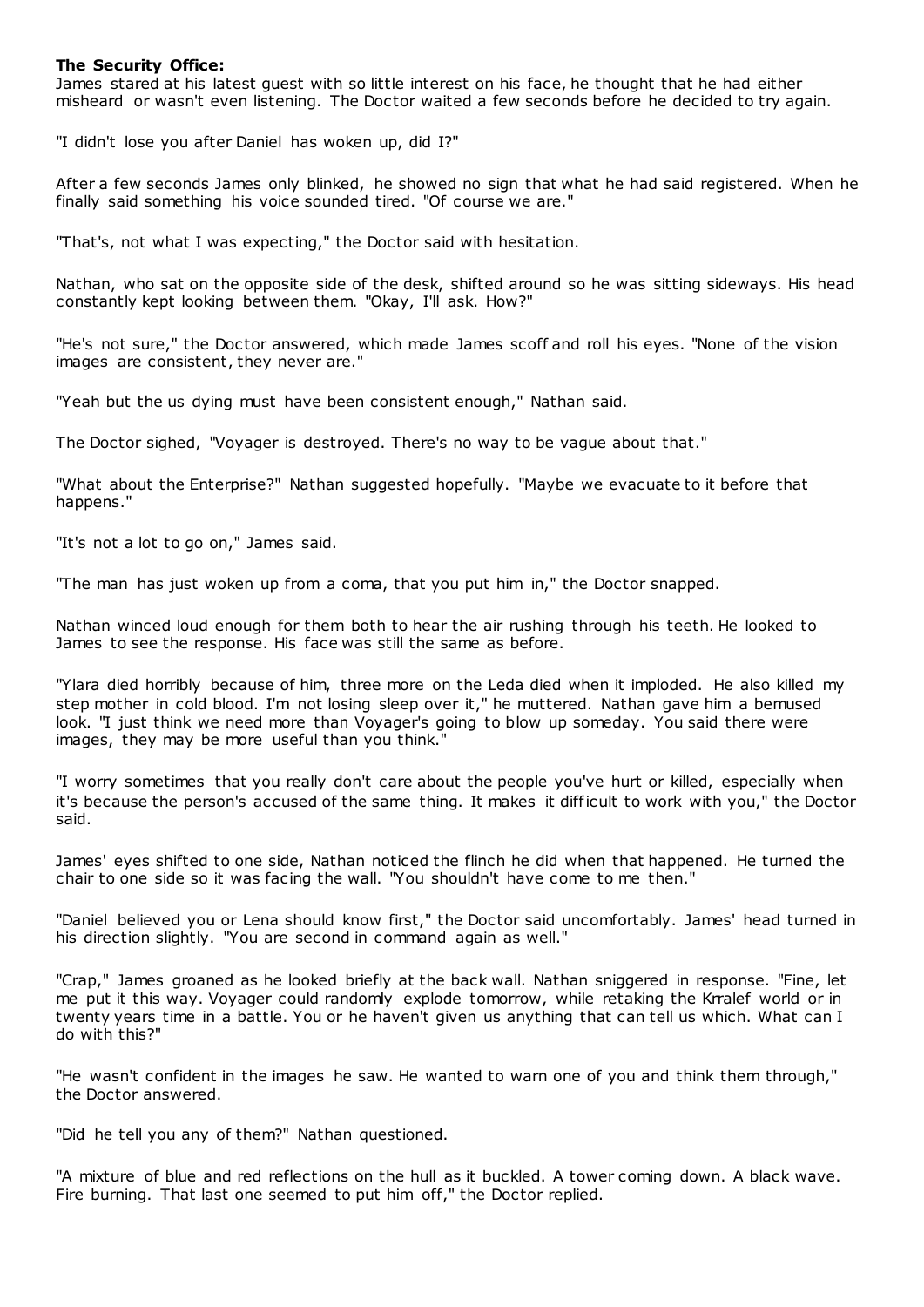Nathan pulled a face, "blue and red? Sounds clashy." James looked directly at him with an amused look in his eyes. Nathan chuckled at it. "I've spent way too much time with Jess lately."

"I was just going to say," the Doctor commented.

"I don't know about the colours, but the tower and black wave are definitely Game Sphere related. The Enterprise logs did mention something like the latter absorbing Erayas," James said.

"We never did find out what that black or rather blue on the inside anomaly was," the Doctor mused.

James nodded, "Damien said he did. I never did trust anything out of his mouth though."

"Maybe you could pump him for info," Nathan suggested.

The door opened, somebody was about to stick their head in. James groaned into his hand, "no!"

"Aaaw," Danny's voice whined as the tip of a blonde head disappeared back into the corridor.

Nathan's eyes were wider than normal. "Does she really just wait around for double entendre opportunities?"

"Sometimes I wonder," James mumbled. "It might be worth interrogating him. I just hope the Doc here doesn't object to the mistreatment of a mass murdering terrorist and slave driver."

"Would it matter if I did?" the Doctor sighed.

"Damien, really?" James pulled a face.

The Doctor reluctantly nodded. "It's in my programming."

"What about the fire? Does that ring any bell?" Nathan asked warily.

"It unnerved him just saying that. There's more to it, I'm sure of it," the Doctor said. "I should return before Neelix poisons him back into a coma."

"We'll arrange a meeting once he puts it all together. I doubt anyone will trust me alone with him, and I'd prefer he didn't bother Lena either," James said.

"I agree. Should I tell Mr Paris in the mean time?" the Doctor questioned.

"That's okay, I'll do it," James answered with a sigh.

The Doctor nodded before he walked outside. Nathan watched him until the door shut behind him. He then span his chair around instead of readjusting his position to face James directly again.

"That's put a bit of a crimp on what we were talking about," he said.

James stared at him, his expression was confused. "What were we talking about?"

Nathan laughed nervously. "I don't know now. This has left you in a bad mood."

"No. It's been a weird day," James said with a shake of his head. "It can't be worse than everyone dying, right?"

"In yours and my opinion, it's sort of there," Nathan said, his hand gestured flatly by his nose. He rose out of his seat. "I'll come back another time."

"No," James said quickly to stop him. He forced a smile, "it's fine. I'm not mad, just a bit distracted."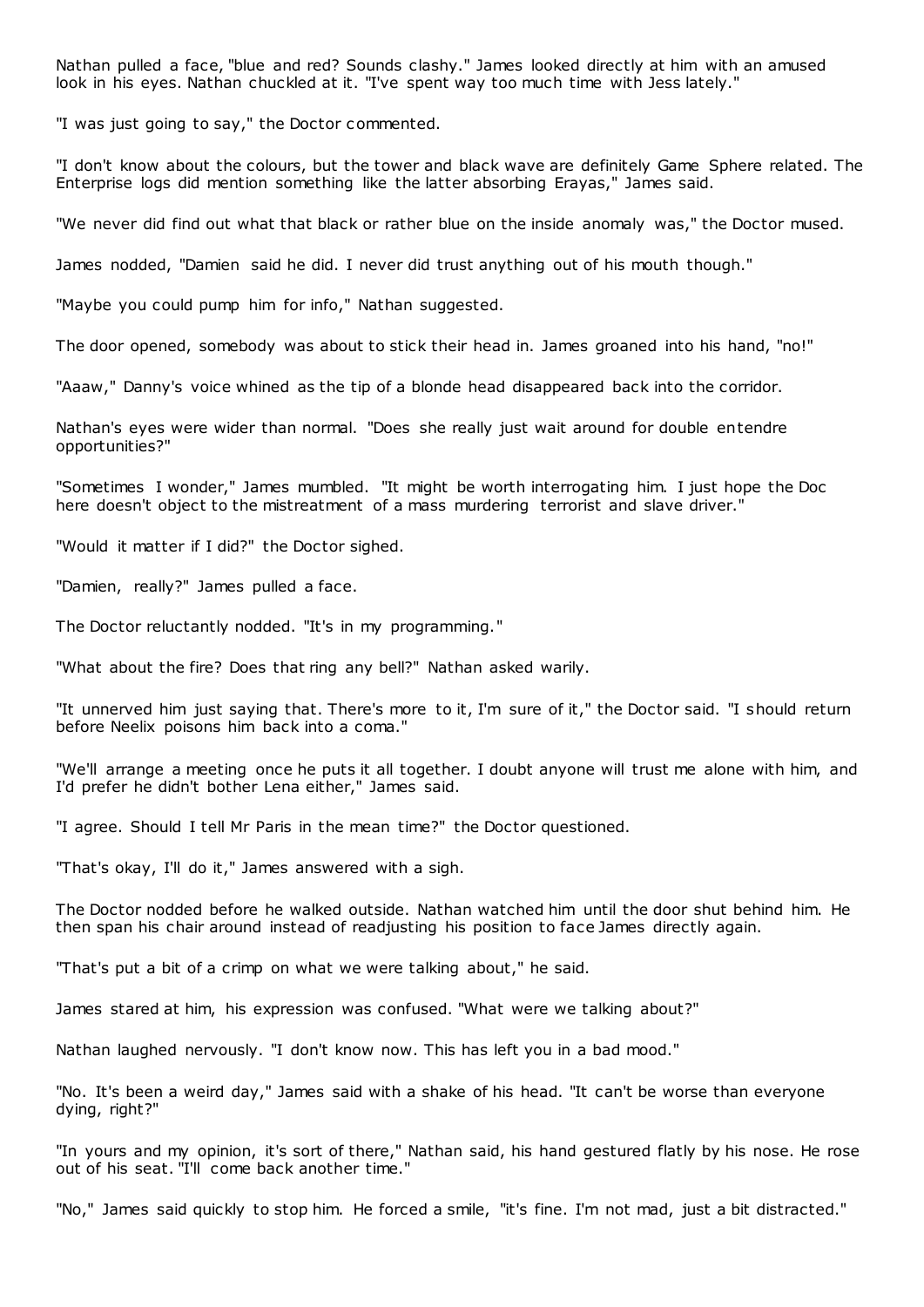"I dunno. I'm still not sure if you and I are okay. I also don't know if that time on Deck Thirteen was just a fluke. I don't want to overstep my boundaries," Nathan said.

James looked at the door again, Nathan wasn't sure why at first. When he looked back he noticed Nathan's confused face. "Danny."

"Oh," Nathan said, he checked as well. The door remained closed. "I didn't mean for it to sound like that. Oops."

"In Danny's head it would," James said quietly. "No, I'm glad you were there. I needed a distraction from it all."

The two men heard a little giggle from outside. James gestured his hand towards the door, "see." Nathan couldn't help but smirk. "Danny, go away!"

"Spoil sport," Danny's voice sounded disappointed.

"So, I have a good idea about what or who you want to talk about," James said uneasily.

Nathan felt a little guilty and he hadn't even said anything yet. His whole body tensed up. "Yeah. Um. I'm planning on doing something for the thirtieth anniversary of um... well, you know." The little colour in James' face drained away. "On the twentieth I placed some flowers on her grave, talked to her, you know updated her on a few things."

James' eyes looked a thousand lightyears away. He didn't say anything for a few minutes. Nathan felt the guilt not only wash over him like a tidal wave, it dragged him down like one too.

"Yeah, I shouldn't have said that. Forget it, okay?" he stuttered.

"I hope..." James said just as he had begun to stand up. Nathan hovered midway between sitting and standing. "I hope you're not inviting me to anything."

"I guess I was. Nothing huge. A family gathering at the most," he answered.

James shook his head meekly. "You don't want me to do that."

"Why not?" Nathan asked carefully.

"I didn't handle the twentieth anniversary as well as you did," James replied a lot quieter than usual.

"You don't know that. I cried like a baby, I drank myself into a coma once I got home," Nathan said with a sad smile forming.

James closed his eyes, he shuddered as certain memories flooded back into his head as if they had just happened. "You don't want to know."

Nathan looked on in concern as James turned his chair around so he could no longer see him. It made him very uncomfortable, it didn't help that he was still neither sitting or standing up. He thought he should leave but he didn't want to run away from the mess he caused. In the end he chose to sit back down.

"It'll be nice. You, Jess, the kids, Jodie and I. We don't have to talk about her or anything, just a family dinner. You can invite your sisters if you want, I'd encourage it." He stopped when he heard a deep and laboured inhale. He knew what that meant, now he definitely wasn't leaving. "I know it's rough. You shouldn't continue to struggle through it alone. I know you do cos even Jessie doesn't know much about what happened or her for that matter. I won't force you though." He forced a smirk on his face, "as if I could."

The chair moved slightly but he still couldn't see him. "I... did things I'm not proud of. I thought about avoiding people until it was over this time."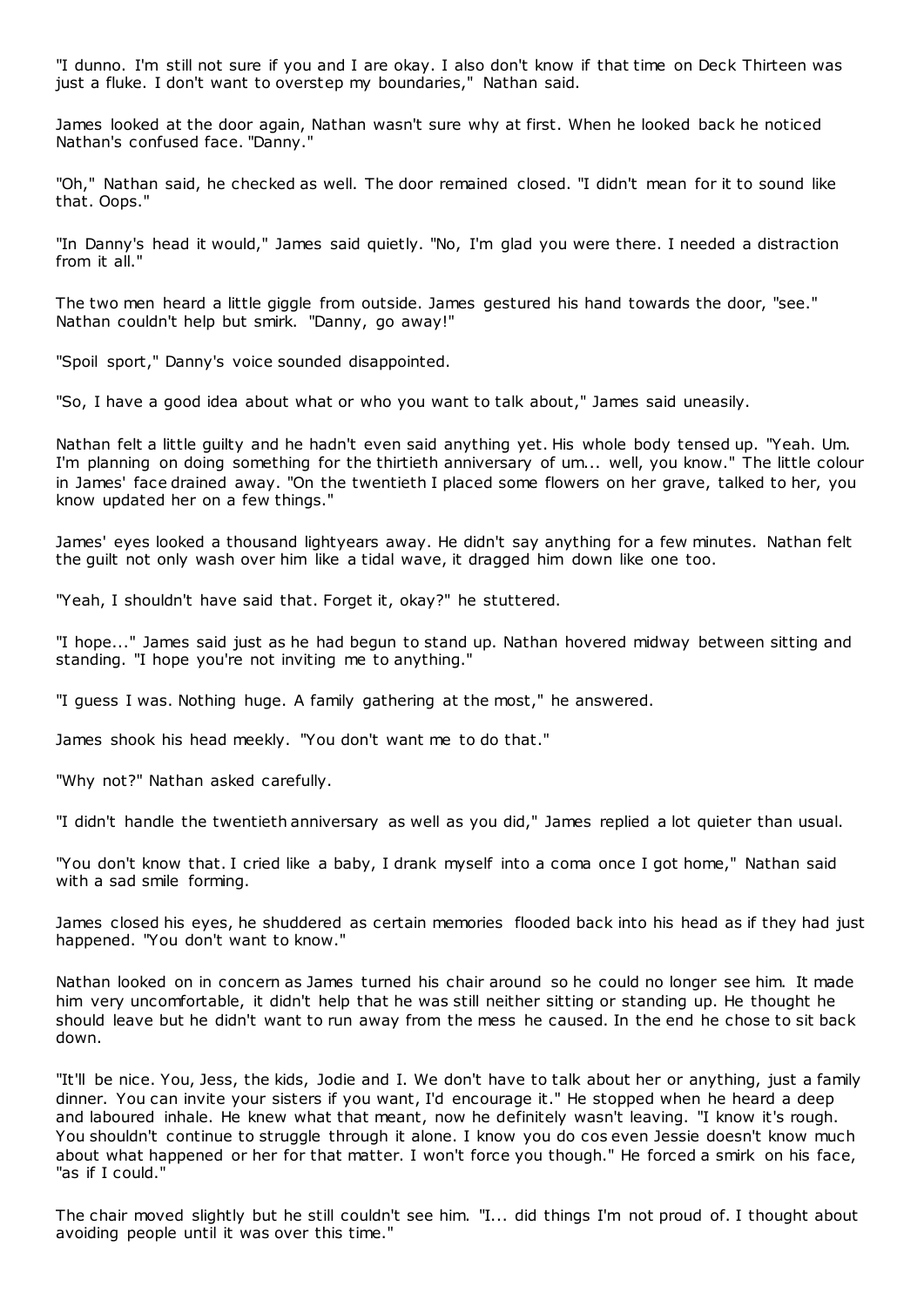"James," Nathan said lightly. "On the tenth anniversary I went to a bar, drank too much and picked a fight with the biggest guy there. I woke up in hospital. Even though I told myself that I'd do something more suitable on the twentieth, I still ended up drinking far too much. You know that bridge that she always liked to stand on?" He waited to see if he answered. He didn't. "I nearly hurled myself off it. I'm not proud of it but I punched the guy who saved me. Not that the jump would have killed me, it wasn't high enough."

"I drank far too much and pinned Jessie to the wall, just so she wouldn't leave me," James said in a hoarse voice. It was enough to shock Nathan to his core, his mouth hung open and his eyes were wide. "I wish I had jumped off a bridge instead."

"When you say pinned?" Nathan stammered.

"I was making moves on her, being clingy and saying stupid things. She rightly wanted to go to another room, away from me. I blocked her from leaving, she tried to go around, I did it again," James's voice was getting quieter. "I still don't know how she forgave me for it."

"That's... not as bad as I thought," Nathan said.

James turned his chair back around quickly. Nathan quickly noticed the red around his eyes. If there were any tears on his face before they were long since wiped away. His face now only showed anger. "Are you serious? She was terrified of me, I look back on it and cringe. I wonder what would have happened if nobody came by to shoot me." Nathan only shook his head. "Assaulting the woman I loved because she wouldn't spend the night with me, that was how I marked the anniversary of the rape of my sister. Very fitting and it wasn't even on the anniversary, it was a few days before it."

"I'll admit it's not good," Nathan said. He made his shaky voice sound a lot more stable, confident. "But we all deal with grief differently. I actually do think punching the guy who pulled me off the bridge was worse than yours. You'll disagree, I know, I would too. Jessie probably forgave you cos you were obviously depressed from the anniversary, drunk and not your usual self. My foster brother urged me to face up to the man I hit and explain that to him, but I honestly thought I didn't deserve forgiveness."

"She didn't know," James said plainly. "She still doesn't."

"Um, yes she does," Nathan was very confused now.

James looked him in the eye, to Nathan his looked a little lost. "To this day she thought it was just the pregnancy news and the fear of being like my dad that set me off on a drinking binge. It's only partly true."

Nathan stared at him for a minute or so, James looked back towards the wall in the mean time. "Jessie knows now, she'll have figured it out."

"How? It's not like I told her the date," James said quietly. His eyes rolled, he seemed to sneer towards no one in particular. Nathan knew it was at himself. "I guess this year she'll find out."

"Yeah, would that be so terrible?" Nathan asked in a whisper.

James gave him a look that easily meant yes. Before he could enquire the door opened. Nathan groaned, he half expected it to be Danny again.

"Oh, sorry. I don't want to interrupt," Jessie's voice said. James and Nathan looked towards her. They both faked some sort of smile that made her more uncomfortable and now suspicious. "I can come back later if..."

"No, I think I depressed him enough," Nathan said while climbing to his feet. He hurried over to the door, briefly stopping beside Jessie. "I seem to be really good at that. Fix him little sis."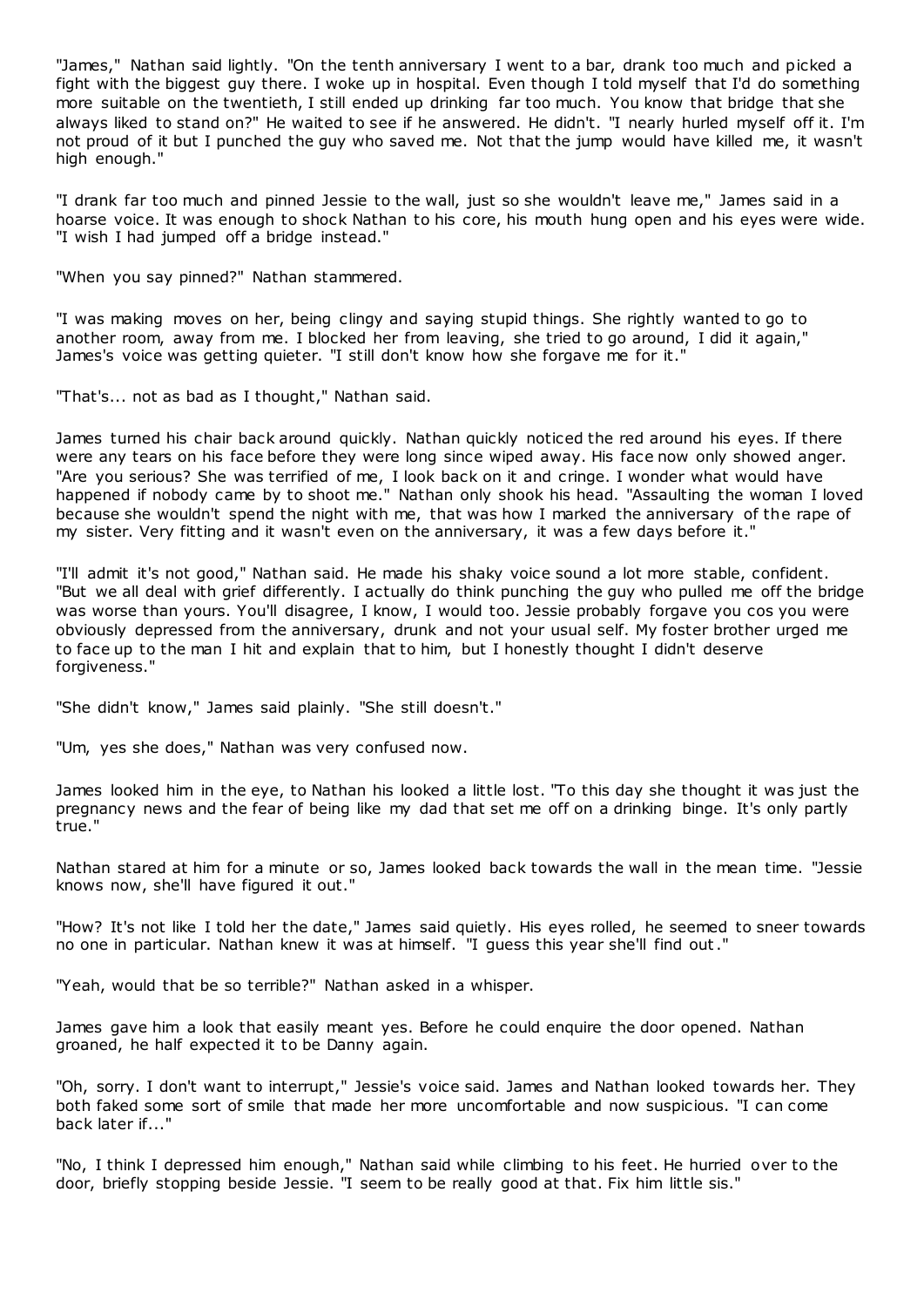"Yeah thanks," Jessie muttered, a stink eye was directed at him. He laughed nervously before rushing outside. She sighed in James' direction, one hand flew to her hip. "Stop that, you couldn't even fool Naomi."

James forced away the fake smile, all that was left was a mostly blank face. As usual his eyes said something else. He got to his feet so he could walk partly towards her. "How are you doing?"

Jessie laughed bitterly. "Crap. You?"

"Do you want to talk about it?" James asked.

"No, not yet. I wandered around the ship, I even tried to sleep it off. All I want to do is scream, you know," Jessie replied with a meek smile. "You didn't answer me anyway. With my mum and now Nathan bugging you..."

"It doesn't matter, that's why," James said quickly. He got what he expected, a scowl from Jessie. "I'm fine, now."

Jessie giggled, she smirked afterwards. "I hope for your sake that wasn't a line. I'm fine now that you're here, wink."

James resisted but not well enough, he laughed as well. "You're right, it did sound like that."

"You mean it wasn't? What's a girl have to do to be romanced these days?" Jessie said while trying not to laugh again.

"Sorry, will a hug make up for it?" James said.

Jessie smiled as she walked closer to him. "Depends on the hug." James closed the gap to wrap his arms around her. She quickly embraced him back tightly, her head rested against his chest.

# **Enterprise**

#### **Ten Forward:**

The only tables still standing were bunched together to make one large table. Chakotay thought about the possible reasons for it. The only thing that popped into his head was its tiny crew for the last few months. Considering the size of the Enterprise it must have been eery and very lonely living on it like that. Meal times probably livened it up for an hour if they all arranged to sit together.

There in the centre of the table was a familiar face staring into space. He didn't want to disturb her or so he told himself. Truthfully he hadn't been so afraid since that day.

"Lena," he managed to say anyway.

Her head turned only slightly. "I want to hear it from you."

Chakotay's blood ran cold. It halted his brief approach for a moment. "Hear what exactly?"

"Everything."

"Lena. Don't you think we could start somewhere lighter, easier. Maybe with a hello or a how are you?" Chakotay said, not that he expected anything like that.

He noticed a brief smile on her face. It wasn't a nice one though. "The last time we talked you slapped me, at my mother's funeral. You're lucky I'm here at all."

"Yes," Chakotay said quietly, the memory of that made him feel sick.

"I deserve an explanation," Lena said.

"You do but..." Chakotay said quickly.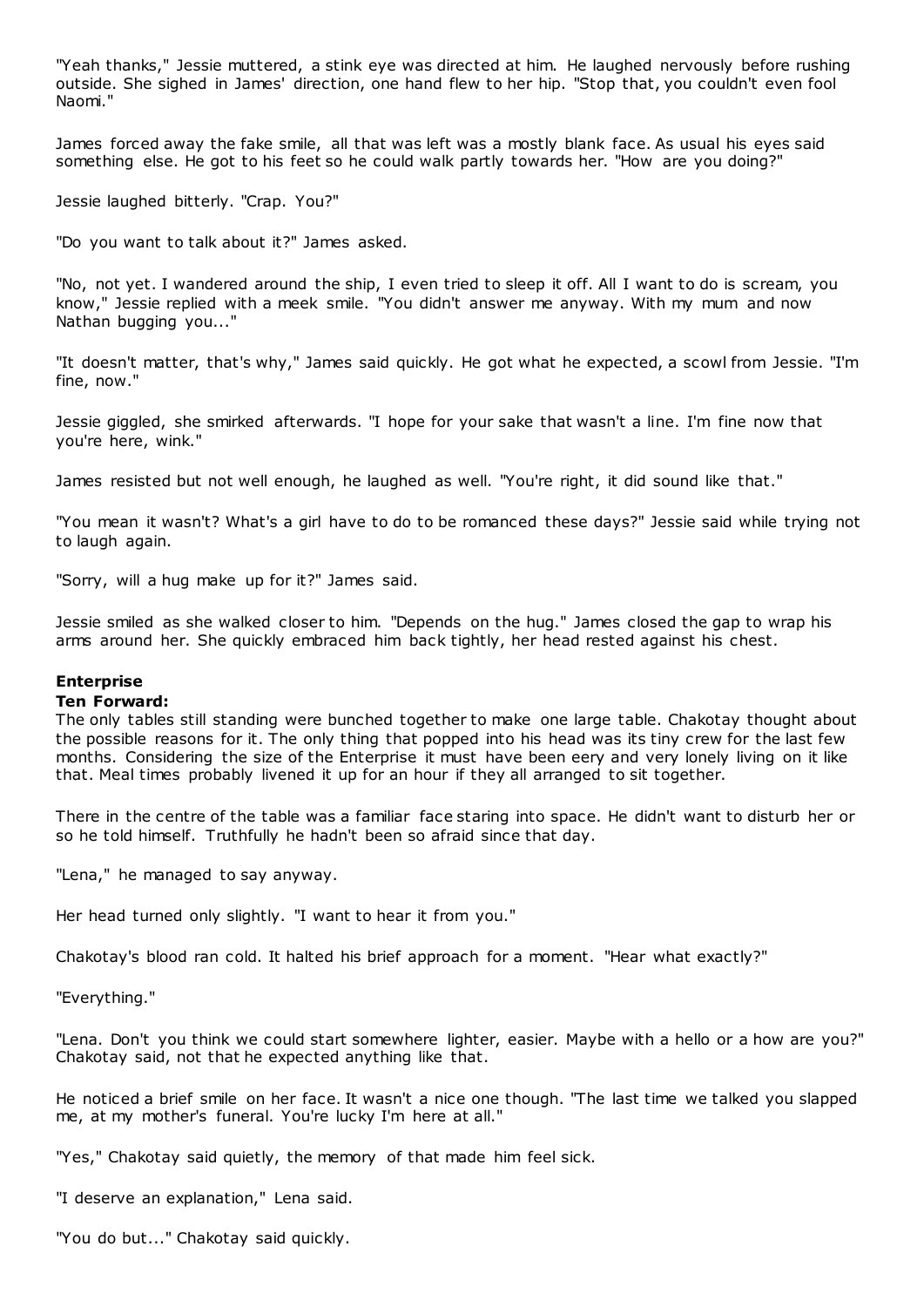Lena climbed out of the chair she sat in so she could stare directly at him. "So it's true. My dad's a selfish coward."

That hurt more than he liked. "I... you could say that. I just can't because you don't want to know."

The smile on her face was bitter. It was directed at him this time which made it sting all the more. "I gave you a chance."

"I know," Chakotay sighed.

"Last one. Is it true about what you did to mum? Did you really leave her behind?" Lena interrogated him. "Did you try to murder my brother too?"

"James isn't exactly a saint," Chakotay blurted out. Again his old prejudice was corrupting his answers before he could think it through.

"No, but he didn't try to kill his son in law, which is what I asked," Lena muttered.

Chakotay didn't think again, "give him twenty years. You meant step son anyway."

Lena ignored that for now, "Damien?"

"I wish," Chakotay smirked.

"Not a time for jokes. I didn't mean did you try to kill him, I meant did you work with him?" Lena grumbled.

"Yes, all true," Chakotay replied.

Lena's bottom lip trembled a little. Whether it was anger or an attempt to fight off tears, he wasn't sure. "Why?" was all she said.

Chakotay had asked himself that a lot these days. "I tried. Everything I did made things worse. In the end I was no longer me..."

"When did that part happen?" Lena asked.

"The funeral," Chakotay replied without thinking.

Lena exhaled as her eyes burned. Now he knew.

"Turning Evil isn't exclusive to witches and Slayers. I..." he said.

"Excuses!" Lena hissed back. "I want reasons, intentions. I don't want to hear vague double talk or brush off's. I'm not like anyone else, I won't take that crap lying down. To the point." Chakotay felt his lips curl, he wouldn't expect anything less from her. She was still her mother's daughter. "Why did you take mum to the Tolg?"

"I was trying to save her. I lost sight of everything else. I'd dug myself in too deep of a hole," Chakotay answered.

Lena didn't look impressed with that answer. "What did I just say? Because of you my mother is a Tolg drone. I deserve a proper explanation, not excuses. If this was your mother would you settle for anything less?"

The answer was definitely a no. It was simple but he understood now how difficult he had been. He was blinded by his hatred of James to care about his feelings on the matter. Yasmin was little more than a blip on the radar, in fact in his poor state of mind he'd forgotten about her. Kiara was far too young and was already confused by her own mother's situation, he didn't want to add a grandmother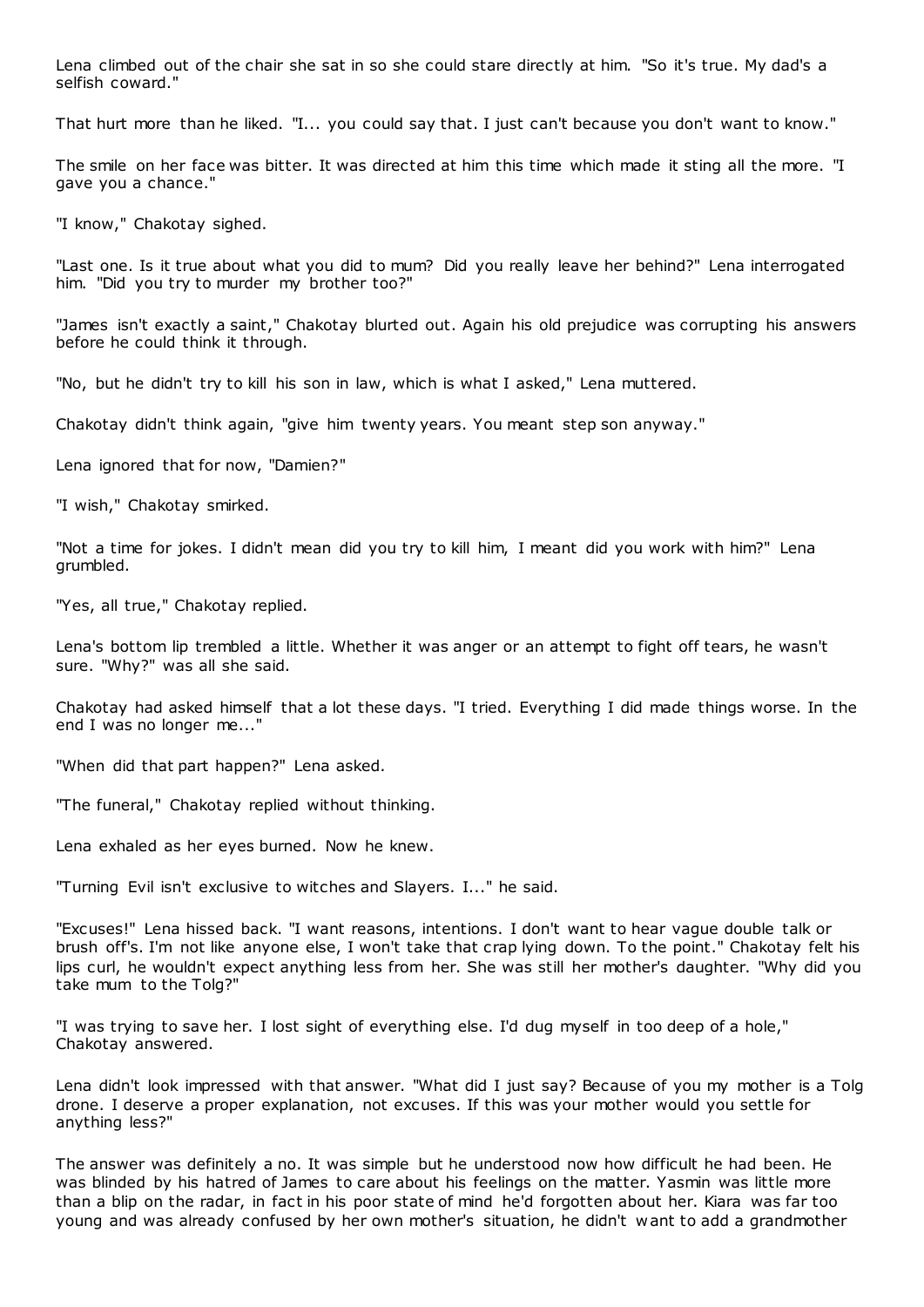to it. But Lena was another story. She was his daughter and had done nothing to deserve his recent transformation. She did deserve an answer, no matter how hard it was.

"Why don't you take a seat. We've got a lot to talk about," he said.

Lena stared at him for what felt like a while. She eventually nodded and sat back down.

#### **Meanwhile:**

There was a somber silence as the few members of Senior Staff stared at the Astrometrics screen. Tira stood behind them, averting her eyes.

"Am I seeing what I think I'm seeing?" Tom dared to ask.

Harry felt a little sick, "that's the most brutal thing I've ever seen."

"Tell me about it. Yet I can't tear my eyes away from it," B'Elanna said. She rubbed one of them, "maybe if I did, I'd literally tear them out and I'll never have to see things like that again."

"Maybe we should look at the sensor scans Tira sent us," Tom suggested.

Tira turned her head towards them looking gobsmacked. Then she saw what they were looking at and it definitely was not what she thought it was. The first part of the image that struck her first unfortunately was the squeezed together cleavage, barely contained in a red velvet type material. It was skin tight whatever it was.

"I would but this is set to screensaver, there's a password," Harry panicked while he typed. He glared at his friend, "did you think I wanted to look at this?"

"Why not, Annika or rather Seven was one of your billion ill advised crushes," Tom blurted out. He winced and looked at Tira, "sorry."

B'Elanna rolled her eyes, she gave Harry a light shove that made him stumble to one side. "Screensaver with a password, that's probably something easy like Damien. We haven't done this storyline before!"

Harry and Tom looked at each other, both just as confused as the ot her. They shrugged.

B'Elanna grunted in frustration as the awful picture of Annika posing for the camera in a red cat suit was swapped for an even *better* one. "It's not Damien." Tom briefly looked up and screamed at the new image. Harry thought after hearing that he was not brave enough to look.

Tira squinted her eyes at the screen. "What is that she's sitting in?"

"The optimist in me says an acid bath she was slowly and painfully dying in. The idiot that's been on Voyager for nearly twelve years says bubble bath," Tom answered, almost gagging.

"Try Snugglebumps," Harry continued to panic , and he wasn't even looking at the picture.

B'Elanna cringed as she typed in that word. The picture finally disappeared. "God. What was the point?"

"You weren't kidding," Tira commented to Harry. He nodded.

Tom was curious, but still a little scarred for life so his voice trembled. "About what?"

"If there's a tense, horrible and or sad situation going on, something stupid happens," Tira replied.

B'Elanna mouthed *yeah*, then shook her head. "No episode must go without at least one bad joke in it. It's the unwritten rule."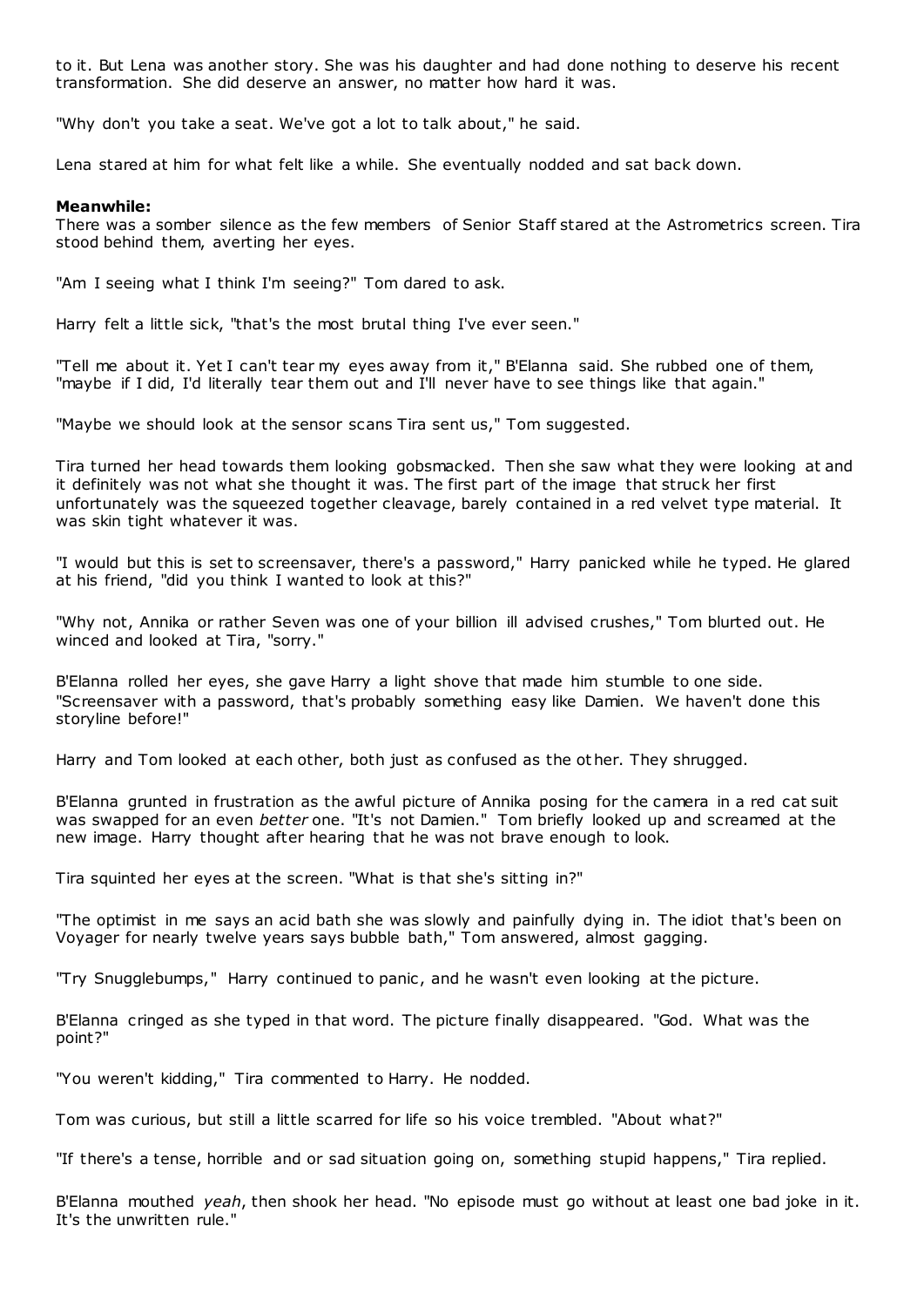"Yes we like our useless fodder and Annika brain bleach, now sensor scans," Tom stuttered.

"I thought Annika was our useless fodder," Harry said.

B'Elanna tapped at the station. The large screen in front of them displayed various smaller ones, each one tainted by a yellow haze. The boys winced at some of them, B'Elanna just shook her head with a grim face. Tira had already averted her eyes again.

"Is this the first planet?" Harry asked in dismay. He heard Tira mumble a yes. He turned to look at her. "What made you even send a probe down there?"

"The distress call," she said.

"There's no chance that anything could survive down there," B'Elanna noted while she read the text at her fingertips. "Surface temperature two hundred degrees Celsius." Harry and Tom both cringed. "The atmosphere is choked with a high concentration of nitrogen and sulfur, there's no way that any heat from that star would make it back out into space."

"My god. How is there anything left?" Harry stuttered as he glanced away.

Tom was starting to miss the Annika pictures, he shook his head stubbornly. "No, your scans must have been wrong. I'm sorry Tira."

"I'm not. I sent four probes, which is why I have so many images and information. Each probe only lasted a minute after they entered the atmosphere, I lost two," Tira said. "There's definitely remnants of a civilisation down there." She pointed at one of the images which showed a blurry grey blob amongst the yellow. "That has gone on my later scans, the first two showed it eroding away so quickly you could see it in the blurred video."

"There's a video feed?" B'Elanna questioned.

Tom shuddered violently. "No thanks."

"I didn't expect you'd want to see it," Tira said.

Harry dared to look up at the screen once again. One particular picture got his attention, it was mostly brown and a little grey, the yellow appeared to be moving. He swore he saw a flicker of red, he blamed that on his imagination. "The theory holds up then. At least one planet was absorbed by the Game Sphere from a different system and chucked into this one, on a collision course with a native one."

"Now we know which one," Tom said.

B'Elanna's hands clenched against the computer. "The Softmicron did this on purpose. They didn't even bother with towers did they? Just chucked them into a close orbit with a red giant, sat back and laughed."

Tira felt a lump form in her throat, a big one. She wasn't the only one. "It's senseless. The only consolation would be that it would have been quick."

Harry frowned, "it is senseless. Cruel as they are the Soft have a motive for the towers. They're drawing power for something, they're creating an army. What's the point of this?"

"It doesn't matter. I'm feeling oddly motivated to smash some Soft's faces," B'Elanna grumbled.

Tom gave her a sideways glance. "Maybe that's the point. They sent Tira here knowing full well that she knows us. It's provocation." He inhaled deeply, the images made him hold it for longer than normal. "This stays between us. This is the kinda thing that will inspire the natives and if that's what the Soft are after, they're not going to get it."

B'Elanna gave him a weak but proud smile. "Now you're sounding like a Captain."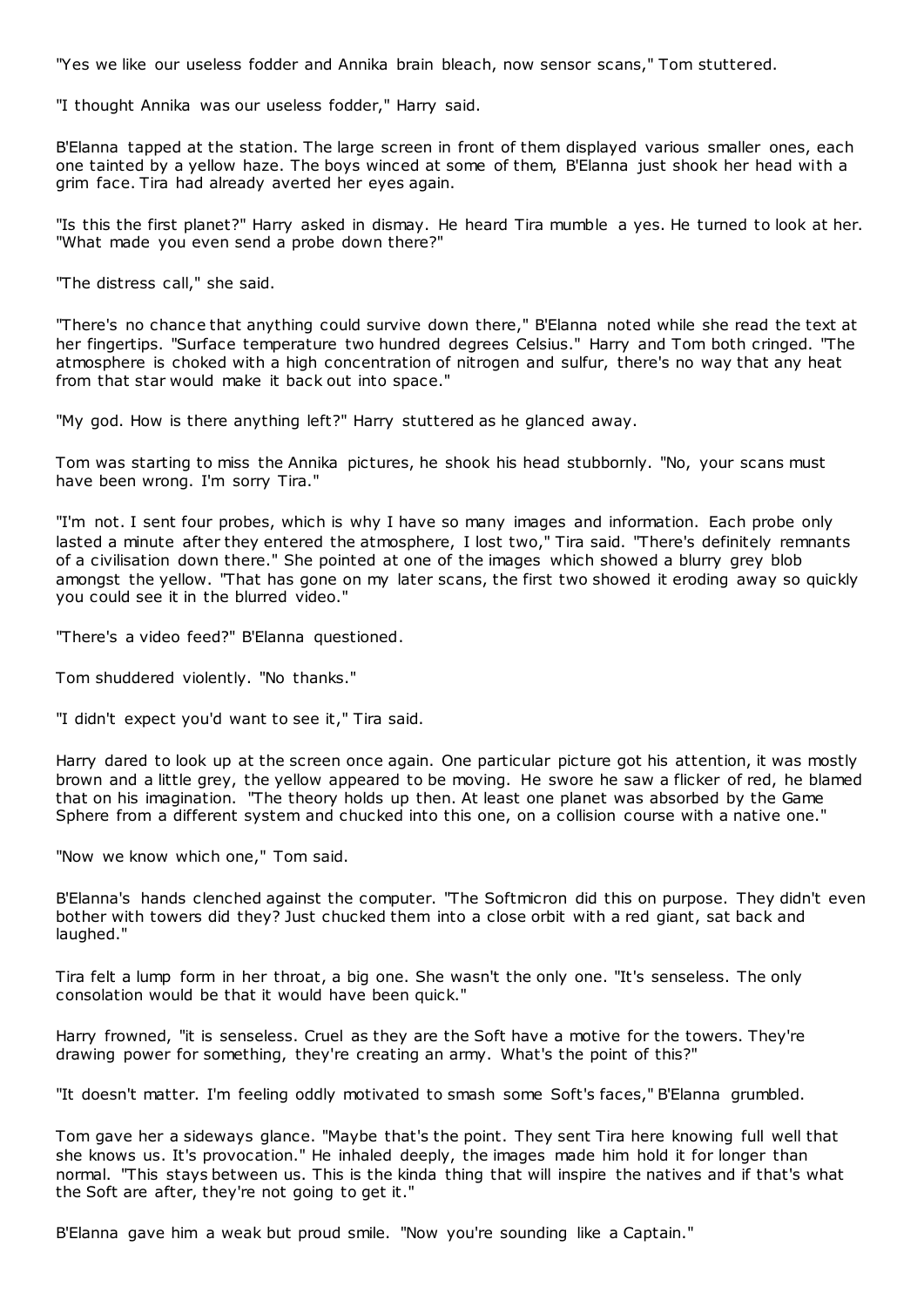"Gee thanks," Tom had to smirk.

Jessie paced almost the entire length of the Security Office, while James and even the new baby seemed to look on.

"Just when I thought everything was fine, she appears in my life. Why?" she said during one pace. Like clockwork she turned on her heel to go the other way. "As soon as the mention of Dannielle comes along, she's like a whole different person. The claws come out. Why does she do it?"

"Jess, calm down," James said, noting her pacing was getting faster.

"She thinks that Dannielle meeting you once or twice means she owns you and I stole you from her, even though the whole fake engagement thing was her idea," Jessie continued anyway. She turned to do another lap. "Don't get me started on the whole twin thing. I mean, this woman needs professional help."

James pulled himself out of his seat to walk over. He tried to clutch her hand or at least slow her down, but she escaped from him anyway.

"If this goes on I will need it, again," Jessie grumbled. Finally she stopped for a moment while on the opposite side of the office to him. "Why does she hate me so much?"

James pulled a confused face, "that's creepy, déjà vu."

Jessie sighed impatiently, which made him quickly look back at her. He wasn't surprised to see her pacing towards him again. "Naturally, we've done this before. Your dad, your mum, my dad... it was obviously my turn."

"Then maybe that's it, we won't get anymore," James said with a hopeful smile.

Jessie stopped and chuckled quietly. "Yeah, unless one of our parents isn't our real one." She pulled a face, "no we've done that too."

James nodded, "it did sound familiar."

"She claims she left for my own good. That the only reason she decided to intrude was so she could have a daughter at her wedding," Jessie said. Before James could comment on that she continued, "and the stupid witch stuff. To make sure I would pass it on I suppose."

James glanced back at the photo arrangement behind him briefly. Something was off about it so he walked over to it. "It sounds like you don't believe her either," he said.

Jessie shrugged, then folded her arms.

"I dunno. She knew who I was, had already found you. Yet she charged back here just to yell at me for the whole fake arranged marriage thing, that was her and Susy's idea in the first place. You were... I hate to say it, not her priority."

"Same as always. She's probably been practicing both versions of the poor Dannielle speeches for years," Jessie said with a bitter laugh.

James turned around after moving one more picture, he looked relieved. "I'm glad it's not just me. I didn't want to make this whole thing worse."

"I never wanted to give her a chance. I always said I'd tell her where to go," Jessie said, her smirk fading away. "I mean why should I? She abandoned me as a baby. You know better than anyone what I went through thanks to that. She comes back and she's all over the place. Please forgive me, ho w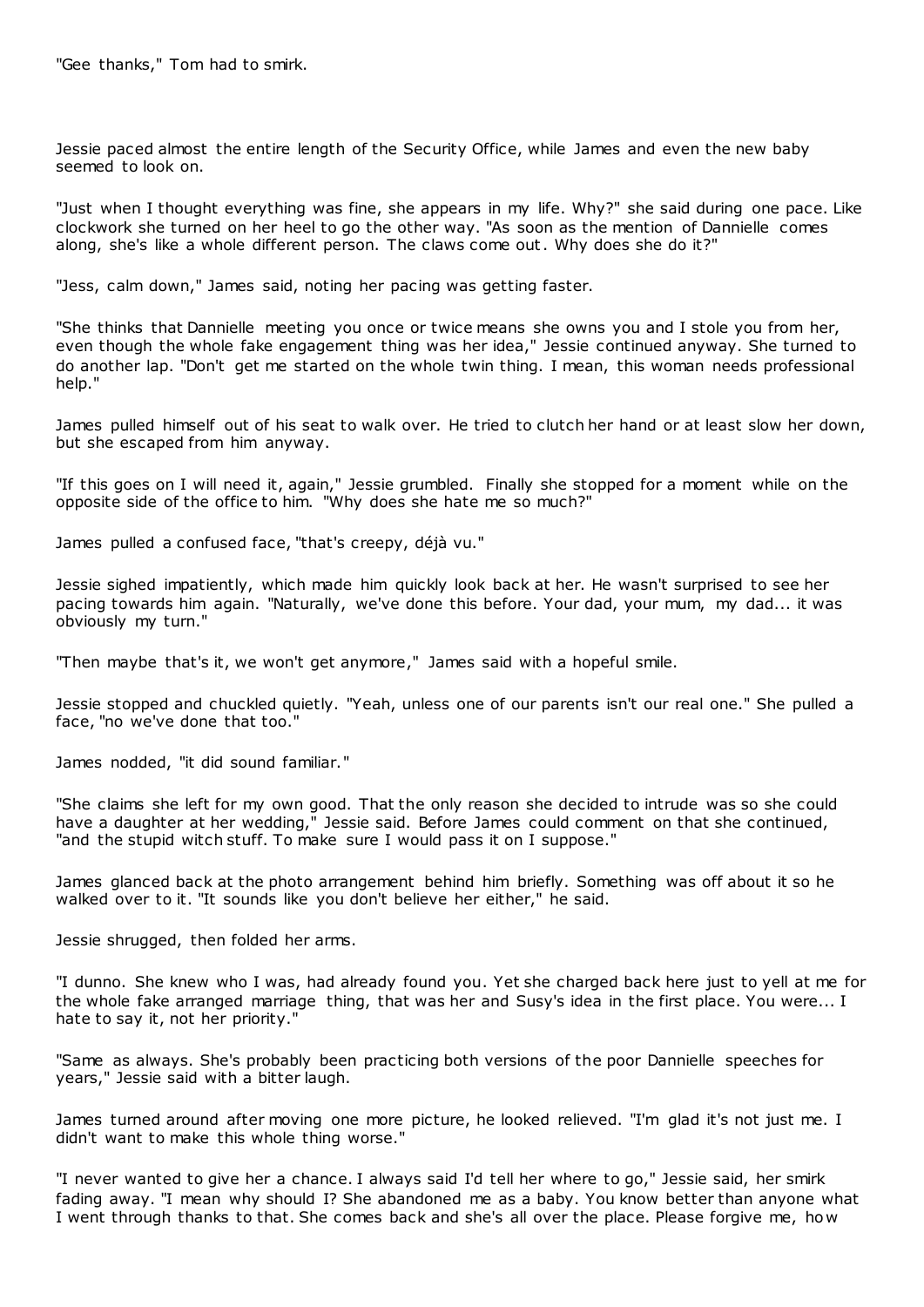dare you steal things from your sister, no twins you heathen, forgive me, your sister is awesome, oh magic is fun."

Even though she was clearly annoyed, her ranting was making James smile a little, he couldn't help it. He tried to hide it.

"I honestly thought the twin sister she was talking about was the voice in her head," Jessie finished ranting. She noticed him smiling, her arms folded and she scowled. "I'm so glad that you find this funny."

"Sorry, it's you I find funny not that," James said, again trying to fight his smile.

Jessie laughed and smirked back, so he decided to stop trying. "I thought the quirky stuff was on my dad's side, cos of Jodie and Nathan. No, I probably got a double dose."

"I wouldn't call her quirky. Mad maybe," James said.

Jessie nodded, "yup. I can't figure her out. It's like two different people. One wants my forgiveness and or to catch up with me. The other is picking out which grandkids to have and blaming me for Dannielle losing her mind."

"That's funny, cos I met up with Dannielle a second time to try and think of a way out of the fake wedding. That was long before your fight with her," James said, cringing slightly.

Jessie had to laugh. "Oh really? How did that go?"

"Not well," James ended up smirking. "I asked her what we were going to do about it, and she said she'd look for a pink dress with... I wanna say a trail on the back?"

Jessie pulled a disgusted face, she couldn't help but shudder. "You're right, she was definitely a lunatic from the start."

"Pink and dress?" James laughed as he walked over to her.

"Eew stop," Jessie groaned.

James continued to laugh as he leaned in to give her a hug. She didn't know why he did but she wasn't going to argue against it, so she hugged him back.

"I imagine if it was the other way around, I doubt I would have asked you to leave and never come back. That's for sure," he said.

"I often wonder about that," Jessie murmured into his shoulder. All she got was a questioned *hmm* in response. "Would I be the mad twin if I was raised by my mum, would Dannielle be your best friend? Would I be looking in the Dresses for Barbies catalogue, planning our fake wedding? You meanwhile wondering what that crazy Jessica's problem was."

"No, not a chance," James replied.

Jessie pulled away a little so she could look up at his face. "We're identical twins. The only differences were because we were raised differently."

"Well, it's true that would have created some differences," James said. "But you two were always different people. If it were the other way around you two would have lived completely differently to the other. Dannielle probably would have been clingy... er with your upbringing, five year old me would have ran a mile to be honest. You probably would have had more confidence to be who you are now a lot sooner. I dunno if your mum would have still wanted to scare you into dating by faking an arranged marriage, but we would have been living in the same city anyway. We'd have met then and become great friends still."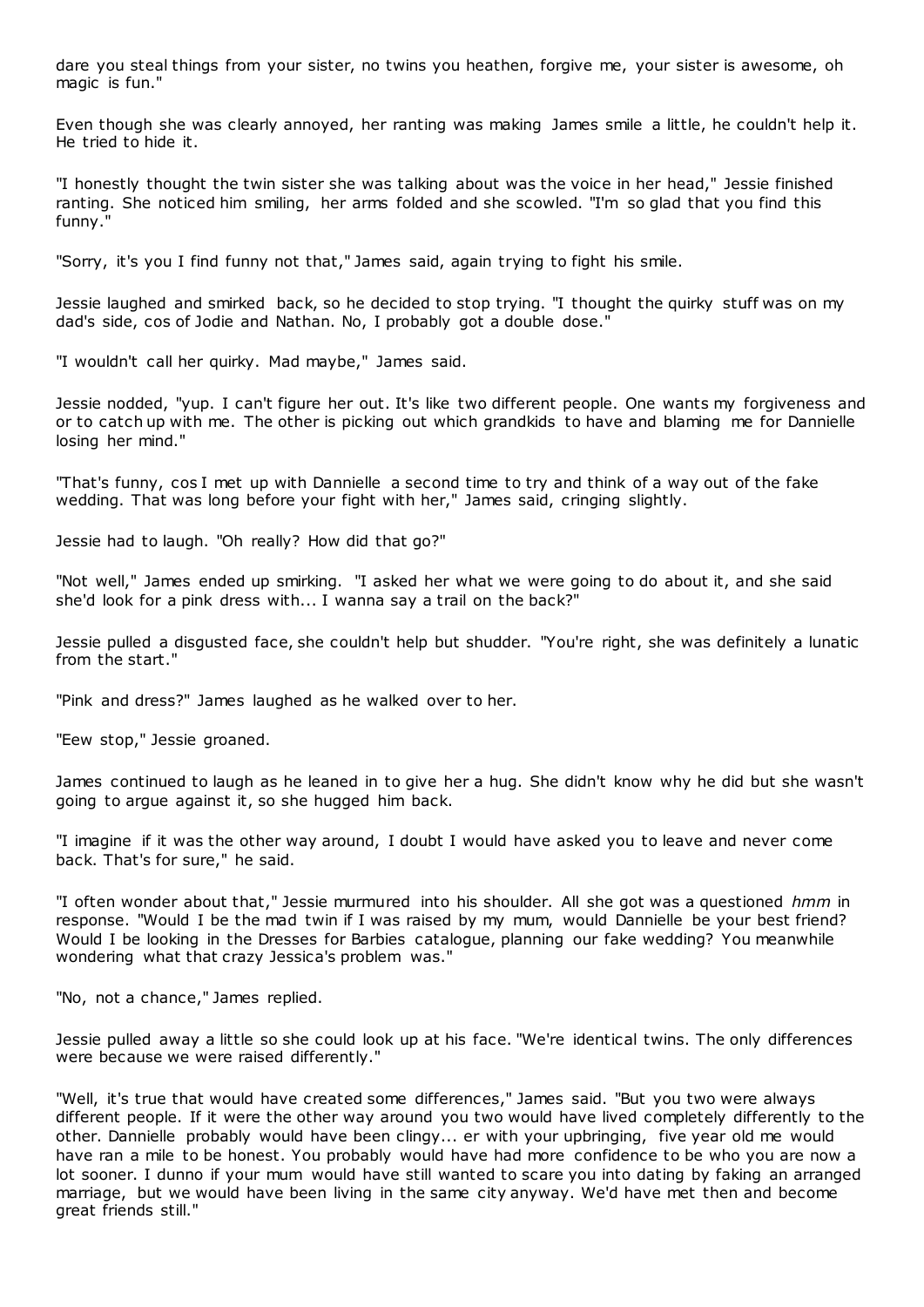Jessie smiled and shook her head, once she stopped she rested it back on his shoulder. "It'd be nice if that was true."

"I don't see why it wouldn't be true. Twins raised together can be completely different people," James said.

"I guess, I'm just thankful it is this way round," Jessie sighed.

"Even after everything you've been through?" James asked.

Jessie pulled back again, this time further so they could no longer hold each other. "Yes, no... maybe," she stammered. "It worked out. We met and we've had a great life together. But I can't forgive her for what happened before that. I don't think I ever will, regardless of her reasons. It doesn't mean I wish it was the other way around. It makes no sense."

"I know exactly what you mean," James said with a warm smile.

Jessie laughed a little bitterly. "Yeah, you're probably the only one. Your mum, my mum. Yours was different though. She found you and didn't try to run away. She left you to give you a better chance, not knowing what would happen."

"Isn't that what you said yours did?" James asked carefully.

"Yeah, I'm not sure I believe her though. If she had really tried to hand over the two of us for adoption, then changed her mind, surely they would have made a bigger fuss. They wouldn't let her do that surely," Jessie replied.

"Yeah, that does sound a bit unrealistic ," James mumbled.

"What do I do? I want nothing to do with her but with the towers, Game Spheres and super human experiments going on, it'd be selfish of me to not take her up on her offer," Jessie said.

James disagreed, he shook his head first to show it. "It's not selfish, at all. You don't know if anything she says is true. There's nothing wrong with being wary."

Jessie's shoulders slouched a bit. A groan escaped her, a lot louder than she intended. "I know it's not the same, but what would you do?"

"Me? You're asking the idiot who tried to kill his mum and then gave her the cold shoulder for what, two years?" James said, disbelief tainting his voice.

Jessie stared at him determinedly. "Yes. With what you know now and if the situation was reversed. What would you do? Would you give her a chance, let her teach you how to use your power and ditch her, or ignore her completely?"

"I don't know either. I lost my mum before I got the chance to tell her that I forgave her, I wasted so much time being mad on principle. At least it felt that way looking back on it," James said. "However she wasn't coldly looking at pictures of her grandkids, complaining that they look like you and not me. Or..."

"She thinks because of this whole I must have twins thing, that I should have had more twins after what happened with Amy. Only she thinks Sasha was the twin as she apparently looks like me, while Amy and Duncan don't. They're just yours," Jessie muttered. "She only acc epts Roxanne as mine because I still have baby weight."

James winced, "Roxanne?"

"Think of it as a temporary Baby Girl type name. It sounds more personal than our baby," Jessie said.

"So, is Sasha even mine in this scenario?" James dared to ask.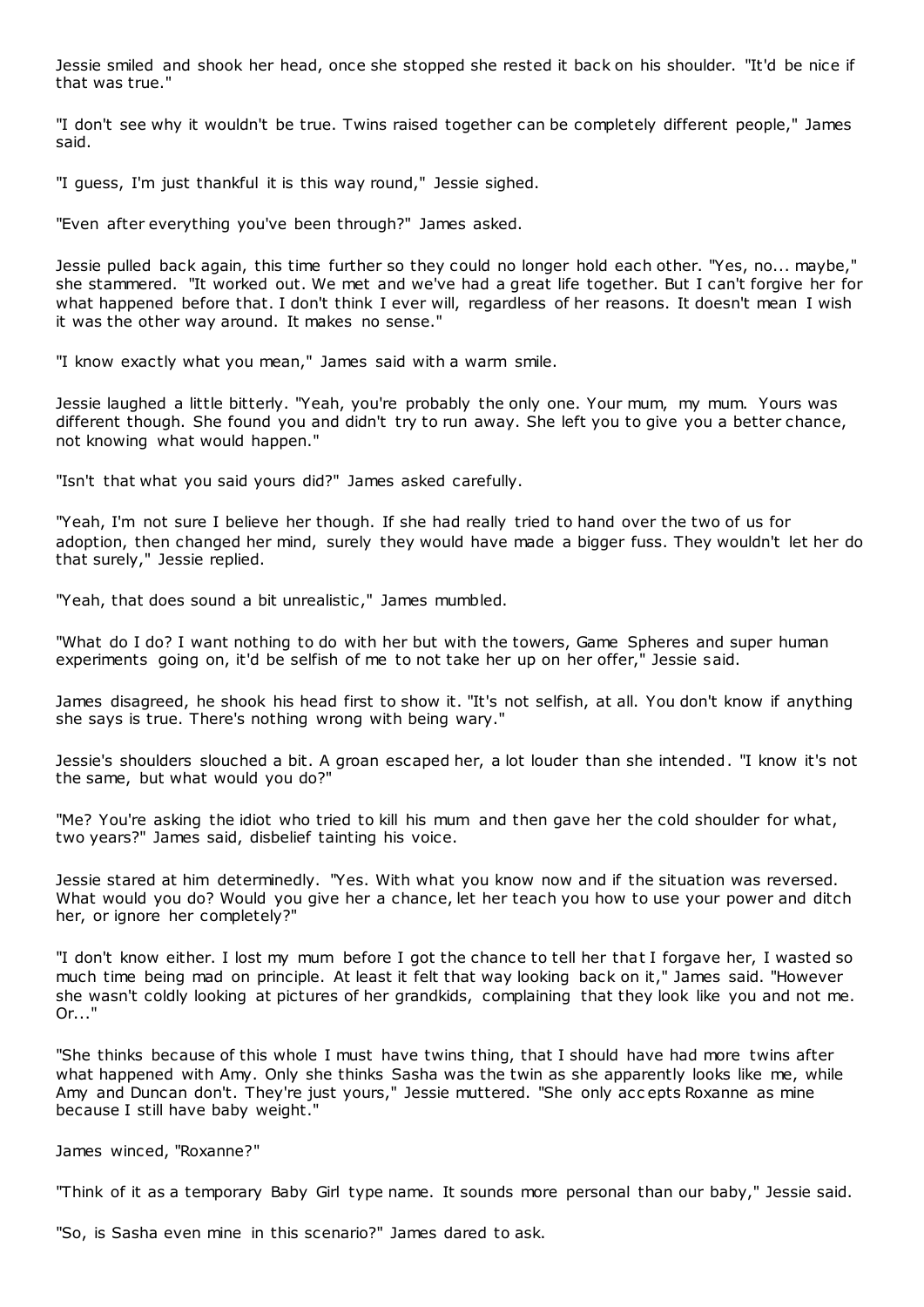Jessie sighed, her head tilted to the right while her hand covered her face. "I don't know. Probably not. If dark haired girls can't have blonde kids, then blonde guys can't have dark haired daughters."

"We could always replicate a tiny red wig," James suggested not seriously.

"Don't joke, I may do it," Jessie smiled. It didn't last long. "Surely this whole twin fuss alone is enough reason to ignore her forever. How can anyone make having twins a family tradition? Nobody decides it."

"She thought something awful had happened, and she wasn't wrong," James sighed.

Jessie nodded grimly, "yeah, it still doesn't excuse her behaviour. It also is very off putting that she accused me of stealing you from my sister. That only happened cos I thought she'd leave me alone if I told her what happened. You know with that last fight."

"It was an accident, unless you twisted some of the details," James said mid cringe.

"Well it's not like I didn't do anything, we were fighting, and she wanted it to the deat h..." Jessie protested.

James shook his head, "I'm sure you didn't. It only happened because she stumbled over and hit something on the way down. Did you tell her you did it on purpose?"

"Maybe," Jessie said. "It didn't matter, she already knew everything. It just gave her an excuse to say that I'm only at fault cos I stole you. Dannielle being completely innocent, blameless, bugs the hell out of me."

"Maybe that's your answer," James said quietly. Jessie nodded grimly, which made him close his eyes tightly for a few seconds. "I shouldn't have said that. I don't want to be the one that gets in the way between a mother and daughter. I really don't want to be the one who makes you regret not giving her a chance, if or when something happens to her."

Jessie weakly smiled at him. "You're not. If she had just come to me and told me why she left, toning down the dramatics and victim blaming, I might have given her a chance. Just one mind you. All she did instead was prove that Dannielle was far more important to her. If it wasn't over you, it would have been something else."

"You did say she apologised for all of that," James said meekly.

"Hmm," Jessie murmured while directing a raised eyebrow his way. "Am I getting the faintest hint of an opinion?"

James laughed nervously, "no, no." Jessie's eyes narrowed slightly, he wasn't sure if it was mockingly or not. "Maybe, subconsciously." He assumed they were jokingly as she smiled afterwards.

"What happened with you and Janeway was too cruel," Jessie said sympathetically. "You missed out on so much. I remember when you came home from that original make up visit. You were so happy, and that was just you two chatting, catching up, learning things about each other."

"Yeah," James lowered his head slightly. "Like you said, it wasn't the same..."

"Subconscious changed its mind? I know it's not entirely the same, but there is a lot that is," Jessie said.

"I just mean she was around for years and she didn't say anything. My response to finding out was an attempted murder. There was a friend who became a sister cos of it," James said.

Jessie smiled and nodded. "Oh, you meant the not the same as a *good* thing. You're forgetting that meeting when I was a teenager. Nothing for years. I may still try to kill her, she's really annoying and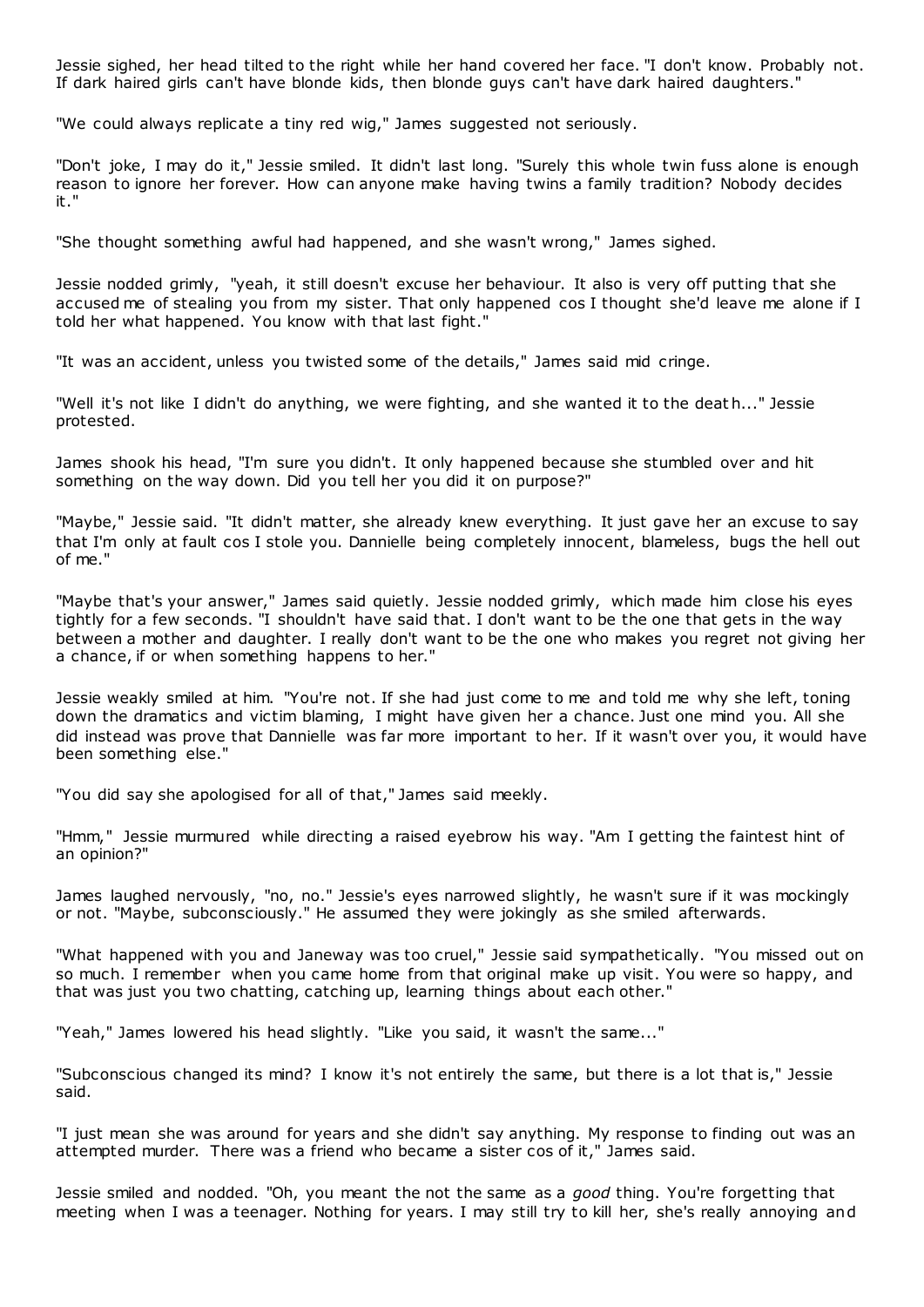I won't have evil as a reason because she wants to train me. I doubt there's another sister or this whole invited me to the wedding thing is one big fib."

"Brother?" James joked.

Jessie scowled, "great stuff."

James couldn't help but laugh at her expression, she relaxed it and laughed as well. "Forget me and Janeway, okay. You used to say you'd never give her the time of day but here you are thinking about it. What do you want to do? Do you want her in your life at all?"

The only answer he got was a long drawn out sigh.

#### **Ten Forward:**

"I didn't set out to hurt you, I didn't set out to hurt anybody," Chakotay said softly. He found himself chewing at his fingernails without even realising, at least not right away. "Kathryn knew it would happen someday, that they'd come for her. She didn't mind though, she had accepted it, almost as if it was a requirement of being who she was."

Lena looked down at her entwined hands as they tightened. "Who she was? You mean, James and I..."

Chakotay nodded. "The Chosens' mother, yeah I thought that was what she meant too."

"You say that like it wasn't. That was why though. Frenit wanted to hurt us, or just James anyway," Lena said.

Chakotay sighed as his attention went towards the golden planet outside. "Don't you find it strange that he sent lackeys to do it, or that he died and came back later?"

"What are you saying?" Lena asked.

#### **The Mess Hall:**

Rachel stared up at the two people standing at her table with a look of shock on her face. Her partner, Antony, looked between them curiously.

"I'm saying I'm willing to give you a chance, get to know you... and stuff," Jessie answered awkwardly.

The smile that developed on Rachel's face appeared quickly it brought a tear to her eye. "Oh, I'd love that. Please." Her hand gestured for her to sit down.

Antony looked towards the second person, "we should leave them be." He started to pull himself up.

"No," Jessie said quickly to stop him. "I'd feel better if James was here too."

Rachel glanced briefly at James, the distaste in her eyes was obvious and she knew it. She quickly tried to blink it away. Antony meanwhile smiled, "why not, we're all one family. Almost."

Jessie sat down at the table first, James did the same once she was down. "You must be the fiancee, Anthony?"

"Close, Antony. It's nice to meet you finally, Jessie," Antony said warmly.

Rachel smiled awkwardly, "I still can't get used to that."

#### **Ten Forward:**

"Why not?" Chakotay asked.

Lena was up on her feet, pacing rapidly, her voice was flustered. "Cos it makes no sense, dad."

"That's what I thought too," Chakotay said sadly.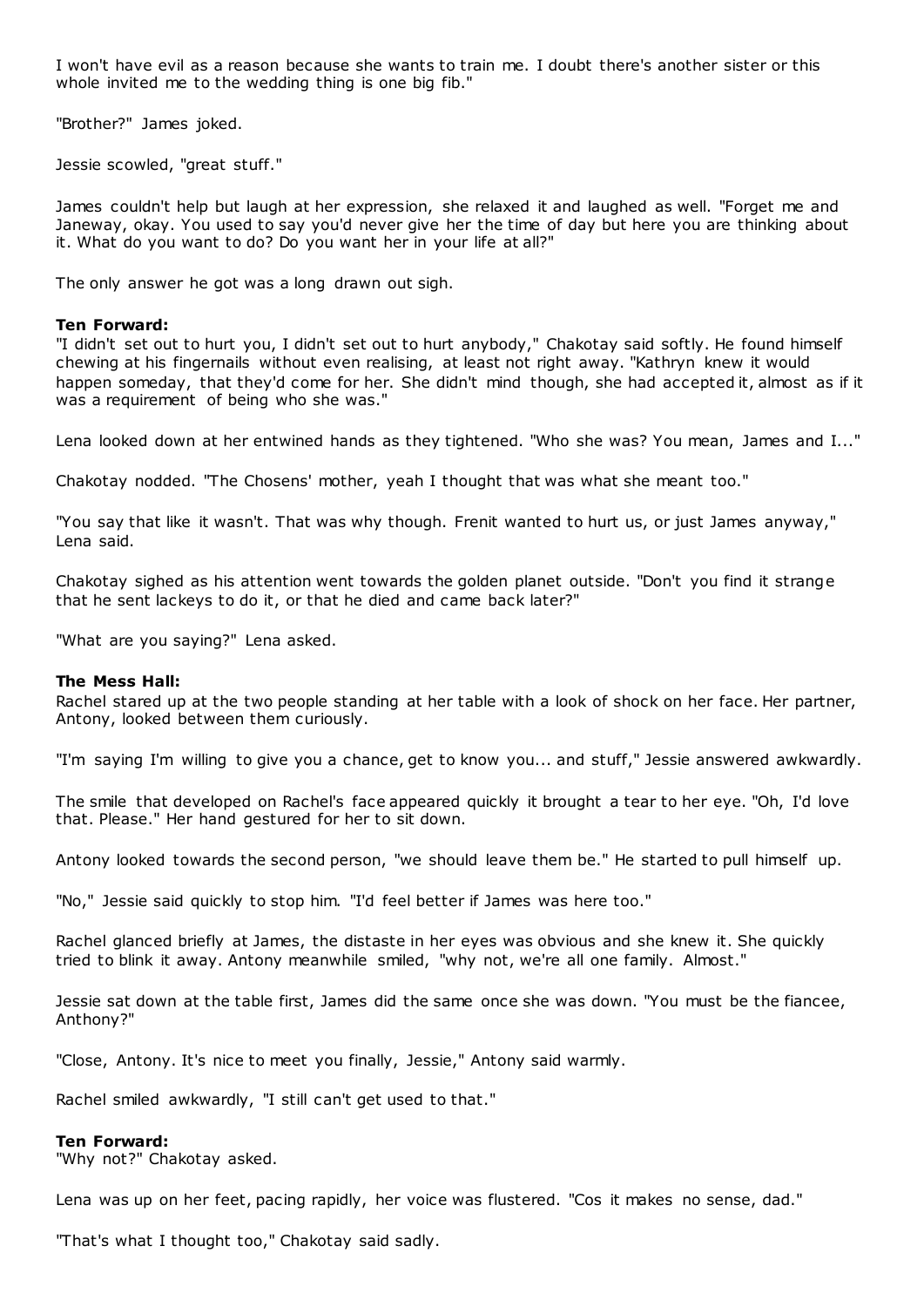Her body swung around to stare down at him, he was staring at the table. "Vampires killed her. End of story. That's all she meant. Jessie's the mother of possible Chosens too, you've seen how often she was in trouble. Mum was in the same kind of danger and she knew it."

"It doesn't matter who, what matters is she had accepted it was coming. I hadn't though," Chakotay said, his voice trembling. "I didn't believe her. When it happened and James was there, I thought..."

"I know what you thought," Lena muttered.

"Yes," Chakotay said with guilt tainting his voice. "Everything she told me, I merely humoured her. When she died it all became real. I wasn't going to let it beat us. I felt like I had a duty to fight back."

"To bring her back," Lena said.

Chakotay nodded, "I grew obsessed and you saw what that did to me. I forgot, no didn't care that it wasn't what she wanted."

"Mum's not the type to accept death without a fight," Lena said.

Chakotay's face tightened, his eyes became a little hollow. Lena frowned at it. "No, no she wasn't."

#### **The Mess Hall:**

"Oh I can believe that," Antony laughed. Rachel scowled at him for that. "Your hair falls out of place and it's not only a tragedy, it's the mirror's fault. I wouldn't change that about you for the world."

"I'm not that sensitive," Rachel said.

James and Jessie shared a similar amused look.

"She's your daughter and you're happy to see her again. Maybe it's time to let go of her sibling rivalry, not yours," Antony said.

Rachel rolled her eyes before looking back at the pair opposite her. "I'm not..." She cleared her throat as they were still facing each other, laughing quietly. "I'm passionate, that's completely different to sensitive."

Jessie returned to looking ahead of her, "yes, that would be nice. So apart from hair drama, what else can you tell me about you?"

"No, no it's your turn," Rachel said. "Um, any hobbies?"

"Hmm, you mean except boyfriend stealing and having babies?" Jessie tried to keep a straight face but she couldn't.

Rachel forcibly smiled, "those... those are lousy hobbies."

"Oh come on, it was a joke," James said, smirking briefly at a smiling Jessie.

"I know," Rachel said defensively, her eyes flashed anger in his direction. "I'm not an idiot, don't treat me as such."

"Rach," Antony whispered to her.

Jessie looked a little uncomfortable, she glanced briefly at James. "Maybe this wasn't such a good idea after all," she said. "Can't take a bloody joke."

"No, I did. I just didn't appreciate being told off for not laughing," Rachel said in James' direction.

"Sorry, I'll just..." James said sincerely, he pretended to zip up his mouth.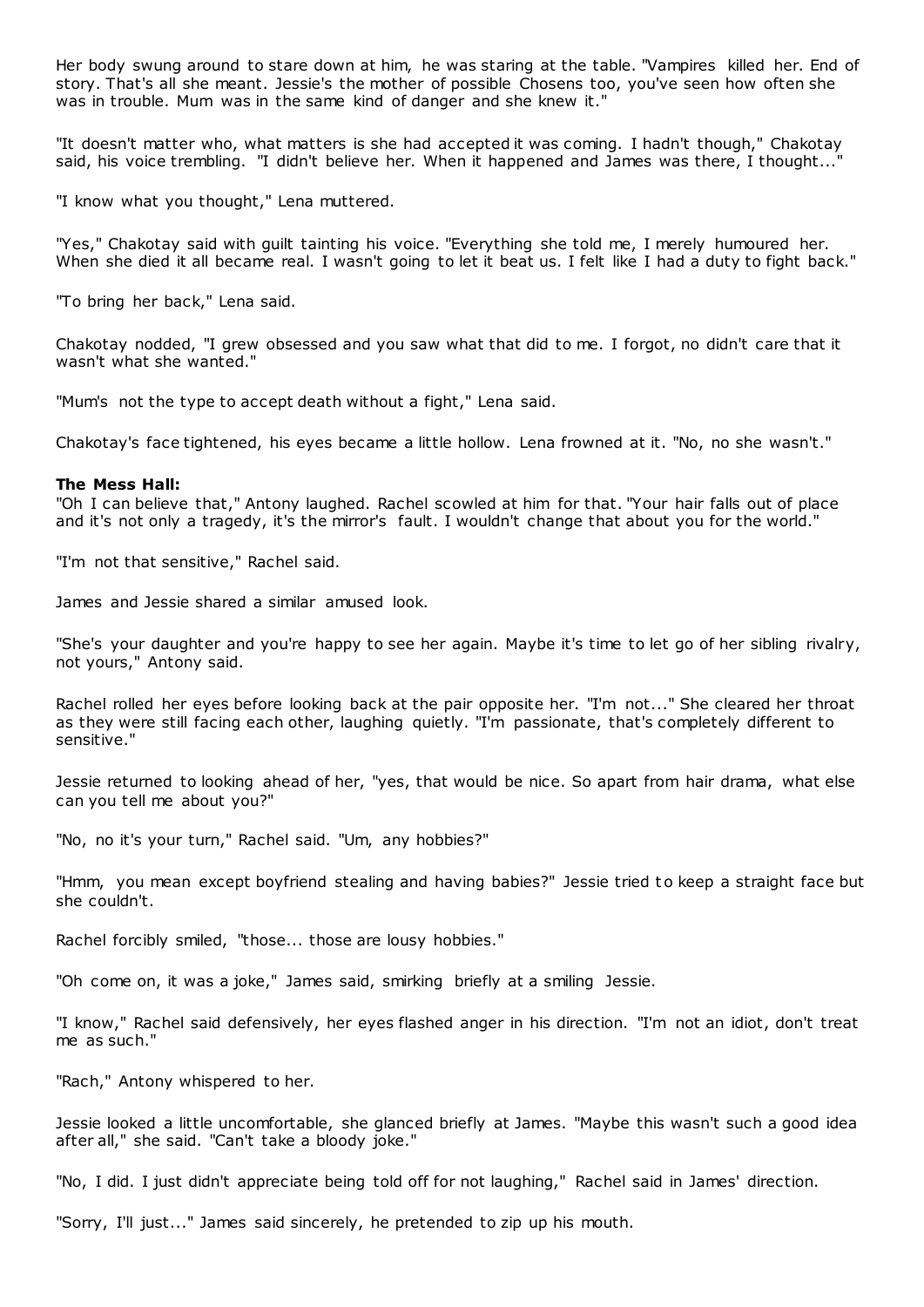Jessie watched him with an angry concerned look on her face. "No, you shouldn't have to." She faced Rachel. "You obviously didn't like me making fun of you, but you took it out on him cos he stuck up for me. Don't do that or we're done."

"Do what, not like your jokes?" Rachel asked.

"No, be rude to my best friend and husband just cos you don't approve of him," Jessie snapped.

James reached out to touch one of her hands under the table. "Jess, it's fine. She's my mother in law, it's normal."

# **Ten Forward:**

"There's nothing normal about this, dad," Lena said, rolling her eyes.

Chakotay leaned back in his chair, "okay not normal, natural. Your mum made me a better man. When she was gone that guiding compass faded away. I was so obsessed with getting her back."

"You already said that. You missed her funeral..." Lena snapped.

"In my head she was coming back so there was no point," Chakotay said quickly.

Lena didn't let that stop her, "you hit me. I won't ask why cos I know now. It's why you tried to murder James. Mum died cos she was the mother of Slayers. You blamed me."

Chakotay's eyes flew wide open, his face was riddled with disgust. "Of course not! I'd never blame you."

"Fine, then why?" Lena said as her body shook.

"Because I had turned into an evil, shell of a man during my quest," Chakotay answered through a lump in his throat. "I never blamed you, I didn't even blame James. Not really. It was me I hated, cos I didn't believe her when she was still around. I could have stopped it."

"You tried to get Jessie to turn evil so you could use her. You took mum to a Tolg ship, bartered with her life," Lena said on the cusp of tears.

Chakotay nearly blurted out what he was thinking, but he stopped himself. He thought it through, all the while biting his bottom lip. "I bartered with Damien's life. It was him I used, he just didn't know it."

Lena's frowned intensely. "You mean when he asked for his body back. How did you even know they had him?"

"He told me," Chakotay replied.

Lena scoffed, her head swung to one side, her eye caught the strange sight of the yellow planet and red sun through the glass. "Are you sure it wasn't you who was played?"

"Hmm, we both had our agendas," Chakotay smiled bitterly. "My plan counted on him having one."

"Dad," Lena said determinedly. "You still put mum at risk. Damien's as trustworthy as Neelix is with food supplies."

"He wanted his body back. I knew he'd try to double cross me during the exchange," Chakotay argued.

"That doesn't matter. This is Kathryn Janeway we're talking about! My mother, the so called love of your life!" Lena shouted at him.

Chakotay winced, but not at her yelling. "Only it wasn't." Lena stared at him blankly, although her eyes were on fire. "Damien needed the Tolg to re-animate his corpse, his current host would be exchanged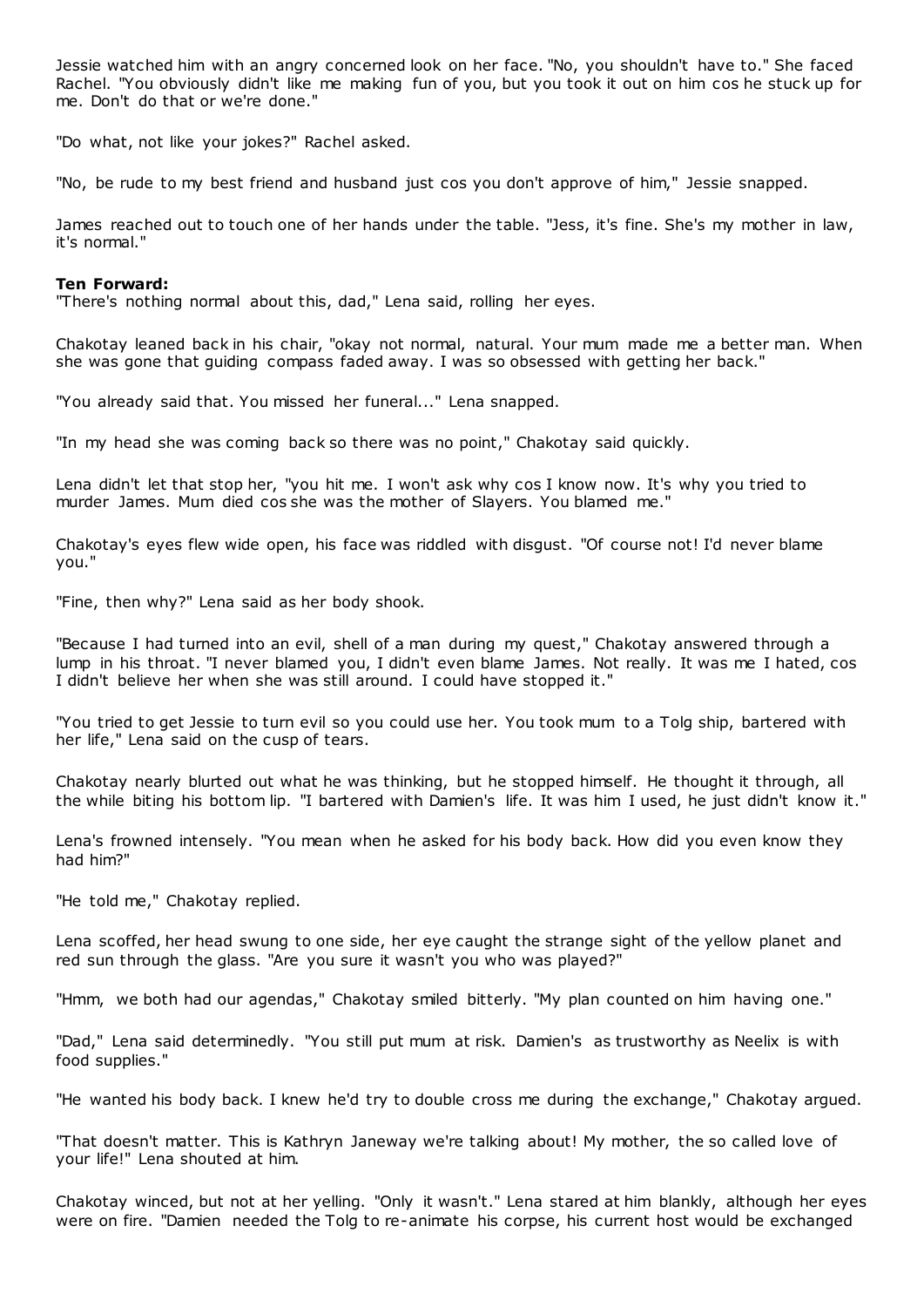as well as... *Kathryn*. Two for the price of one. You think I did it so she'd be assimilated by them, revived, and I'd steal her away?"

"That's what everyone said. That's what you said!" Lena stuttered.

"Yes, and as far as everyone's concerned that's what happened," Chakotay said, he stared at her with an intense gaze. Lena wasn't sure what to make of it, she waited. "I made a huge mistake, several in fact. I have lived with that for so long I've even convinced myself."

"What did happen?" Lena asked shakily.

Chakotay couldn't look her in the eye anymore. "It doesn't matter. It all ended up the same way, I may as well have done it how everyone thinks."

# **The Mess Hall:**

"What doesn't matter?" Jessie said in disbelief.

Rachel groaned, her patience seemingly waring thin. She sat back in her seat and folded her arms. "What? Sometimes certain things run in the family. It's no use arguing with genetics or psychology. I mean he's violent, so was his dad..." The last part was said with a brief finger pointed at James.

He was determined to keep his mouth shut, he turned his head away.

Jessie however wasn't, her hand slammed on the table, making the glasses on it rattle. "You're doing it again!" Rachel seemed to look confused. "I'm really, really trying to talk to you, get to know you, but somehow you manage to turn it around and throw a few snarky remarks his way. How on Earth did we go from clothes shopping to violence?"

"You haven't seen your mother on shore leave," Antony said to calm things down. Rachel threw him a glare that hinted he crossed the line, he still smirked though.

"I was just pointing out that you and Dannielle both share a love of clothes, which you got from me. She and I would always turn heads in some of the dresses we picked out and maybe you should try it," Rachel said in a snooty tone.

"She's married, she doesn't want to turn heads," Antony pointed out.

"I never did," Jessie muttered.

Rachel shrugged, "Susy said she wasn't allowed certain things and I thought the same... Wanting heads to turn doesn't mean we wanted the men, it's a self esteem boost. Some men just can't handle something like that and need to grow up."

James' face was a mix of confusion and what looked like disgust, he again looked away to avoid anymore trouble. Jessie's was very similar but there was no denying the disgust on her face though. It didn't last long, it turned into full anger. "Are you suggesting that James is controlling and that's why I wouldn't be seen dead in a dress again? That's it." Both her hands slammed on the table as she stood up.

"Jess," James said softly to calm her down.

She was having none of that. "That's the sixth time you've done this. Remember I'm the one who was abandoned here, and I'm the one making the effort. This is insulting, to both of us and we've done nothing to deserve it."

"She's right, that was out of line," Antony whispered to Rachel.

Rachel sighed to calm herself. "Okay, okay. You're right, I don't like him. He's rude and I can't shake off the hurting Dannielle incident."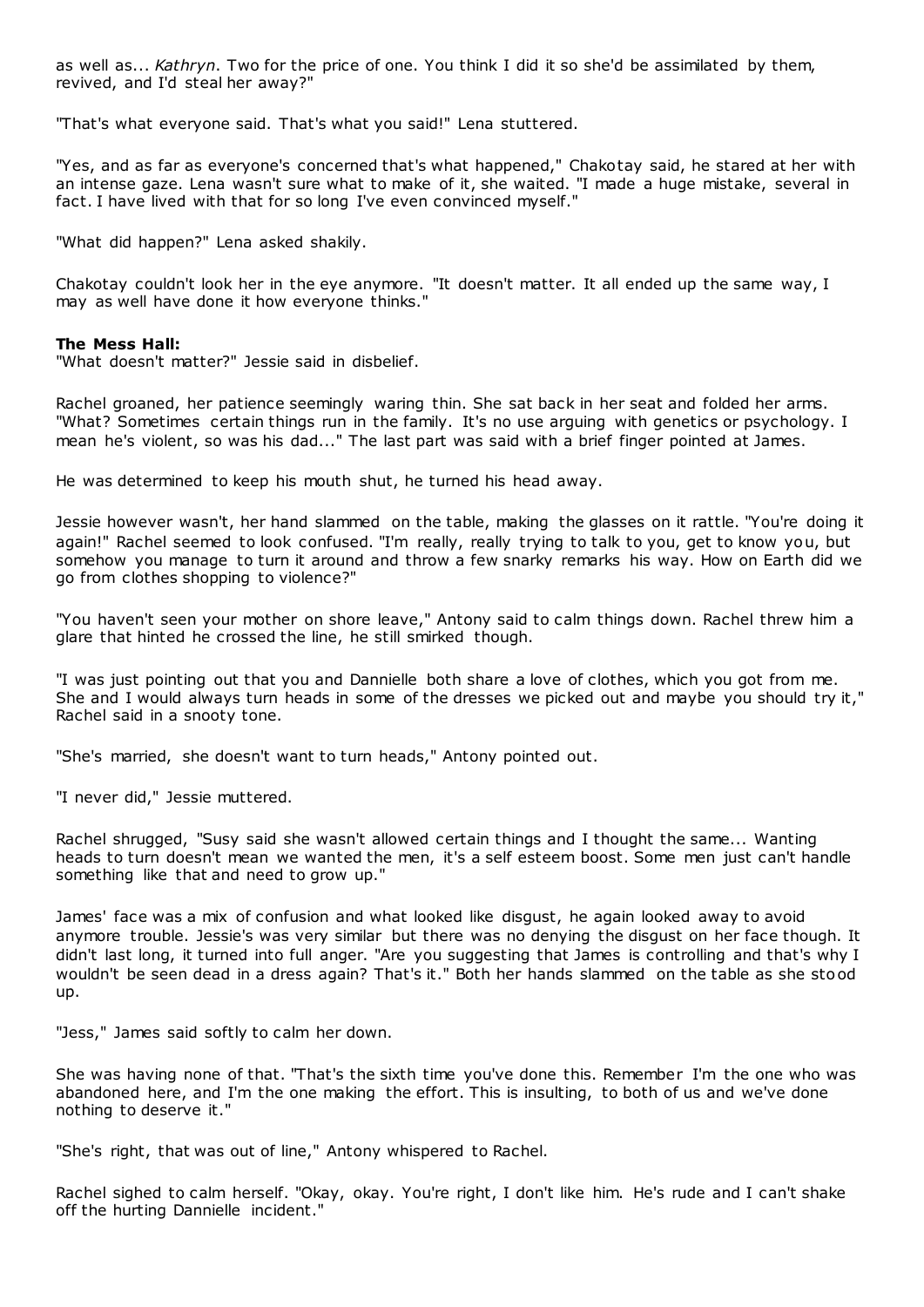"I already explained..." James said.

"See, rude," Rachel butted in with another finger point. The look on Jessie's face could have melted Neelix's teeth resistant Leola crumble, it actually made Rachel waver a little. "I'll get over it. This is about you and me, Jessica. My dislike of him shouldn't get in the way."

"Well maybe try cutting out the unwarranted insults. James is a huge part of my life, you have to accept that," Jessie hissed back.

Antony hovered up out of his seat. "I have an idea. Why don't he and I leave you two alone. I've got to return to the Enterprise anyway."

"I don't know, this seems like more trouble than it's worth," Jessie said.

The sentence stung her a little, Rachel shook her head. "No, no I'm not. I'll try to cut down the mad mother in law thing, okay. One more chance? We were having a good time before I ruined it. We have a lot in common, more than I had with Danni which surprised me. I... I don't want to lose you."

Jessie sighed and glanced briefly at James, he gave her a smile and nod. "You remember how my mum used to talk to you?" he said.

Jessie laughed briefly as she remembered. "Oh god yeah. She really didn't like me."

"She did eventually," James said.

Jessie's shoulders slouched, "fine, one more chance. You don't have to go though..."

James shook his head, "it's nearly time to pick up Amy anyway. I don't want to keep her waiting."

#### **Ten Forward:**

Lena's arms folded tightly. Her pacing took her to the other side of the room, then only halfway back. Chakotay watched her carefully, silently. His thoughts were crowded, so many of them risked leaking to the surface and the last thing he wanted was to hurt her any further. As if on cue he noticed her staring at him in a way only Kathryn did when he disagreed with her. Everytime that happened he argued back, he had to tell himself not to do that.

"So, that's it?" she asked him. They'd been in silence for so long it was a shock to hear her voice. "Oh it didn't go down that way, but oh I can't tell you. So you keep it to yourself."

"I told you more than enough. The fine details don't change what happened, it doesn't matter," Chakotay said.

Lena's eyebrow twitched up a little, "it does matter! My mum is dead, she's walking around somewhere as a zombie drone. Undead things freak me out, remember? That's just one ickle bitty thing wrong with this whole thing."

"Lena," Chakotay tried to interrupt.

"I wanted the truth, you said you'd give me that," Lena stuttered.

"And I did," Chakotay said harshly but not on purpose. "Your mother told me she'd be targeted, she was. I defied everything to bring her back, I hurt you and others along the way. My last ditch attempt to do the right thing backfired and I can't even blame Damien for it. The sad thing is he fulfilled his side of the bargain. The only thing that little toad did was run off when it turned sour."

"Mum still ended up in the Tolg. You weren't going to trade her so how did that happen?" Lena questioned. "I watched her coffin lower into the ground, the dirt covered it. Your right thing must have included getting her out of there." Chakotay could only sigh as the whole conversation was making him feel sick from the guilt. "It says a lot that Damien didn't screw you over. He must have been quite pleased with your behaviour to do that."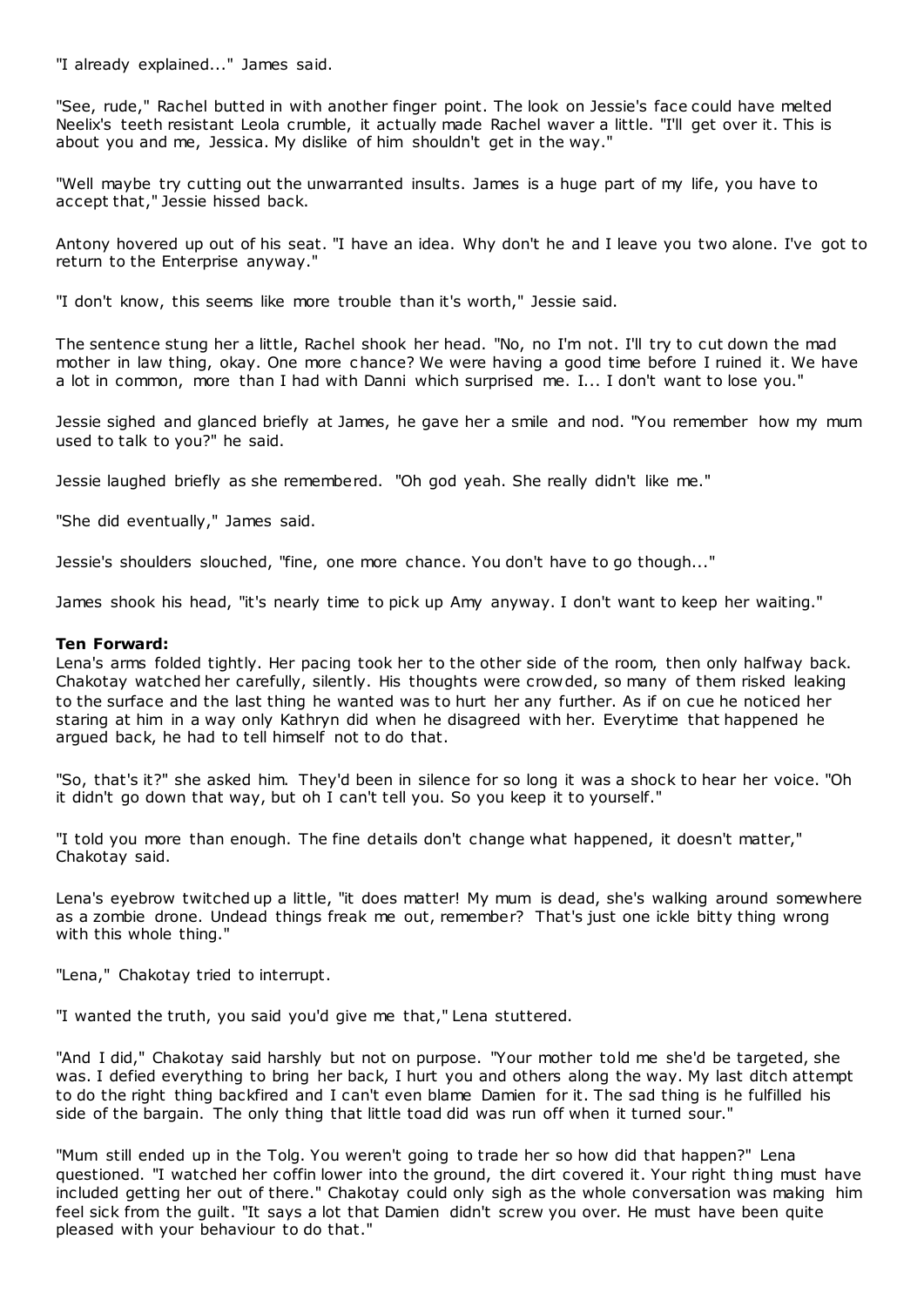"No," Chakotay muttered. "He got what he wanted. He didn't care how."

"So your mistake was not betraying him? Interesting," Lena said with disinterest.

Chakotay had to laugh but not because he was amused, "ironic isn't it? I was counting on him to do something Damien like. The only time he didn't was when I hoped he would. He got what he wanted and left, left me and Kathryn to the wolves. Maybe he did betray me after all."

"No dad. The only traitor in this story is you," Lena said with a deadly look in her eyes. It made Chakotay look away. "I did want things simple, didn't I? Having no dad certainly helps. Thanks a lot." She turned around and stomped through the nearest door.

Chakotay could only stare out the window, it was all he could do to avoid breaking down completely.

#### **The Security Office:**

"Can I have a picture of Voyager, daddy?" Amy asked with a cute smile.

James approached her with a small drink in his hand. He knelt down in front of her to give her it. All the while dodging the lego bricks she had scattered all over his office.

"A picture, why?" he asked.

Amy stared at the little wall she had been building distastefully. "Wanna make something new."

James smiled at her. "That sounds like fun actually. Can I help?" Amy nodded eagerly, her eyes lit up. "Okay, I'll go find one."

The doors opened as he stood back up. In the corner of his eye he recognised who had come in. He took a step to the left to block their view of Amy, fortunately the little girl was distracted by her juice when he did that.

"Relax, I'm not here to fight," Rachel said. She then noticed all of the large lego bricks on the floor, she couldn't help but smile. "Oh, I used to love these as a kid. Dannielle preferred to play with dolls though."

"Hmm. What's the matter?" James asked.

"Nothing, we're fine. I just..." Rachel's head leaned to one side, James assumed she was doing it to peek behind him so he mirrored her. It made her sigh. "I don't remember Jess telling me I couldn't see her children."

"No, but what if you two fall out again? I don't want to introduce a family member to my kids that may disappear," James said.

"Fair enough," Rachel let out another sigh.

Amy pouted and tugged on James' leg. "Daddy?"

James looked down at her with an apologetic face. "Sorry sweetheart, I'll go look for it now."

"Toilet?" Amy said while pointing behind her at another door.

"Oh, it's okay you don't have to ask," James said.

Amy gave his leg a quick hug before she hurried off towards the door. Rachel waited for her to go before she laughed. "Cute little thing."

"Yeah, takes after her mother," James said with a smile. He turned back towards her. "So what brings you here?"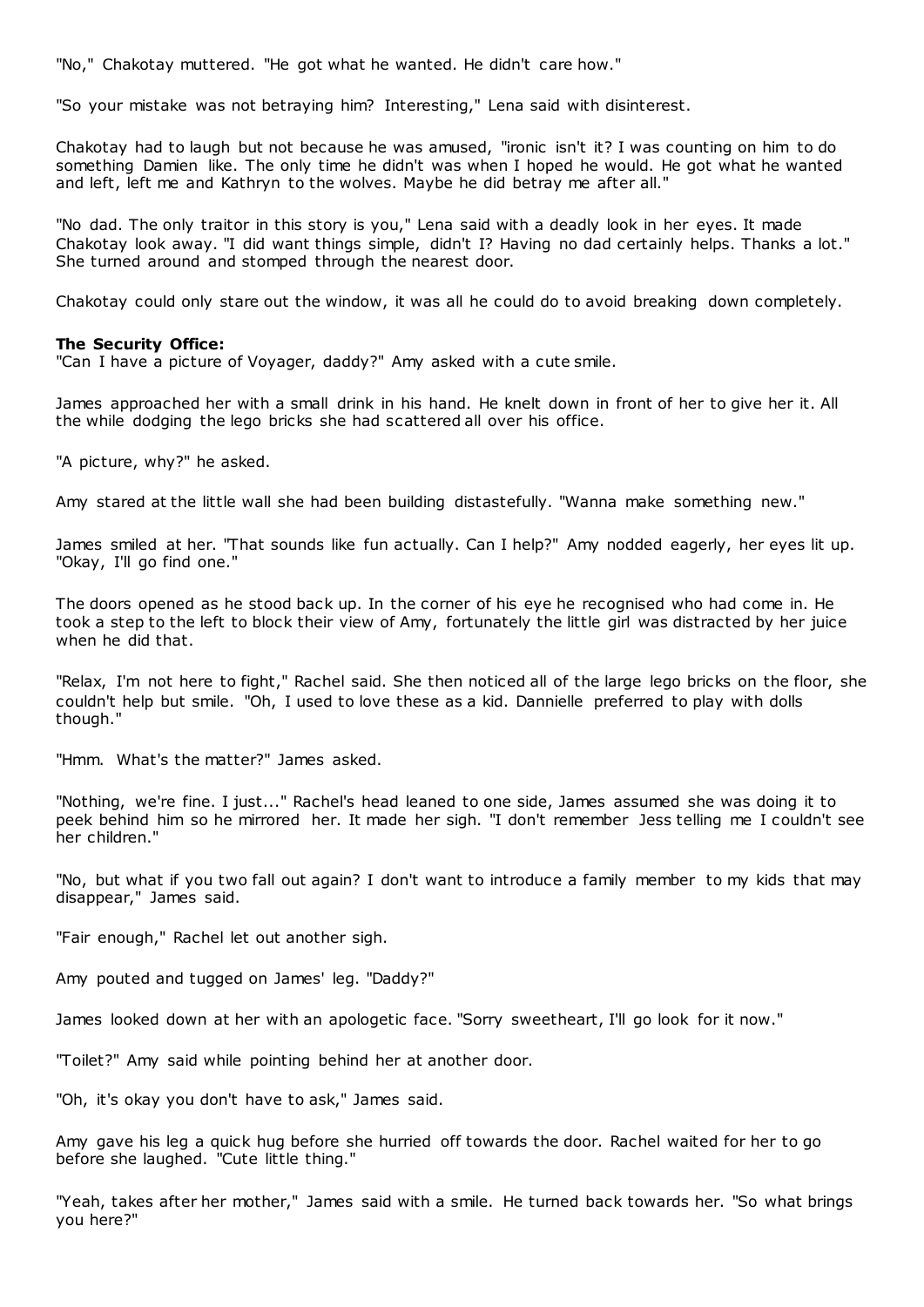"Jessica hinted that we may have gotten off on the wrong foot and that I should get to know you," Rachel answered reluctantly.

James' smile turned a little awkward, he cringed a little. "That's er... you don't have to do that."

"Why not?" Rachel asked in a friendly enough way, which caught him off guard even more.

"I don't exactly leave a good first impression, or tenth for that matter," James replied.

"Oh I noticed that first hand," Rachel laughed. "You managed to make a good one on my daughters though. That Danny speaks highly of you as well, which makes a change from her usual dirty jokes."

"Danny? You talked to Danny?" James said awkwardly.

"I doubt it's the pretty boy looks as Ian seemed to be a friend of yours too," Rachel chuckled.

James pulled a disgusted face as he always did when those two words popped up. "I doubt it too."

"And that Anderson boy," Rachel continued.

"Craig?" James said nervously.

Rachel seemed a little confused, at least at first. Her eyes looked more focused. "Yes, you said he was a friend."

"Emphasis on was. We've had too many fights I've lost count," James said awkwardly. He shook his head. "He's... it's complicated which is why I said yes to that."

"That's interesting cos I asked him the same question," Rachel said with a sly smile.

James approached her with a frown growing on his face. "I really don't think this is what Jessie had in mind. I'm not the one you should be talking to our friends about."

"No, but I was curious I suppose," Rachel said. "Aren't you interested in what Craig told me?"

James sighed, "no. I think I know anyway. We used to be friends, I gave him a hard time over my sister, etcetera."

"The poor thing said the hard time was deserved. He regrets it, which is odd as he seemed a little afraid when the subject of you came up," Rachel said.

"He's been blaming himself for everything lately. I'd say I started more of the fights than he did," James admitted.

Rachel nodded, "I'd believe that."

"Yeah," James said before clearing his throat. He eyed her suspiciously. "Why are we talking about this?"

Rachel acted a little shocked, her hands rose up in a defensive pose. "What's the problem? I'm trying here."

"I'm not the one you should be researching, I said that already. Also Craig and I's relationship isn't relevant here," James said.

"Jessica said that I have to accept you at least. Since we didn't get along I thought it would be best if I asked your other friends what you were like. I thought it would help," Rachel protested a little too much. Her arms folded behind her back as she smiled. "Bad tempered yet sensitive. Rude on purpose. Impulsive but thoughtful, well intentioned. Really sarcastic , but that would go with the rude part. Overprotective hothead."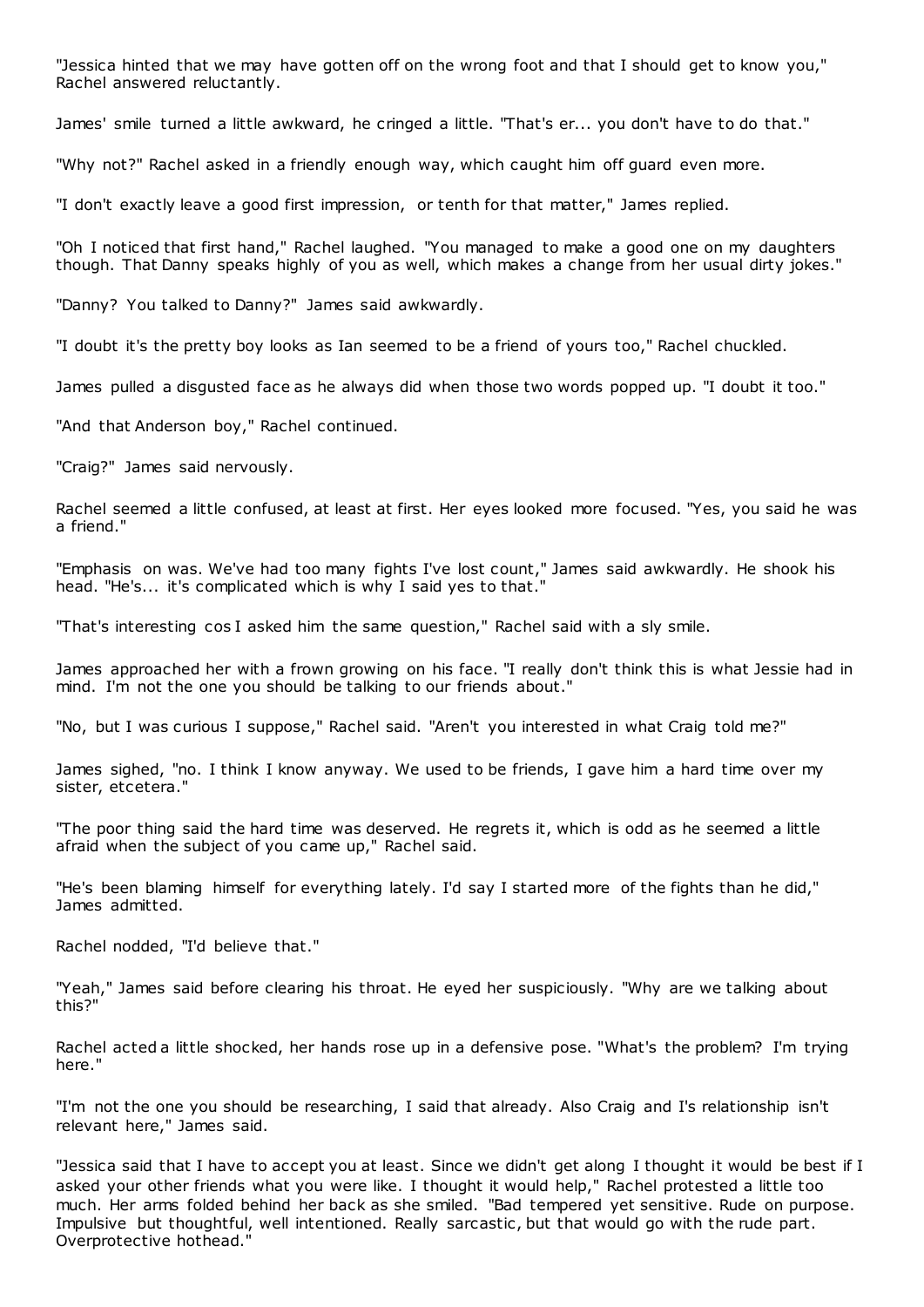James groaned, "let me guess, the last one was Craig."

"Good guess," Rachel smirked. "Any of it wrong? I've seen a few of them myself."

"Probably thoughtful. Who on earth would say that?" James answered. His head shook quickly. He spoke again before she could answer, "sounds like you mostly got everything. So why..."

"So, no good qualities then?" Rachel questioned.

James closed his eyes and sighed. "Most of those are my good qualities." They opened just as Amy ran back into the room and sat with her bricks. She glanced briefly at Rachel, who gave her a smile, then looked over to James. "I haven't got it yet, I've been..."

"Ok," Amy said, she smiled but she sounded disappointed. The lego wall she had abandoned got her attention.

"Do you like sports or anything?" Rachel asked politely.

"No, not really," James said awkwardly, his eyes were focused on Amy as she played. "I can't help but feel a bit..."

"So, what do you do for fun around here?" Rachel questioned.

"Interrogated here," James finished his earlier sentence.

Rachel laughed at him, "yeah right. You'd know if I was interrogating you." There was a deadly sparkle in her eye that was very familiar. He was starting to see where Jessie got her no-nonsense attitude from. He believed her.

"I just mean it's a little forced," James said.

Rachel shrugged. The doors behind her opened. Two Security officers ran in, each with a panicked look on their faces.

"Code Black," one of them reported.

James walked over to them, "where?"

One of them pointed outside, "not far. We were on our way here and it chased us. We tried to elude it but it still was behind us."

James glanced at Amy with a nervous look on his face. "Great." He looked toward a confused Rachel. "What spells do you know?"

"Um... mainly offensive, why?" she asked, now also nervous.

"Can you watch her?" James asked her as he hurried over to his desk. Amy noticed the commotion, she got up and followed him part the way over. She watched curiously as he pulled out a bag from under the desk.

"Sure, but what's going on?" Rachel stuttered.

James didn't answer, he rushed over to the door. "Which way?" he asked when it opened. The Security officers pointed to the right. With that he was gone.

"What's code black?" Rachel asked them. Then she noticed Amy running up to the door. She went to grab her but the little girl was blocked by the two Security officers quickly standing in front of the door. Rachel noticed they seemed more nervous about that than they were before. "Well?"

"Demon attack," one of the officers whispered.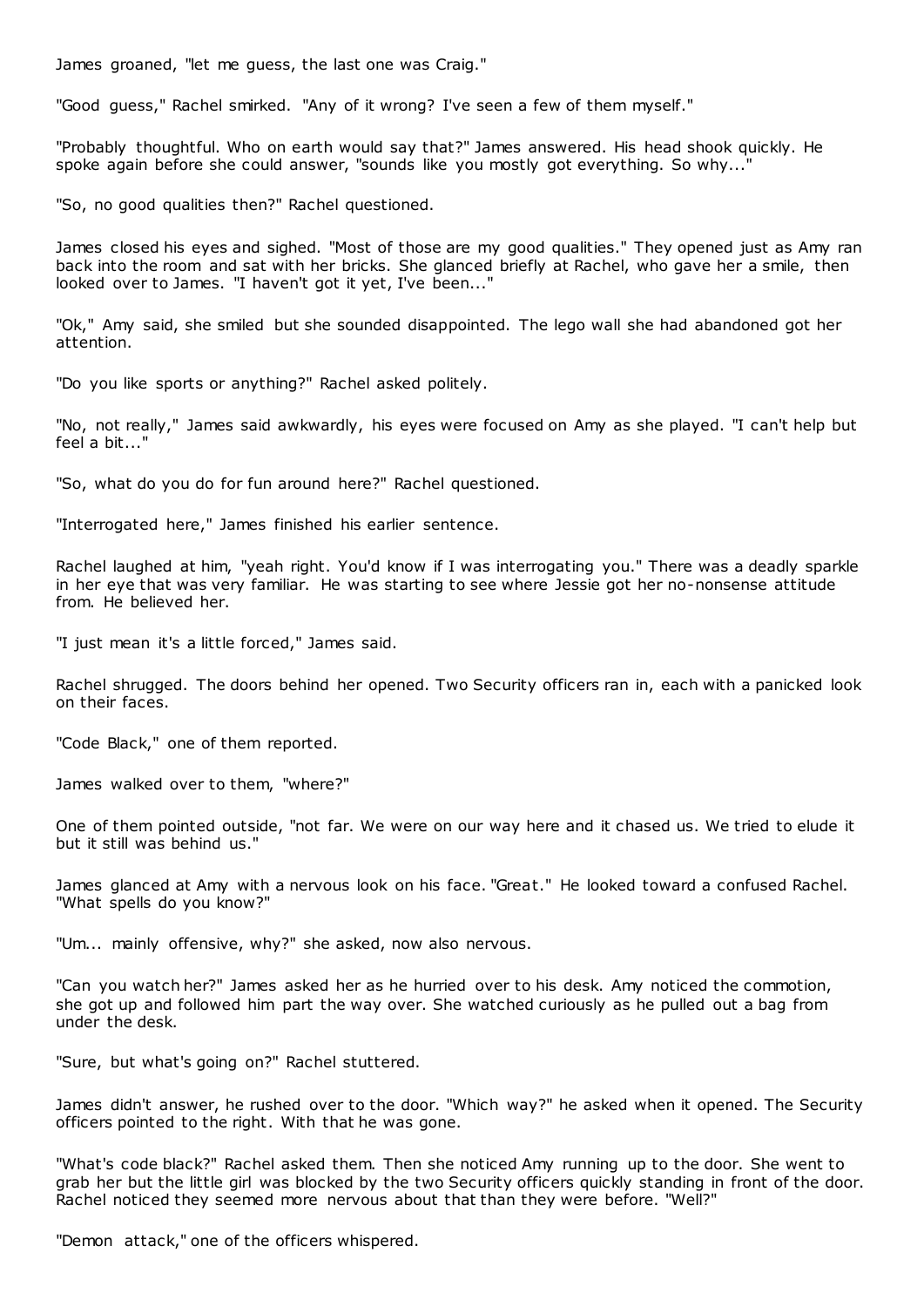Rachel's eyes widened, her mouth began to open in shock. "And you're just gonna stand there. He went alone."

The two officers shared a confused look, then gave her a slightly bemused one back. She gave them a scowl in return.

"No, we're going to guard outside," one said.

The other nodded, then frowned at him with his eyes wide. "We are? The phaser shots did nothing. We'd be sitting ducks."

"Yeah, but you know what happens when you stand on the side of the door where you can't see it coming," the first one said.

"Oooh, good point," the second one stuttered. The pair hurried back outside.

Amy was about to follow them but Rachel was thankful that she stopped again. The little girl turned around with a thoughtful look on her face, "black means hide. I *rememba*." Rachel watched with quiet dismay, but at the same time a little pride, as Amy ran over to hide under the desk.

"She's smarter than the Security staff," Rachel commented.

She thought she spoke too soon when Amy's head reappeared from behind the desk, a little higher than normal. Then she realised the toddler had climbed onto the chair to get on top of the desk, instead of under it.

"What are you doing?" she asked.

Amy nervously stared at her. "Foss shield," she answered shyly.

Rachel frowned, "I guess I could try a shield, but you should still hide like you said."

Amy looked puzzled for a moment. By this point she was on the desk itself, crawling over to the computer. Yelling and a couple of loud clatters outside made her squeak and retreat backwards into the seat. At least Rachel hoped that's what happened as she could no longer see her and had heard a small thud from that direction.

"Okay. The demonic cloak should work, I hope," Rachel stuttered.

She just began to close her eyes and chant when there was a deafening bang against the door. It startled her eyes open. The door was no longer there, it was only a hole. Standing in its place; a thin but ferocious looking figure, snarling at her. Its lime green eyes scanned the room as it entered.

"A Pilaren," Rachel whispered fearfully. "Why is it here?"

The new arrival's head snapped to its right with a hiss. Rachel looked as well, its eyes were on the desk. Panicked Rachel swung her arm out towards it while chanting a few words. It leapt forward, just missing a few sparks of energy fly from her hand. It didn't even give her a glance, all it cared about was getting to the desk.

It grabbed a hold of it. With barely a wrist flick the desk was hurtled into the air, towards the window. Parts of it broke apart from the strain.

Amy whimpered as she was left with nothing to hide behind. She scrambled backwards towards the chair and the bookshelf behind her. The figure snarled and hissed at her.

"Damn it," Rachel grumbled. Once again she tried to hit it with a spell. This time as it was standing mostly still it hit it. Its head turned almost 180 degrees to look back at her. Rachel did a different chant, this time her hand was drawn closer to her body while clenching. It was about to focus again on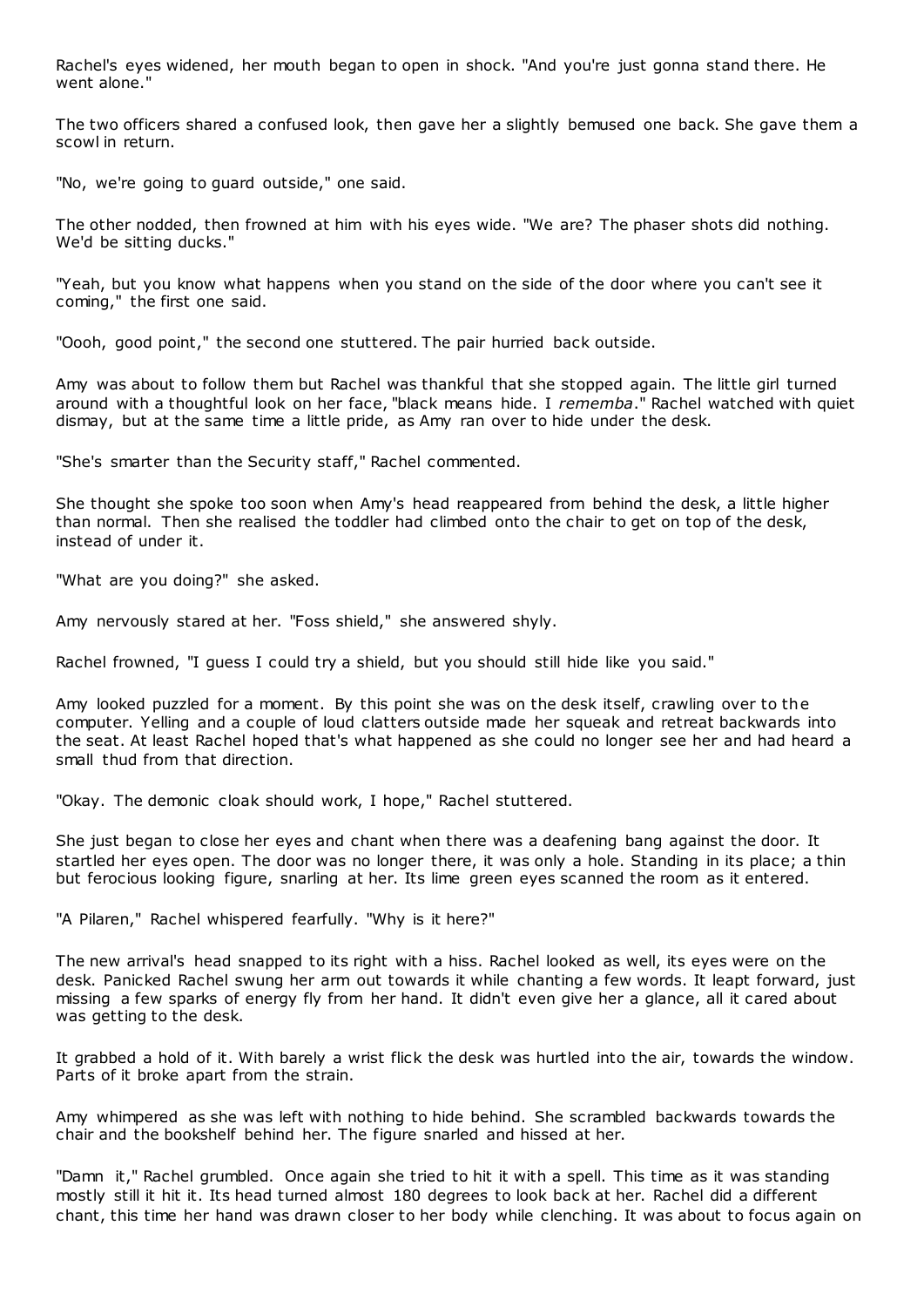Amy when it noticed her hand glowing a golden colour. Its body turned quickly and lunged for her instead.

She began to push her hand back outward but it pounced on her before she could finish. Despite its small and scrawny look it pushed her clean to the ground with so much force it winded her, she could no longer move.

There was only one spell she could think of to get out of this, but it was too close for comfort. Also a little scarring for a young child to see. She didn't have time to really think about it more than that. Its arm raised so it could slash her with its claws. She quickly began to chant it anyway, knowing that she probably didn't have time to finish it.

For some reason it stopped. Its head shot around to something behind it. Rachel worried that it was going back for Amy, she continued the spell. The demon moved away but not on its own. Something pulled it away from her and up into the air. She quickly realised what that something was.

"Get Amy and go," James said just as the demon squirming in his grip slashed at him. James responded by tossing it to the opposite side of the room. It easily recovered by rolling onto its feet. James rushed over to confront it.

Rachel stared at the two in shock. She tried to shake it off, the thought of Amy helped with that. She ran over to the trembling girl to pick her up off the floor.

"Daddy," Amy whimpered as Rachel straightened up with her in her arms.

"It's okay... I can try something else," she said to soothe her. Several different spells flew through her head, all of them were hard to do with someone else nearby. Rachel grimaced, there was one but it was riskier than the last one. It had to do, it was the only one that would work. Quickly she began to recite the spell.

The demon tried to jump on James like it did with Rachel, he responded by tossing the bag he carried out into its face. It sent it flying backwards to the ground. Once it was down he fished a sword out of it, then dropped it to the floor with a loud thud.

Not deterred the demon rolled away before it could be stabbed and jumped onto its feet. James followed it, ducking just in time as it swiped at him. Still crouched down he pushed it into the nearby wall. Not hard enough to go through it, but enough to cause some damage. Before he could straighten back up the demon swung its knee up to knock the sword from his hand.

James didn't seem bothered by that, his other hand lunged forward to grab it by the throat. "Cover!" he snapped.

Neither the demon nor Rachel knew why he yelled that. Amy did though. She squeezed her eyes shut and covered them with both of her hands.

Rachel watched in horror, her jaw dropped as the grip he had on the demon tightened, then twisted to the right. There was a horrible crack. The demon's body immediately went limp. James let go of it and it fell into a heap on the ground.

"My god," Rachel stammered, and yet her mouth remained open afterwards.

James sighed in relief. He turned around to walk over to them. "Thank you," he said as he recovered Amy from her arms. "It's okay now, are you all right?" Amy nodded. She figured it was time to open her eyes, but since she was still in direct sight of the dead demon, James quickly walked forward and turned around. "Are you hurt?" he asked in Rachel's direction. He grew concerned when she didn't respond, her expression hadn't changed.

"I'd better get those two guys to Sickbay," James said quietly. He tapped his commbadge. "Sickbay. There's two injured outside of the Security Office."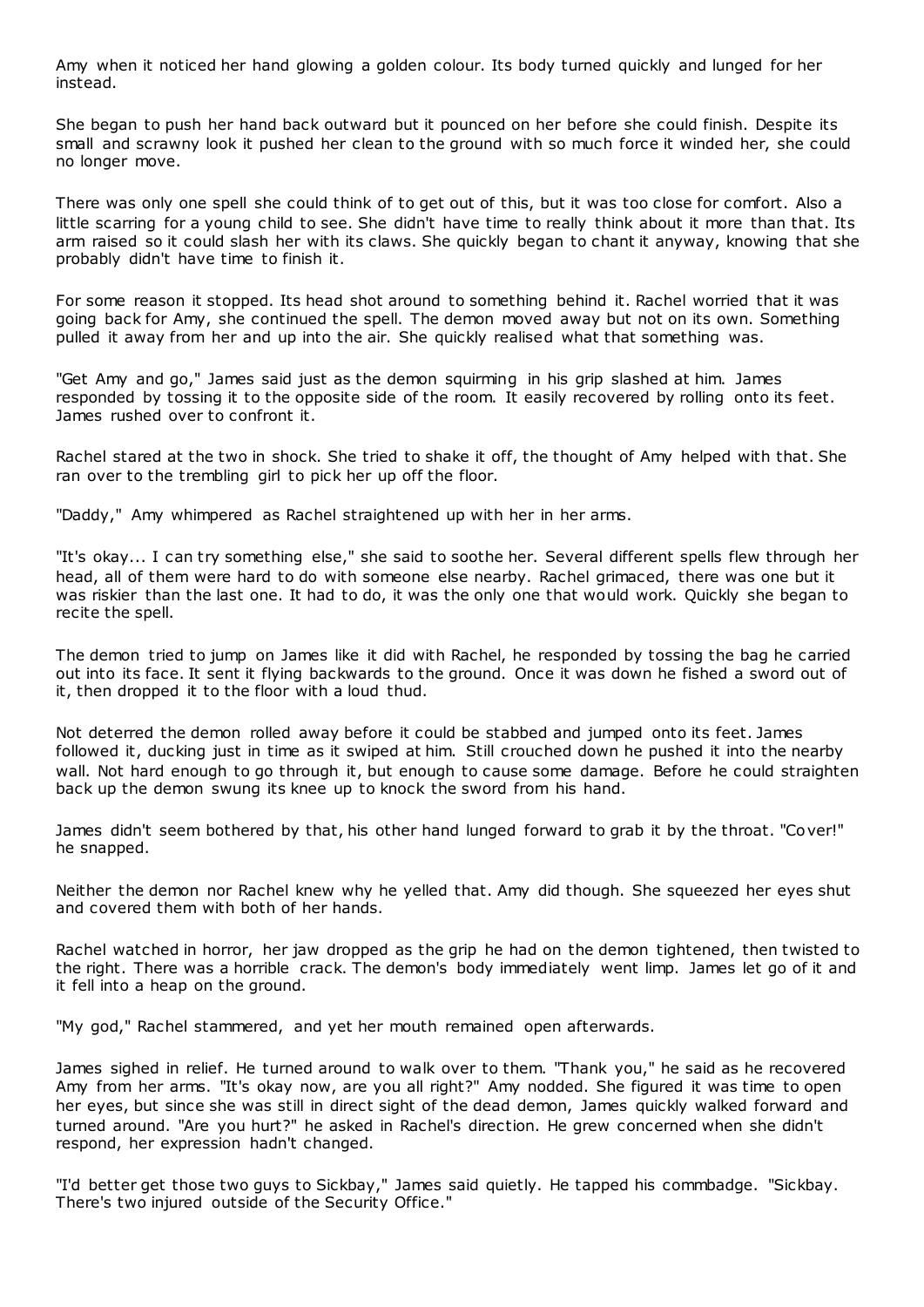*"I'm on my way," the Doctor's voice responded.*

Amy pouted, "I hid but he still found me."

"It's okay. You did the right thing," James said with a smile.

"He went straight for her," Rachel stammered, although her expression was still the same and her gaze was fixed on the demon.

James briefly glanced at her as he instinctively held Amy closer to his chest. "It did?"

"Didn't have time for shield," Amy said quietly.

"You did that too?" James said. He walked over to the sofa, quickly noticing it was covered in debris. Instead he walked over to his desk chair. "Remember, hide first. If you can't, then it's run or shield. Okay?"

"Sorry," Amy pouted.

James carefully put her down on the chair, he gave her a reassuring smile. "I'm not telling you off. I know it's always hard to know what to do for the best. You remembered what mum and I told you though and you tried, and for that I'm proud of you."

"He found me," Amy said.

"I have a feeling he would have anyway. It's not your fault," James said. "I think I've seen these things before."

"Pilarens," Rachel mumbled.

James looked over his shoulder at her. He then straightened up and turned around. "You know them as well?"

Rachel lightly nodded. Her eyes squeezed shut. James walked over to make sure she was all right. "They come into this dimension to hunt for power to sustain them. As far as I know their only prey are Slayers."

"I thought so. A bunch of them appeared two years ago and..." James said.

Rachel swung around, her eyes were still wide. The sudden turn startled James for a moment. "You're one of them?"

"Uh..." James wasn't sure what to make of that. "What, a demon? No."

"No, a Slayer," Rachel snapped.

James couldn't help but groan. "Oh god, first Nathan, now you."

"What?" Rachel hissed.

James shook his head, "I'm not used to people not knowing who, or rather what I am. I figured cos you were a member of the Enterprise that you knew."

Rachel moved a little to the left so she could look towards Amy on the chair. She had managed to get it to spin a little, it was distracting her for the moment. Anger suddenly washed over her. "My granddaughter, my grandson? Them too?"

James didn't have to say anything to answer her. His head bowed slightly, his shoulders fell. He couldn't even look her in the eye anymore.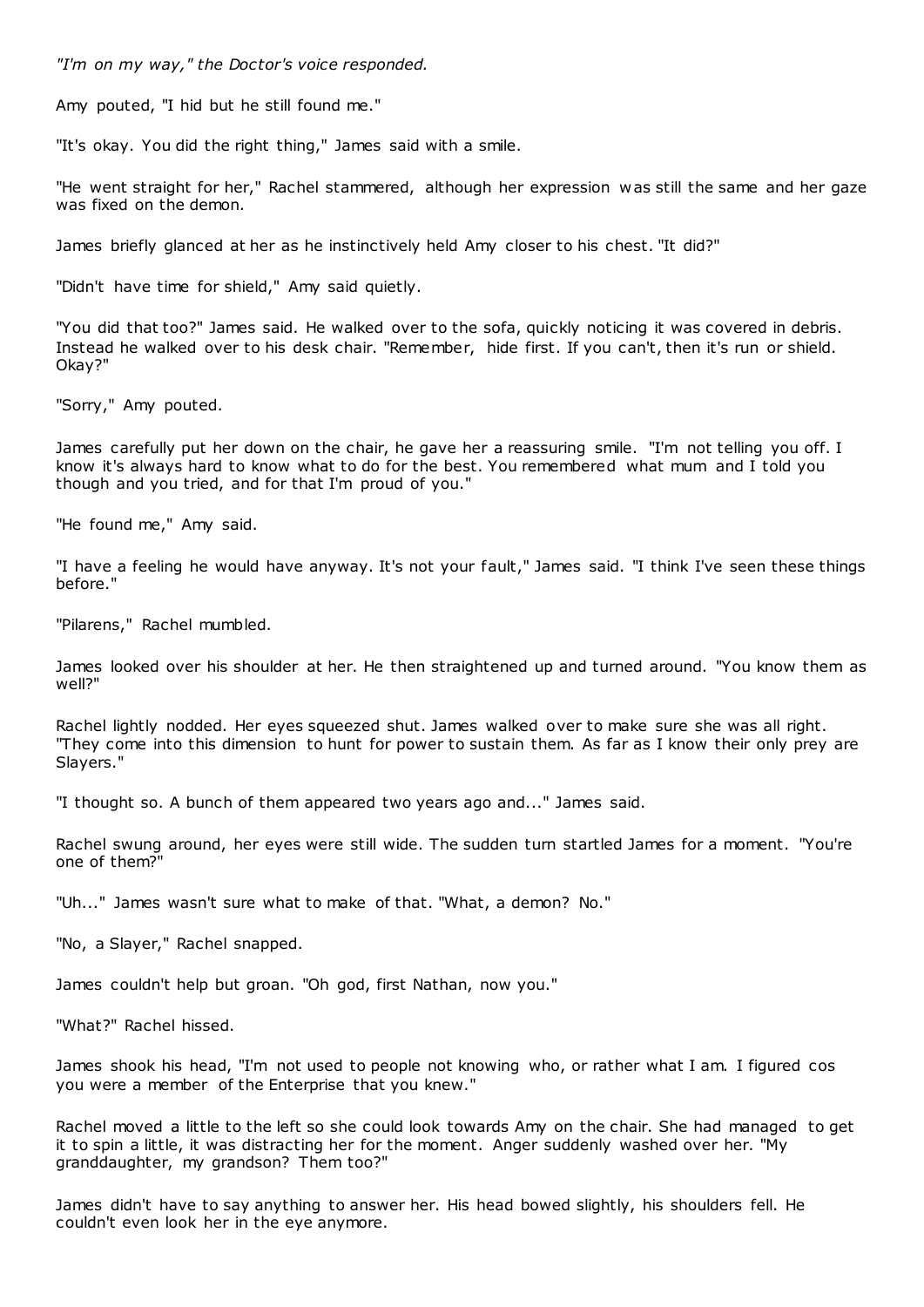"You... you've..." Rachel stuttered in anger. "There was a Chosen who had children. He was arrested and stood trial for murder. It's you isn't it?"

James briefly looked behind him to see if Amy was listening. It didn't seem like she was. "Please," he said as he turned his head back. "I don't want my children to hear things like that."

Rachel scoffed, her eyes seemed to get even wider. "They're gonna find out eventually, aren't they? You're infamous for a reason."

"I know. For now though..." James said quietly.

"You're a monster. I know everything there is to know about you. Yet somehow you managed to sneak in and not only seduce one of my daughters, but both of them," Rachel stammered angrily.

"No, stop it. I'm not... I wouldn't hurt Jessie. There's nothing to worry about," James tried to protest.

Rachel faked a laugh. "Are you bloody serious? Nothing to worry about? Is two children being like you nothing to worry about? A murderous and manipulative freak, the father of my grandchildren. I suppose all of that means nothing to you but in my world, the normal world, it's the worst news you can get."

James felt his own eyes widen a little. He didn't know what to say to any of that. "It's not... try to calm down."

Rachel backed off, her hand flew up with her palm directed at his face. "Calm down? *You* are telling *me* to calm down. That's rich. I knew it. I knew there was something off about you, I could feel it. I thought it was just what you did to my Dannielle, that's all. It's so much worse."

"I understand, really. I didn't like the idea of bringing kids into my dangerous life either but..." James protested.

That was the wrong thing to say, Rachel was more than furious. "But you did it anyway! How very noble of you. You're disgusting."

"I... it's not like that, that's not what I was going to say," James said.

"That's what you did, so why not? Misery loves company after all," Rachel snapped.

"It's more complicated than that. By the time Duncan was born, Voyager was demon free. Even if it wasn't, demons don't just come for me. They go for anyone. Everyone took a similar risk, because it was worth it," James said. "Besides, I can protect them. Isn't..."

"Like you did just now?" Rachel grumbled.

James sighed deeply. "Yeah exactly," he said like he didn't mean it.

Rachel's face was bright red, it looked like she would hit him at any second. "How can you say it was worth it? I imagine little Sasha hiding in the corner, trembling in fear as a monster that isn't you comes for her, just to get back at you."

"The alternative is they don't exist at all. Is that what you prefer?" James answered bitterly.

"Don't you dare judge me. I'm not the one bringing innocent children into this freak show, cursing two of them, infecting them!" Rachel yelled at him.

By this time Amy had heard the raised voices and was looking right at them, with her bottom lip trembling.

"They're not cursed or infected," James muttered back at her.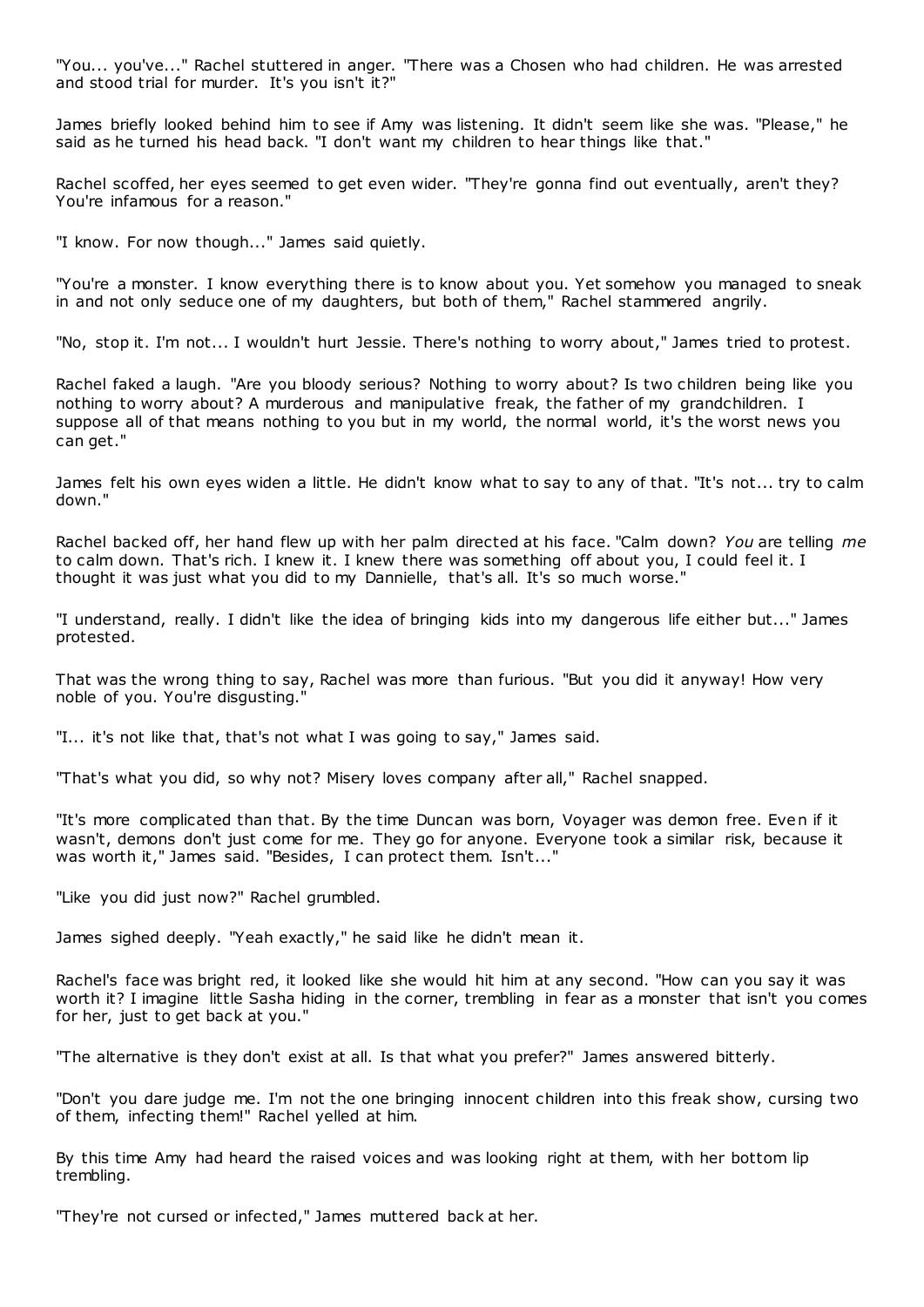"Oh of course not! I'm sure you find this Slayer thing an absolute blast. Doing anything you want with no repercussions, treating people however you like as they can't do a thing. It must be quite hard to see it from a normal perspective," Rachel snarled.

James shook his head, "hardly. If I could be normal without having to worry about demons again, I'd do it in a heartbeat. Since I can't, I'll do everything I can to make sure Duncan and Amy have a choice, that they can live a normal life. Cos at least unlike other Slayers, they have me to keep them safe."

"Until you croak, when is that happening?" Rachel asked coldly.

James stared at her with his jaw threatening to drop. "There's no need for this. Yes I've killed people," he said in a hushed voice. "But it was because of a similar condition that fully unlocked witches get. I had little control over it." He didn't believe a word of what he was saying but he hoped Rachel would. Her head shook, telling him otherwise. "As I said, when Jess and I had Duncan there was no demonic activity anymore."

"You're making excuses. You're nothing but filth," Rachel spat.

There was that word again, he thought. James felt it was a much harsher word than ones like freak or monster. He didn't understand why. "You're starting to sound like the warlocks," was all he could say out loud.

"Oh, very mature. I insult you, you insult me back. They tried to kill my daughter," Rachel said.

"Yes but why? It was me they hated. They thought of me like you do," James said.

Rachel stepped a little closer so her new glare had greater effect. Coupled with the words exchanged and that very Jessie like glare, it worked well. It made him very uneasy.

"What are you insinuating?" she asked dangerously.

"I'm not. I only wanted to reassure you, understand why. I don't know what else I can do," James replied honestly.

"Hmm, that's an easy one," Rachel laughed. The glare was soon back again. "Other Slayers are perfectly content with fighting and even more fighting, finalised in a glorified and young death. But you, hmm. No. You want to be a real boy, or so you say. You want it all. The fighting, the wife, your own way, the kids, the house with a garden, the nice little office, the glory of being the *hero*. You have no idea or care about the damage you do to the people around you just by doing that."

"That's not..." James tried to interrupt.

Rachel started pacing while she spoke, cutting him off. "The only reason Slayers like you turn is because of all that. They want to be something they're not, as well as the big hero. Well there's a word for people like that and it's not heroic . Selfish, brattish, spoilt, self centered. There's a few but we don't have all day do we?"

"You're wrong, you have no idea..." James again tried to butt in.

Rachel stopped pacing and stared at him intently. "So what do you call yourself then? Come on, I'm curious."

James stared back, his eyes screaming defiance. "Human."

Rachel laughed in response, she had to wipe tears from her eyes. "You're really that deluded, aren't you? I hope you don't infect your sister with this kind of garbage too."

"Garbage? We're still alive cos of these *self centered* things you were rambling about. I fully intend to teach Duncan and Amy the same damn thing. Unless you, their grandmother, think they should be just a weapon and die young like past Slayers," James said.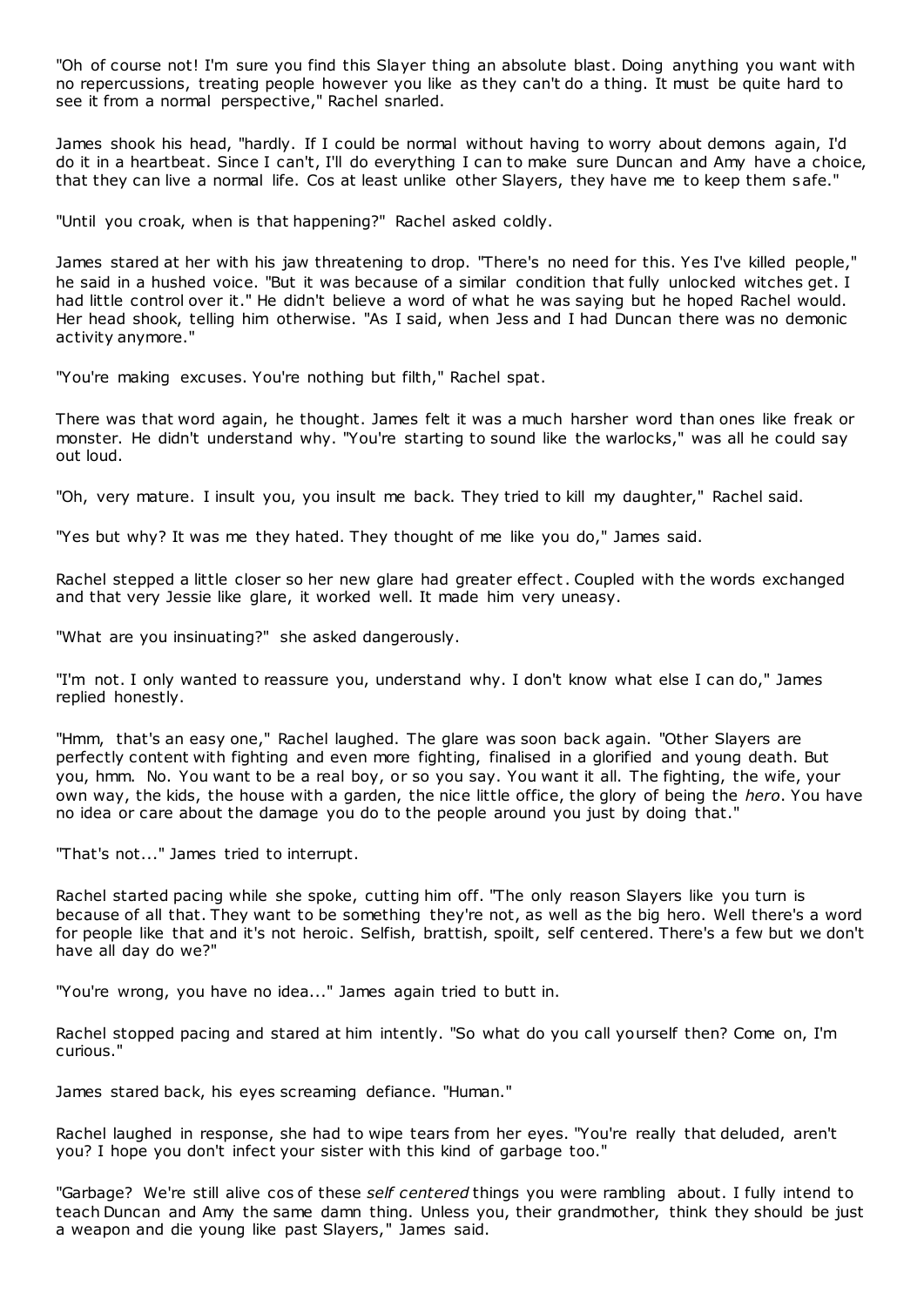"What about Sandi, the Zare girl? I hear the other male Chosen died not long ago. Sandi died defending our crew from the Softmicron. Zare protected us from the experiments. How did that other one go?" Rachel demanded.

"All three that you mentioned were more than just weapons. Sandi was a selfless girl who survived the Games, twice, in order to protect people. If she was just a tool, she wouldn't have had any incentive to do so. She died so you could slag people like her off..." James argued angrily.

Rachel scoffed, "yeah right."

"Zare was a passionate and intelligent girl who suffered more than enough, but did she give up? No, because she was dedicated to making a difference. Kevin, you couldn't get less Slayer like there if you tried. He was *just* a guy who liked to hang around the Holodeck or hang out with women. He died saving my sister's life. I won't have you belittle any of them!" James snapped.

"It puts a damper on your still being alive because you're Human argument," Rachel said.

James groaned and rolled his eyes. "My point is each one died because they were a person first. A Slayer who isn't just wouldn't care. I don't get why you're so against this. You're welcome to not like me, but this is ridiculous."

"See, there's the hero dribble. Proves my point. *Oh I'm so selfless, noble. I make great sacrifices for you, I'm so tortured.* Give me a break," Rachel ranted. "You're just making excuses for your behaviour. You knowingly infected my family line with this disease, and..." Her face turned very pale as a thought came to her. "Oh."

"Okay look. You can say anything you want about me. Insult me, hit me, or even curse me. That's fine. But I won't stand here and listen to you talk about my kids that way. They're innocent children, how dare you..." James grumbled.

"Sasha wasn't the twin. The blonde one was," Rachel stuttered.

James could feel the anger he had about to erupt, holding it back made him tremble. "The blonde one?" he said dangerously. "She has a god damn name!"

Rachel didn't seem to care, her face was getting paler. "That's why. That's why there are no twins. She's not a witch, she's one of you. Her twin died cos of... This is your fault!"

James shook his head slowly, he couldn't believe any of this. During that he made brief eye contact with his daughter who was no longer on the seat. She was standing not far behind her grandmother with tears in her eyes. James attempted to walk around Rachel to get to her, but she intentionally got in his way each time.

"Oh what? Don't act like things like you have feelings that I can hurt," Rachel spat at him. "If anyone's at fault for this whole thing it's..."

"Oh do shut up!" James shouted back at her. It threw her off, even startled her a little. It gave him the chance to walk around her to pick up his daughter. Only by then Amy was heading for the door, tears streaming down her face.

Rachel swung around to see what was going on. Her own anger was gone, there was a twinge of regret as Amy's sobs were a lot more vocal now.

"It's okay, it's okay," James tried to comfort her, while gently rocking her. It didn't seem to help. He gave the tiny girl a kiss on the top of her head, his spare hand stroked her hair. "Don't listen to the horrible lady. She doesn't know what she's talking about." Her sobs started to break apart, but only cos they were getting in the way of her breathing. He closed his eyes and held her closer.

"I... I shouldn't have..." Rachel stammered. "That was out of line."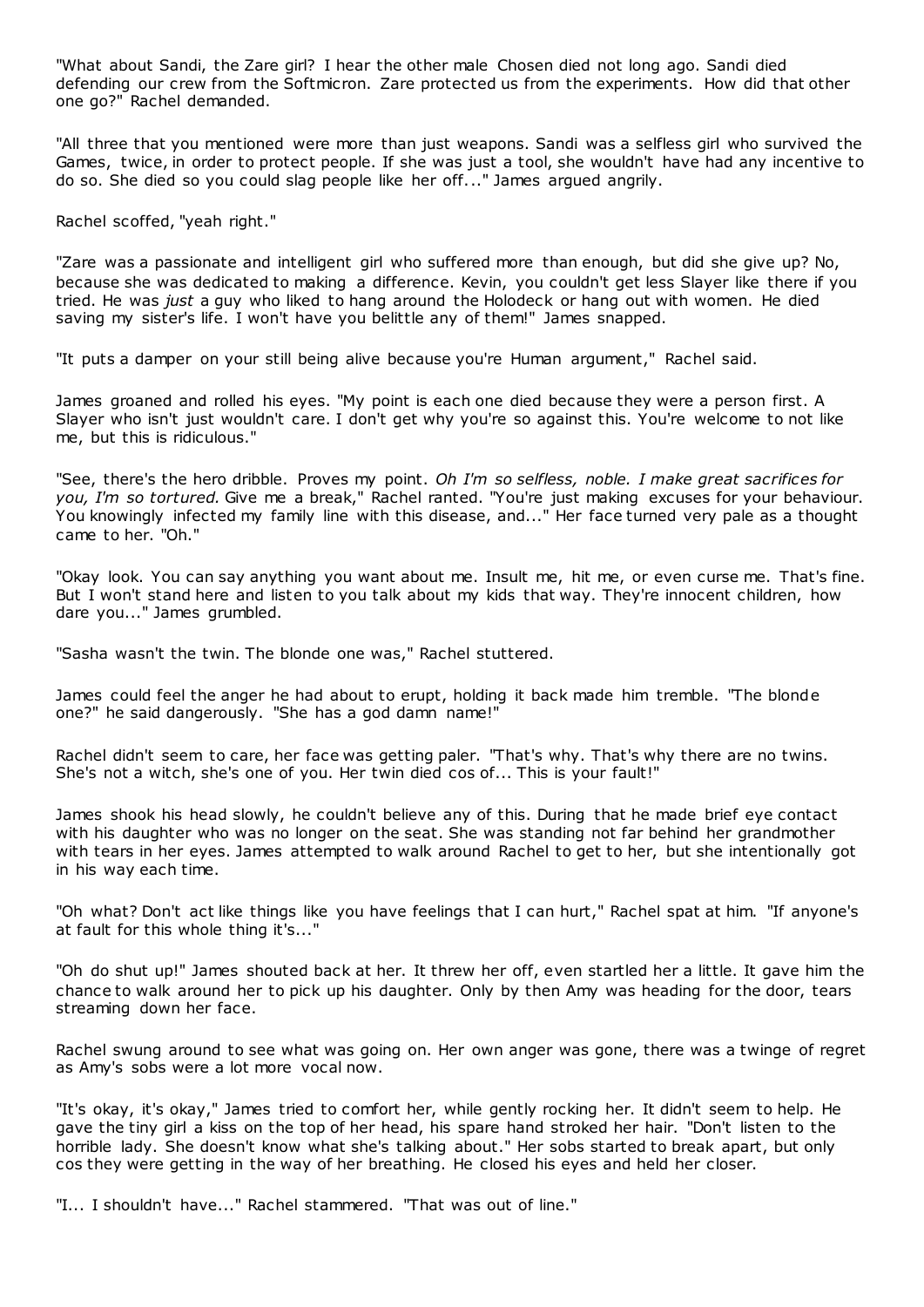"You do that a lot," James said coldly to her.

"I didn't know she was listening. I wasn't trying to blame her or upset her. It's you I have a problem with," Rachel tried to explain. Her hand covered her face, "I need to take a break, calm down. I fly off the handle. That's always been my problem."

"What do you think Jessie will think? You're going to get more than a break," James said. He looked down at Amy, her sobs were quiet but tears still streamed down her face. "Mean woman is crazy, all right sweetheart." He got a squeak from her. "Mummy and I love you, that's what matters. Not what this horrible woman thinks, yeah?" He got a light *mmm hmm*, although she was still crying a little.

"I'm her mother, I'm concerned. She'll..." Rachel stuttered.

"Tell you to get lost again, yeah," James said as his head turned back to face her. Rachel's mouth dropped, she didn't believe him. Her head shook. "Give her a choice between the mother who abandoned her and did this to her daughter, and us, her real family. She'll pick us with no hesitation."

"You mean she'll pick you," Rachel muttered. "No, I'm her damn mother."

"Jessie's suffered more than enough. She, we don't need any of this," James said sternly, but quietly enough not to upset Amy again. "If she finds out about this, it'll..." His heart sank at the thought of it, "she deserves a lot better. For once it would be nice if there was no drama. If you love her...'

"Of course I do," Rachel butted in.

James sighed, briefly glancing at Amy who had buried her face into his shoulder. "I'd do anything for my kids. I know someday I'll have to hold my tongue, or fist, when or if any partners are introduced. I'll still try though, as the last thing I want to do is to upset them. I should be supportive, not..."

"What are you suggesting?" Rachel asked, with suspicion in her voice.

"Oh god, what happened?" Jessie's voice asked. The pair looked towards the hole in the door just as Jessie carefully stepped through it, carrying the latest member of the family with her.

James looked around briefly, wincing a little. "You know, the usual."

Jessie hurried over to tend to Amy, her spare hand reached over to clutch one of hers. "Don't worry. We're both here. Everything's fine now." Amy glanced briefly at her, her other hand wiped a few tears. "There's my brave girl," Jessie smiled at her.

"Yes she was very brave," James said, forcing a smile of his own. "She listened to what we taught her as well."

"Well you were always good at hide and seek, hmm cutie?" Jessie giggled, her hand moved to give Amy's chin a little tickle. It made her giggle. "I never get tired of that," she said to James with a smirk.

"Was the rest of your day okay?" James asked her.

Jessie shrugged, "not bad. Danny and I caught up. She hasn't changed." Her face grimaced during the last sentence. She turned her attention to Rachel who still looked sorry for herself. "Are you two getting along, or do I need to play referee?"

"We were doing fine until this..." James answered, all the while pointing towards the desk debris. Amy cuddled into him tightly, one of his hands moved up to stroke her hair again, softening her grip a little.

Jessie walked over to what was left of the sofa, all the while pulling a face at it. Her arm brushed aside the least covered part so she could place the baby seat down.

"What are you playing at?" Rachel whispered.